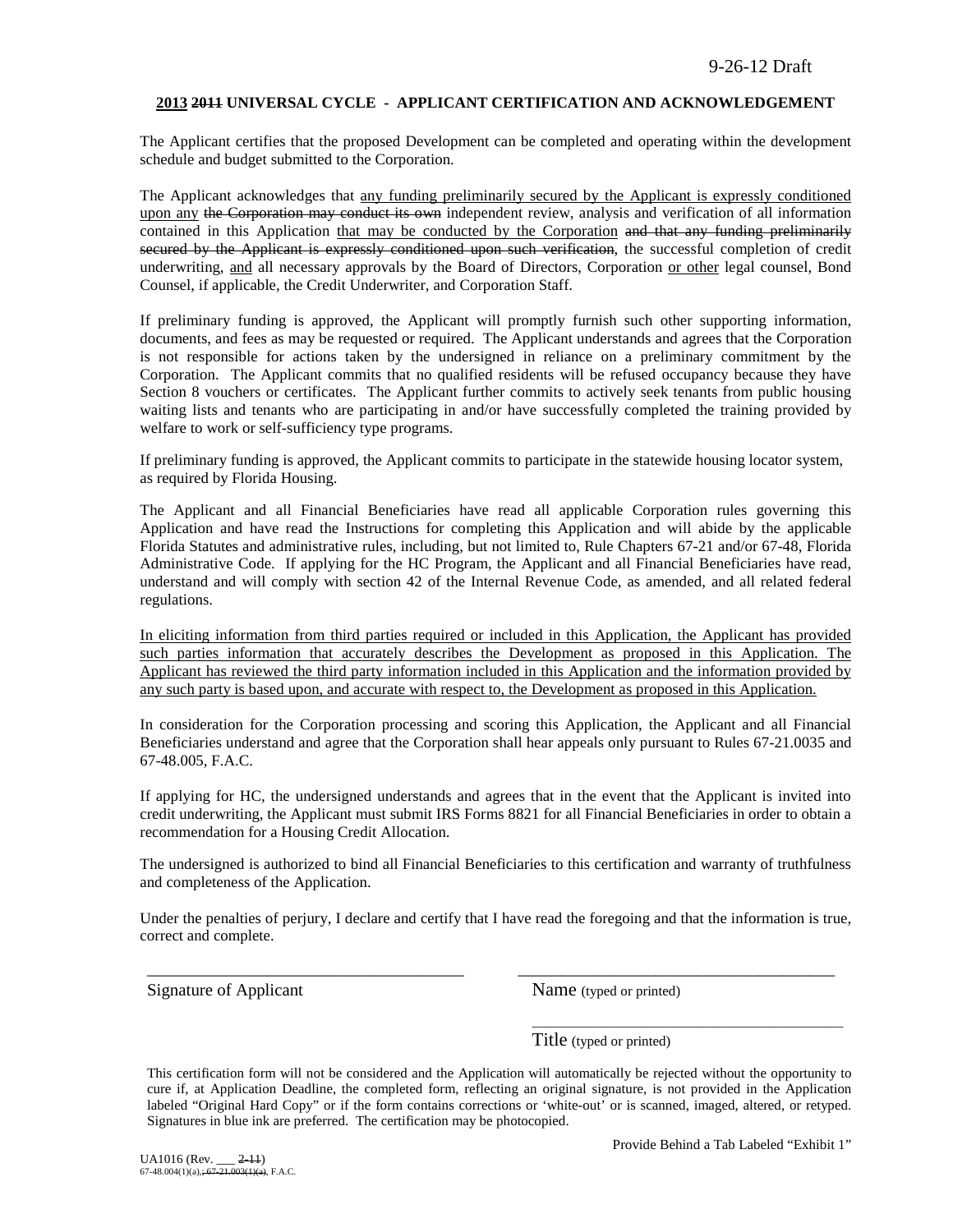### **2013 2011 UNIVERSAL CYCLE - DEVELOPER OR PRINCIPAL OF DEVELOPER CERTIFICATION**

| (Part III.A.1. of the 2013 2014 Universal Cycle Application) |
|--------------------------------------------------------------|
|                                                              |
|                                                              |
|                                                              |
| (street address, city, state)                                |
|                                                              |
|                                                              |
|                                                              |
|                                                              |

As the Developer or Principal of the Developer of the referenced Development, I certify that I have the requisite skills, experience and credit worthiness to successfully produce the units proposed by this Application. I further certify that the design, plans, and specifications for the proposed Development will comply with all federal, state and local requirements and the requirements of the Federal Fair Housing Act as implemented by 24 CFR 100, Section 504 of the Rehabilitation Act of 1973, and Titles II and III of the Americans with Disabilities Act of 1990 as implemented by 28 CFR 35, incorporating the most recent amendments and other legislation, regulations, rules, and other related requirements which apply or could apply to the proposed Development. Since January 1, 1991, I have developed and completed at least three (3) affordable rental housing developments, at least one (1) of which was completed since January 1, 2001. At least one (1) of the three (3) completed developments consists of a total number of units no less than 50 percent of the total number of units in the Development proposed by this Application, as evidenced by the prior experience chart provided in this Application. For purposes of this certification, completed for each of the three (3) developments means (i) that the temporary or final certificate of occupancy has been issued for at least one (1) unit in a building with dwelling units or (ii) at least one (1) IRS Form 8609 has been issued. I understand I am the Developer or Principal of the Developer of record for this Development and that, if funded by the Corporation, I will remain in this capacity until the Development has been completed. I certify that neither the Developer, Applicant, any Principal or Financial Beneficiary has any existing Developments participating in Corporation programs that remain in non-compliance with the IRC, applicable rule chapter, or applicable loan documents and for which any applicable cure period granted for correcting such noncompliance has ended. I further certify that the information provided within this Application is true and correct.

Signature of Developer or Principal of Developer Print or Type Name of Signatory

### **APPLICANT'S CERTIFICATION**

\_\_\_\_\_\_\_\_\_\_\_\_\_\_\_\_\_\_\_\_\_\_\_\_\_\_\_\_\_\_\_\_\_\_\_\_\_\_\_\_\_\_\_\_\_\_\_\_\_\_\_\_\_\_\_ \_\_\_\_\_\_\_\_\_\_\_\_\_\_\_\_\_\_\_\_\_\_\_\_\_\_\_\_\_\_\_\_\_\_\_\_\_\_\_\_\_\_\_\_\_\_\_\_\_\_\_

I certify that the Developer identified above will serve as the Developer of the proposed Development.

Applicant's Signature **Print of Type Name of Signatory** Print or Type Name of Signatory

If this certification contains corrections or 'white-out', or if it is scanned, imaged, altered, or retyped, this form will not be considered and the Application will fail to meet threshold. The certification may be photocopied.

\_\_\_\_\_\_\_\_\_\_\_\_\_\_\_\_\_\_\_\_\_\_\_\_\_\_\_\_\_\_\_\_\_\_\_\_\_\_\_\_\_\_\_\_\_\_\_\_\_\_\_\_\_ \_\_\_\_\_\_\_\_\_\_\_\_\_\_\_\_\_\_\_\_\_\_\_\_\_\_\_\_\_\_\_\_\_\_\_\_\_\_\_\_\_\_\_\_\_\_\_

UA1016 (Rev. \_\_\_ <del>2-11</del>)<br>67-48.004(1)(a) <del>; 67-21.003(1)(a)</del>,, F.A.C.

Provide Behind a Tab Labeled "Exhibit 1140"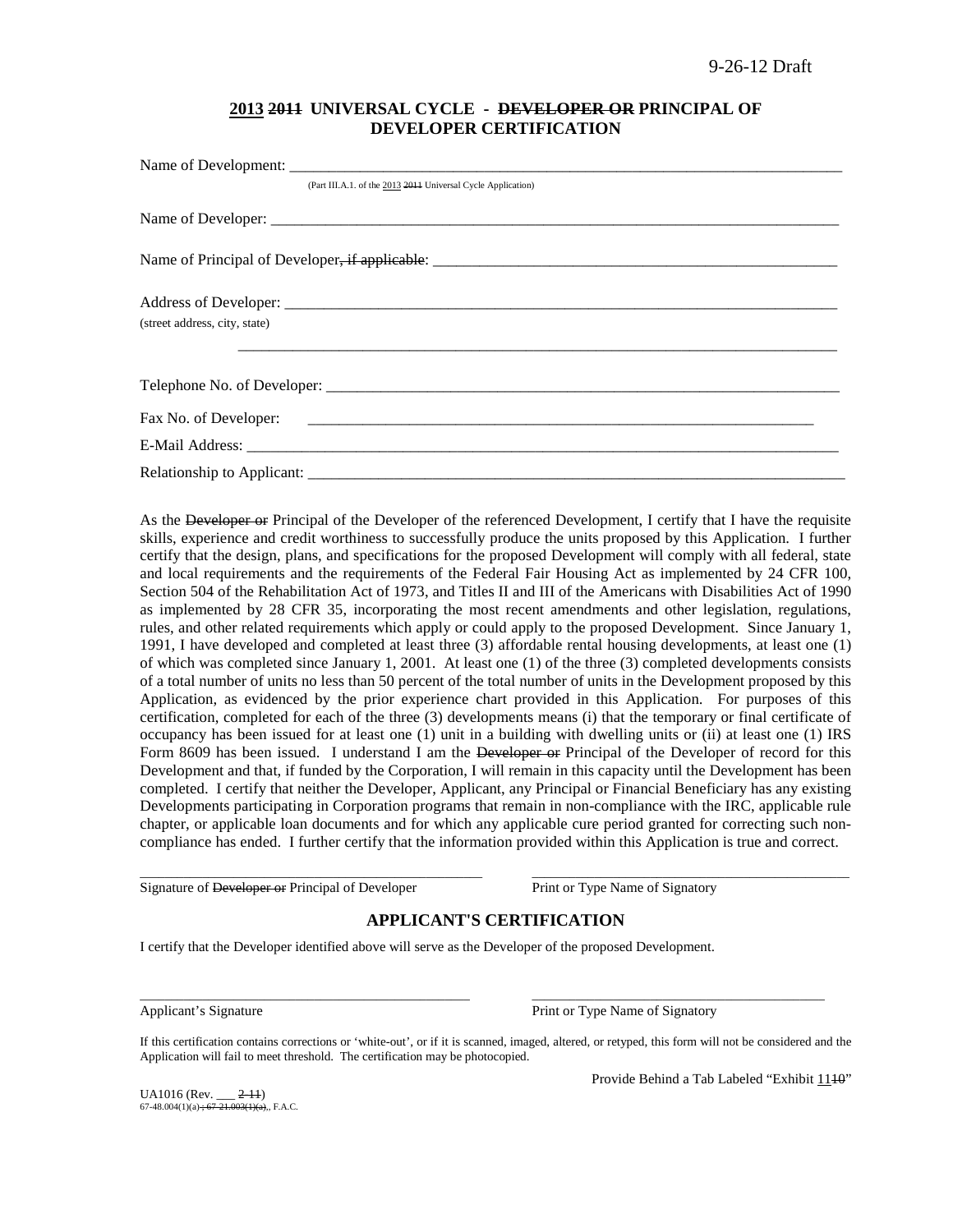# **2013 2011 UNIVERSAL CYCLE - MANAGEMENT COMPANY OR PRINCIPAL OF MANAGEMENT COMPANY CERTIFICATION**

| (Part III.A.1. of the 2013 2014 Universal Cycle Application)                      |  |
|-----------------------------------------------------------------------------------|--|
|                                                                                   |  |
| Name of principal of Management Company, if applicable: _________________________ |  |
| (street address, city, state)                                                     |  |
| Telephone of Management Company: ___________                                      |  |

I certify that I have the requisite skills and knowledge of affordable housing management requirements to successfully manage the units proposed by this Application and that I have specific experience in the management of affordable rental housing and have successfully managed at least two (2) affordable rental housing properties for at least two (2) years each, at least one (1) of which consists of a total number of units no less than 50 percent of the total number of units in the Development proposed by this Application, as evidenced by the prior experience chart provided in this Application. I further certify that the proposed Development will comply with all federal, state and local requirements and the requirements of the Federal Fair Housing Act as implemented by 24 CFR 100, Section 504 of the Rehabilitation Act of 1973 and Titles II and III of the Americans with Disabilities Act of 1990 as implemented by 28 CFR 35, incorporating the most recent amendments and other legislation, regulations, rules and other related requirements which apply or could apply to the proposed Development while under our management. I further certify that the information provided above is true and correct.

| Signature of Management Company or principal of |  |  |
|-------------------------------------------------|--|--|
| <b>Management Company</b>                       |  |  |

Print or Type Name of Signatory

If this certification contains corrections or 'white-out', or if it is scanned, imaged, altered, or retyped, this form will not be considered and the Application will fail to meet threshold. The certification may be photocopied.

\_\_\_\_\_\_\_\_\_\_\_\_\_\_\_\_\_\_\_\_\_\_\_\_\_\_\_\_\_\_\_\_\_\_\_\_\_\_\_\_\_\_\_\_\_ \_\_\_\_\_\_\_\_\_\_\_\_\_\_\_\_\_\_\_\_\_\_\_\_\_\_\_\_\_\_\_\_\_

Provide Behind a Tab Labeled "Exhibit 1211"

UA1016 (Rev. \_\_\_ <del>2-11</del>)<br>67-48.004(1)(a), <del>; 67-21.003(1)(a)</del>, F.A.C.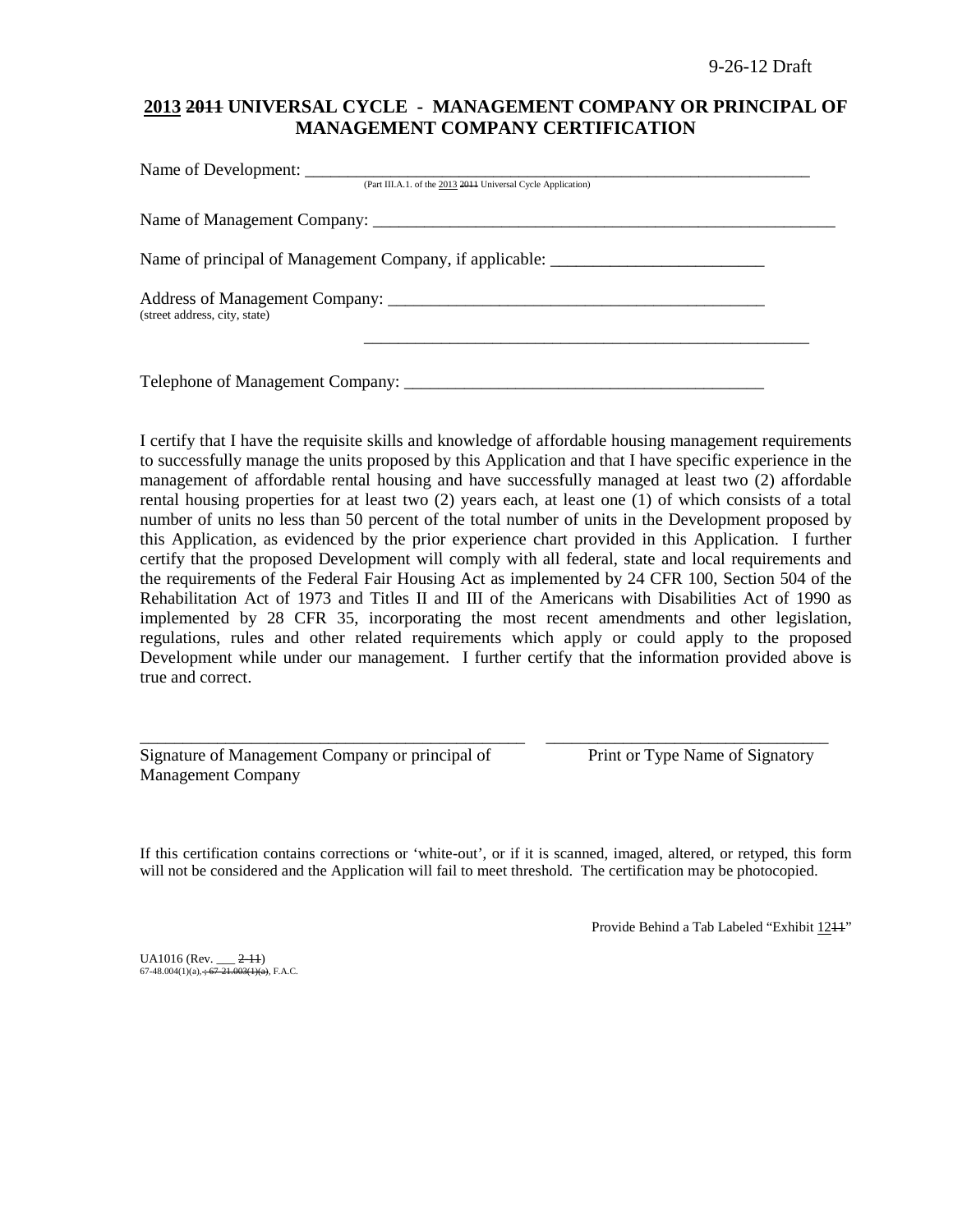#### **2013 2011 UNIVERSAL CYCLE - GENERAL CONTRACTOR OR QUALIFYING AGENT OF GENERAL CONTRACTOR CERTIFICATION**

| (Part III.A.1. of the 2013 2014 Universal Cycle Application)   |                       |                |
|----------------------------------------------------------------|-----------------------|----------------|
|                                                                |                       |                |
| Name of qualifying agent of General Contractor, if applicable: |                       |                |
| (street address, city, state)                                  |                       |                |
|                                                                |                       |                |
| Florida License Number of Signatory:                           | Expiration of License | Date (mm/yyyy) |

I certify that I am a General Contractor as defined by Rules 67-21and/or 67-48, F.A.C., and licensed in the State of Florida with the requisite skills, experience and credit worthiness to successfully produce the units proposed by this Application and that I have been the General Contractor on at least two (2) developments completed since January 1, 2001 which are of similar development category and development type, at least one (1) of which consists of a total number of units no less than 50 percent of the total number of units in the Development proposed by this Application, as evidenced by the prior experience chart provided in this Application. For purposes of this certification, completed for each of the two (2) developments means (i) that the temporary or final certificate of occupancy has been issued for at least one (1) unit in a building with dwelling units or (ii) at least one (1) IRS Form 8609 has been issued. I further certify that I will construct the proposed Development in accordance with the design plans and specifications as prepared by the licensed Architect. In recognition and support of the implementation of Florida's welfare reform legislation, I certify my willingness to encourage the hiring of welfare-to-work or self-sufficiency type program participants in the construction of the proposed Development, and to provide such substantiating documentation regarding the incorporation of such program participants in the work force as may be requested by the servicing agent in conjunction with construction loan draw disbursements. I further certify my willingness and intention to enter into good faith negotiations or participate in a bidding process with the Applicant to act as the General Contractor for this proposed Development and that the information provided above is true and correct.

**NOTE**: If the Applicant is a Public Housing Authority with prior development experience, or is otherwise subject to the Competitive Consultants Negotiations Act, it may have the General Contractor from a prior development execute this certification. The intent of this provision is to allow experienced Public Housing Authorities or other regulated entities to have an opportunity to meet threshold without violation of bidding procedures. Public Housing Authorities without prior development experience must joint venture with an experienced development entity in order to participate in this Funding Cycle.

Signature of General Contractor or qualifying agent Print or Type Name of Signatory

If this certification contains corrections or 'white-out', or if it is scanned, imaged, altered, or retyped, this form will not be considered and the Application will fail to meet threshold. The certification may be photocopied.

\_\_\_\_\_\_\_\_\_\_\_\_\_\_\_\_\_\_\_\_\_\_\_\_\_\_\_\_\_\_\_\_\_\_\_\_\_\_\_\_\_\_\_\_\_\_\_ \_\_\_\_\_\_\_\_\_\_\_\_\_\_\_\_\_\_\_\_\_\_\_\_\_\_\_\_\_\_\_\_\_\_\_\_\_\_\_\_\_\_

UA1016 (Rev. \_\_\_ <del>2-11</del>)<br>67-48.004(1)(a), <del>; 67-21.003(1)(a)</del>, F.A.C.

Provide Behind a Tab Labeled "Exhibit 1312"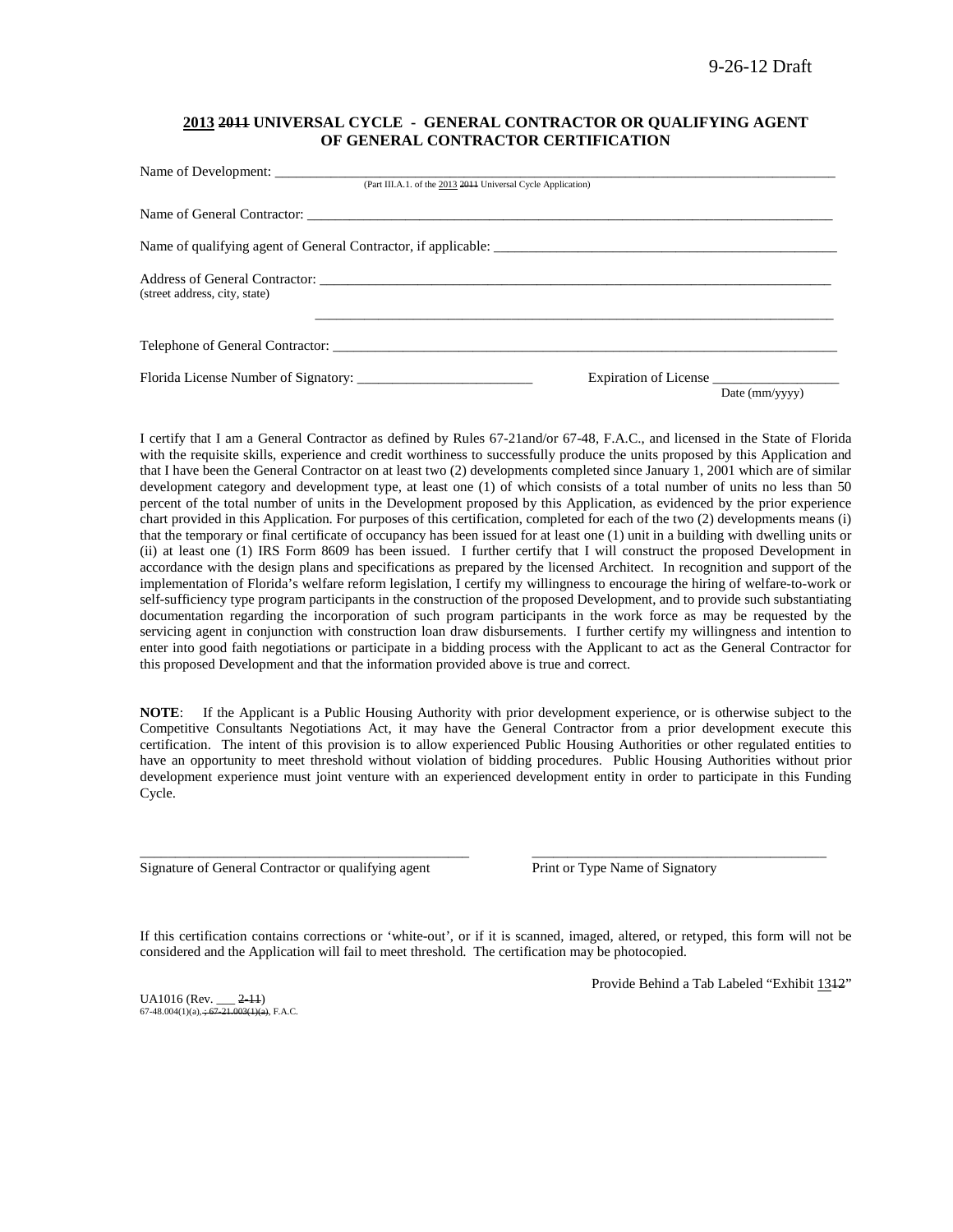# **2013 2011 UNIVERSAL CYCLE - ARCHITECT CERTIFICATION**

|                               | Name of Development:                                         |                        |
|-------------------------------|--------------------------------------------------------------|------------------------|
|                               | (Part III.A.1. of the 2013 2014 Universal Cycle Application) |                        |
|                               |                                                              |                        |
| (street address, city, state) |                                                              |                        |
|                               |                                                              |                        |
|                               | Expiration of License:                                       | Date $\text{(mm/vyy)}$ |

The undersigned certifies to the following:

- 1. I am a Florida licensed Architect with the requisite skills and experience to provide the professional services needed to successfully produce the units proposed by this Application; and
- 2. I have experience with more than one (1) previous development of similar development category and development type, at least one (1) of which consists of a total number of units no less than 50 percent of the total number of units in the Development proposed by this Application; and
- 3. The design, plans and specifications for the proposed Development:
	- a. Allow for the inclusion of the Required General Features and Amenities outlined in Part III.B.1. of the 2013 2011 Universal Cycle Application Instructions; and
	- b. Allow for the inclusion of the Required Universal Design and Visitability Features outlined in Part A.1. of the FHFC Universal Design and Visitability Manual, effective \_\_\_\_ 11-3-2010, in the new construction units, if any; and
	- c. Allow for the possible inclusion of some of the Required Universal Design and Visitability Features, as outlined in Part B.1. of the FHFC Universal Design and Visitability Manual, effective  $\frac{11-3-2010}{11-2010}$ , in the rehabilitation units, if any; and
	- d. Allow for the inclusion of the Optional Features and Amenities selected by the Applicant at Part III.B.3.a. and Part III.B.3.b. or c. of the 2013 2014 Universal Cycle Application; and
	- e. Allow for the inclusion of the Optional Universal Design and Visitability Features outlined in Part A.2. of the FHFC Universal Design and Visitability Manual, effective \_\_\_\_ 11-3-2010, in at least 15% of the new construction units, if any, if committed to by the Applicant; and
	- f. Allow for the possible inclusion of some of the Optional Universal Design and Visitability Features, as outlined in Part B.2. of the FHFC Universal Design and Visitability Manual, effective  $\frac{11-3-2010}{11}$ , in at least 15% of the rehabilitation units, if any, if committed to by the Applicant; and

Architect's Initials \_\_\_\_\_\_\_\_\_ (signature required on pg. 2)

Provide Behind a Tab Labeled "Exhibit 1413"

UA1016 (Rev. \_\_\_ <del>2-11</del>)<br>67-48.004(1)(a), <del>; 67-21.003(1)(a)</del>, F.A.C.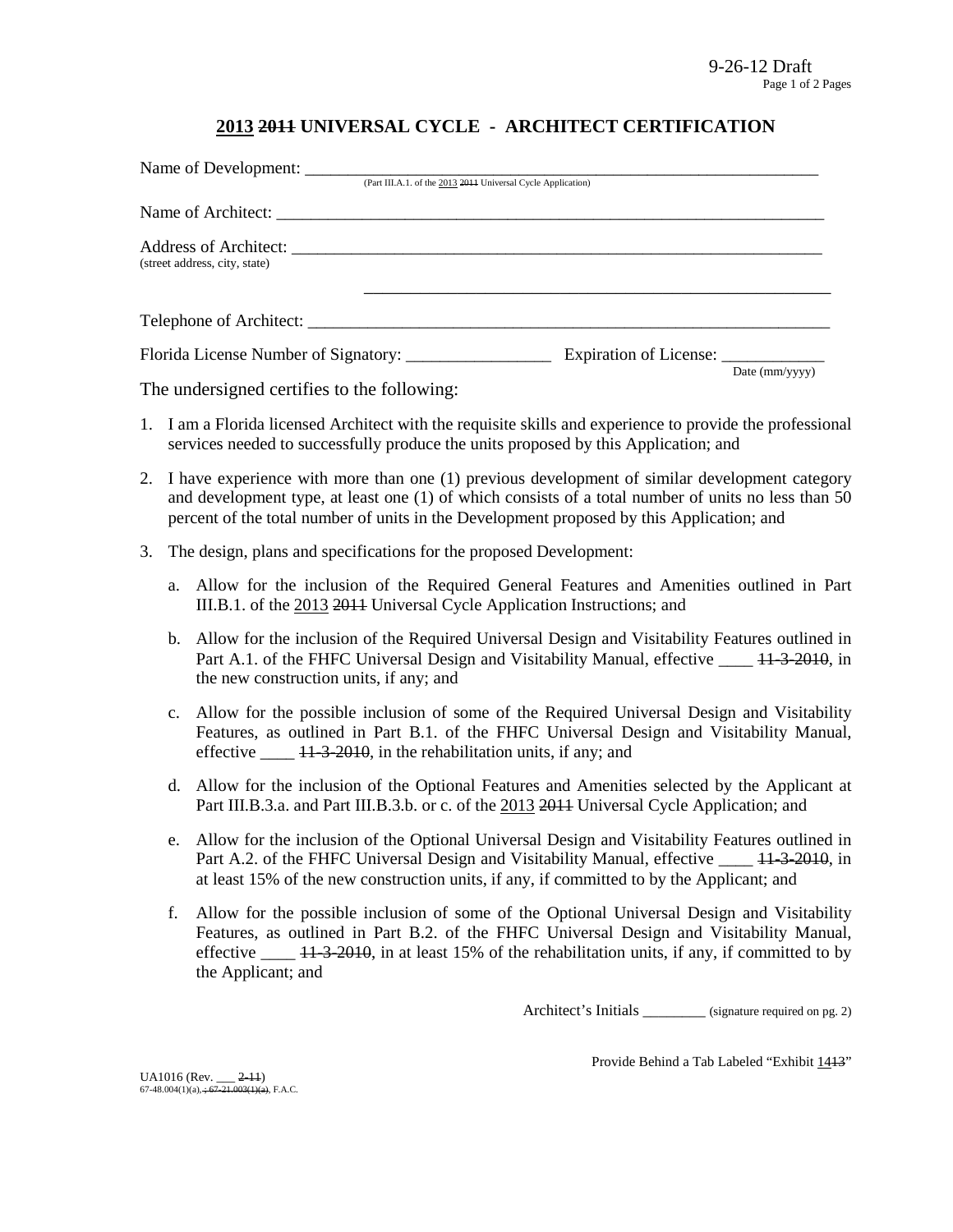## **2013 2011 UNIVERSAL CYCLE - ARCHITECT CERTIFICATION**

- g. If applicable, allow for the inclusion of the additional Required Elderly Features outlined in Part A.3. (for new construction units) and Part B.3. (for rehabilitation units) of the FHFC Universal Design and Visitability Manual, effective \_\_\_\_ 11-3-2010, if the Applicant is applying under the Elderly Demographic; and
- h. If selected by the Applicant, allow for the eligible new construction units, if any, to meet the requirements of Energy Star New Homes and the ineligible new construction units, if any, to include the energy features outlined in Part III.B.4.a. of the 2013 2011 Universal Application Instructions; and
- i. Allow for the possible inclusion of some of the energy features outlined in Part III.B.4.b. of the 2013 2011 Universal Application Instructions in the rehabilitation units, if any; and
- j. Depending on the Development Category selected by the Applicant for the proposed Development:
	- (1) If New Construction or Redevelopment (more than 50% of the units are new construction), (a) allow for the inclusion of the Green Building features outlined at Part III.B.5.a.(1) of the 2013 2011 Universal Application Instructions, or (b) allow for the proposed Development to meet one of the Green Building Certifications outlined at Part III.B.5.a.(2) of the 2013 2014 Universal Application Instructions, as committed to the Applicant in the Application; or
	- (2) If Rehabilitation or Preservation (less than 50% of the units are new construction) allow for the inclusion of the Green Building features outlined in Part III.B.5.b. of the 2013 2011 Universal Application Instructions; and
- 4. With regard to the federal, state and local requirements, the minimum requirements can be met for all new construction units and the requirements have been considered and will be addressed as part of the scope of any rehabilitation work, including the requirements of the Federal Fair Housing Act as implemented by 24 CFR 100, Section 504 of the Rehabilitation Act of 1973 and Titles II and III of the Americans with Disabilities Act of 1990 as implemented by 28 CFR 35, incorporating the most recent amendments and other legislation, regulations, rules and other related requirements which apply or could apply to the proposed Development; and
- 5. I am willing and intend to enter into good faith negotiations or participate in a bidding process with the Applicant to act as the Architect for this proposed Development; and
- 6. The information provided above is true and correct.

Architect 's Signature Print or Type Name of Signatory

If this certification contains corrections or 'white-out', or if it is scanned, imaged, altered, or retyped, this form will not be considered and the Application will fail to meet threshold. The certification may be photocopied.

\_\_\_\_\_\_\_\_\_\_\_\_\_\_\_\_\_\_\_\_\_\_\_\_\_\_\_\_\_\_\_\_\_\_ \_\_\_\_\_\_\_\_\_\_\_\_\_\_\_\_\_\_\_\_\_\_\_\_\_\_\_\_\_\_\_\_\_\_\_\_\_\_

Provide Behind a Tab Labeled "Exhibit 1413"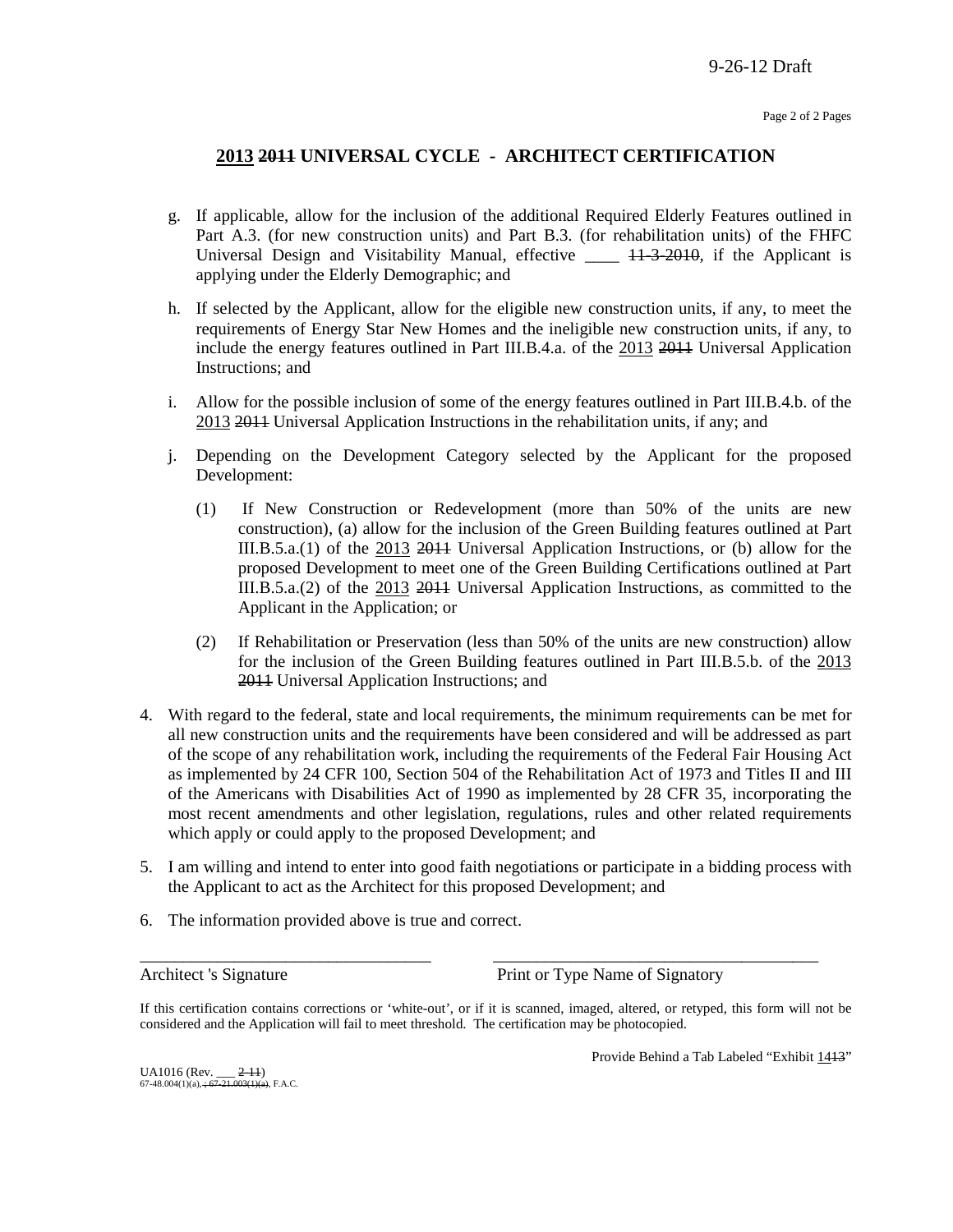# **2013 2011 UNIVERSAL CYCLE - ATTORNEY CERTIFICATION FOR MMRB OR HOME APPLICATIONS ONLY**

|                               | (Part III.A.1. of the 2013 2014 Universal Cycle Application) |
|-------------------------------|--------------------------------------------------------------|
|                               |                                                              |
| (street address, city, state) |                                                              |
|                               |                                                              |
|                               |                                                              |

I certify that I am a member in good standing of The Florida Bar with the requisite skills and experience to provide the professional services needed by the Applicant to produce the units proposed by this Application. I further certify my willingness and intention to enter into good faith negotiations with the Applicant to act as the attorney of record for this proposed Development and that the information provided above is true and correct.

Attorney's Signature

Print or Type Name of Signatory

\_\_\_\_\_\_\_\_\_\_\_\_\_\_\_\_\_\_\_\_\_\_\_\_\_\_\_\_\_\_\_\_\_\_\_\_\_\_\_\_\_\_\_\_\_\_\_\_

\_\_\_\_\_\_\_\_\_\_\_\_\_\_\_\_\_\_\_\_\_\_\_\_\_\_\_\_\_\_\_\_\_\_\_\_\_\_\_\_\_\_\_\_\_\_\_\_

If this certification contains corrections or 'white-out', or if it is scanned, imaged, altered, or retyped, this form will not be considered and the Application will fail to meet threshold. The certification may be photocopied.

Provide Behind a Tab Labeled "Exhibit 1514"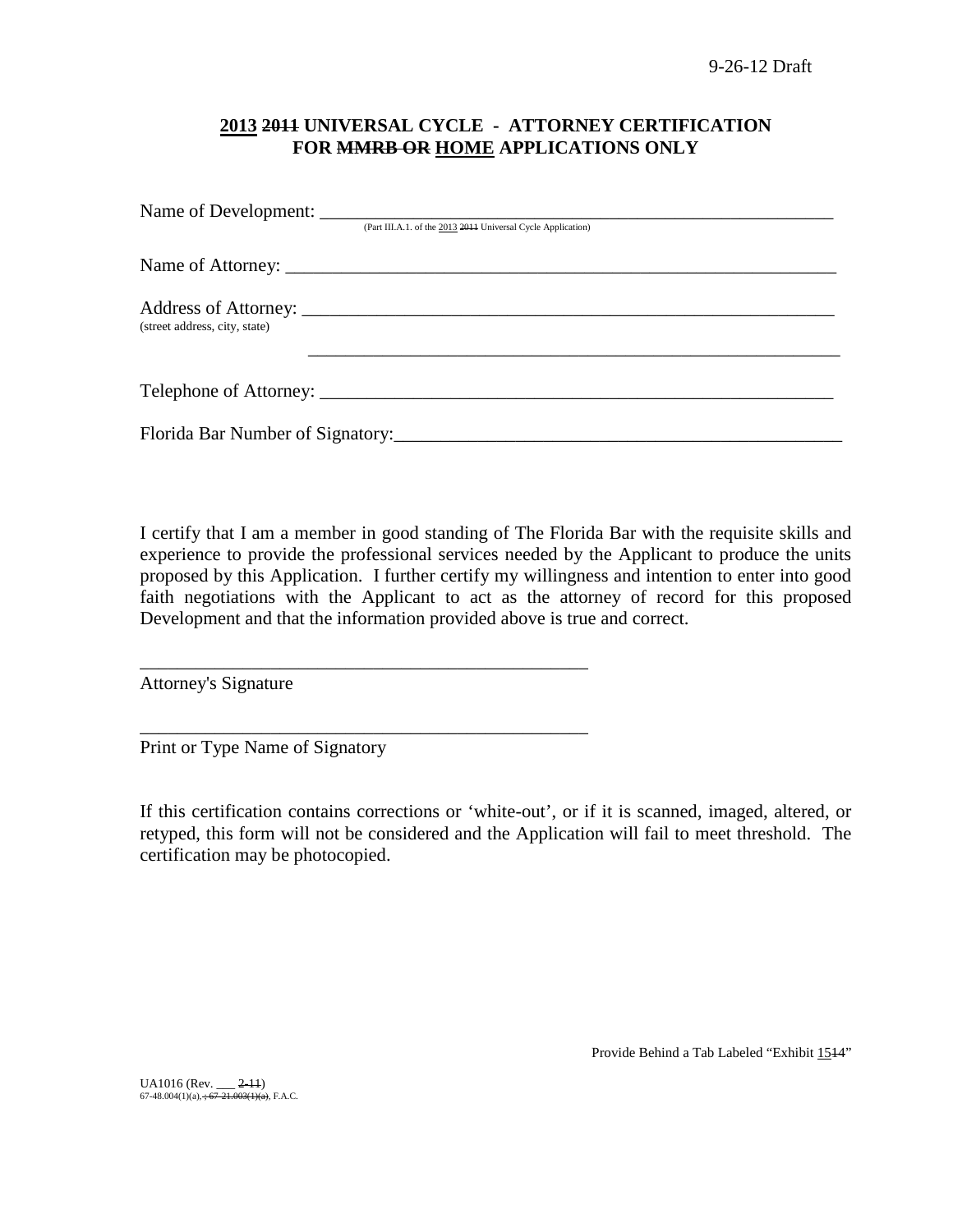# **2013 2011 UNIVERSAL CYCLE - ATTORNEY CERTIFICATION 4% (Competitive and Non-Competitive) and/or9% (Competitive) HOUSING CREDIT APPLICATIONS ONLY**

|                               | (Part III.A.1. of the 2013 2014 Universal Cycle Application) |
|-------------------------------|--------------------------------------------------------------|
|                               |                                                              |
| (street address, city, state) |                                                              |
|                               |                                                              |
|                               |                                                              |

I certify that I am a duly licensed attorney in good standing with the requisite skills and experience to provide the professional services needed by the Applicant to produce the units proposed by this Application. I further certify my willingness and intention to enter into good faith negotiations with the Applicant to act as the attorney of record for this proposed Development and that the information provided above is true and correct.

**NOTE**: To the extent that the Corporation requires it, an attorney licensed to practice law in Florida and acceptable to the Corporation must provide the enforceability opinion.

Attorney's Signature

Print or Type Name of Signatory

\_\_\_\_\_\_\_\_\_\_\_\_\_\_\_\_\_\_\_\_\_\_\_\_\_\_\_\_\_\_\_\_\_\_\_\_\_\_\_\_\_\_\_\_\_\_\_\_

\_\_\_\_\_\_\_\_\_\_\_\_\_\_\_\_\_\_\_\_\_\_\_\_\_\_\_\_\_\_\_\_\_\_\_\_\_\_\_\_\_\_\_\_\_\_\_\_

If this certification contains corrections or 'white-out', or if it is scanned, imaged, altered, or retyped, this form will not be considered and the Application will fail to meet threshold. The certification may be photocopied.

Provide Behind a Tab Labeled "Exhibit 1645"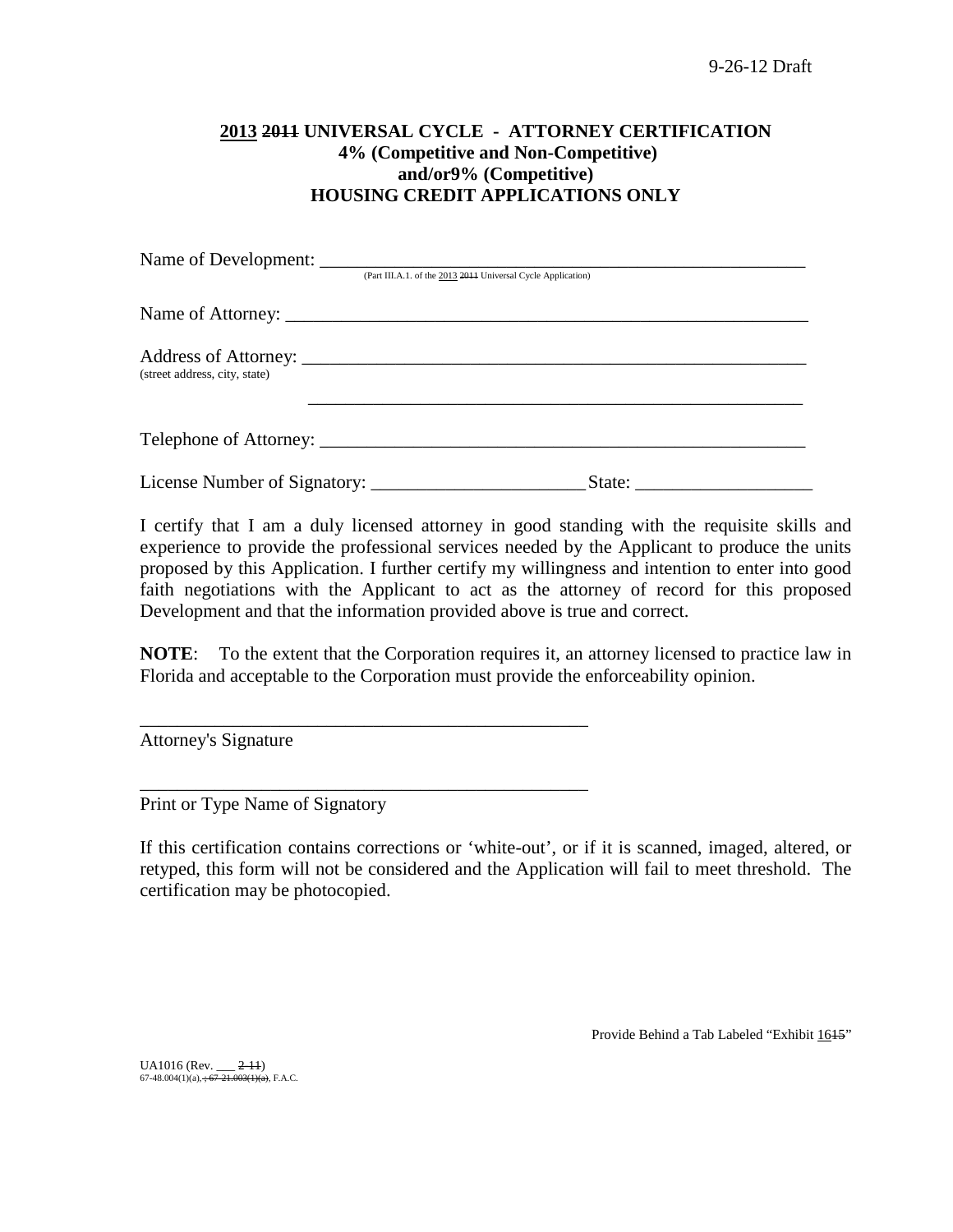# **2013 2011 UNIVERSAL CYCLE - CERTIFICATION OF ACCOUNTANT**

|                               | (Part III.A.1. of the 2013 2011 Universal Cycle Application) |  |
|-------------------------------|--------------------------------------------------------------|--|
|                               |                                                              |  |
| (street address, city, state) |                                                              |  |
|                               | Telephone of Accountant:                                     |  |
|                               |                                                              |  |

I certify that I am a licensed Certified Public Accountant with the requisite skills and experience to provide the professional services needed by the Applicant to produce the units proposed by this Application and that I have provided professional accounting services on more than one previous affordable housing development and that, if this Application seeks Housing Credits, I have prior experience with tax credit accounting procedures. I further certify my willingness and intention to enter into good faith negotiations with the Applicant to serve as the Accountant for this proposed Development and that the information provided above is true and correct.

Accountant's Signature

Print or Type Name of Signatory

\_\_\_\_\_\_\_\_\_\_\_\_\_\_\_\_\_\_\_\_\_\_\_\_\_\_\_\_\_\_\_\_\_\_\_\_\_\_\_\_\_\_\_\_\_\_\_\_

\_\_\_\_\_\_\_\_\_\_\_\_\_\_\_\_\_\_\_\_\_\_\_\_\_\_\_\_\_\_\_\_\_\_\_\_\_\_\_\_\_\_\_\_\_\_\_\_

If this certification contains corrections or 'white-out', or if it is scanned, imaged, altered, or retyped, this form will not be considered and the Application will fail to meet threshold. The certification may be photocopied.

UA1016 (Rev. \_\_\_ <del>2-11</del>)<br>67-48.004(1)(a), <del>; 67-21.003(1)(a)</del>, F.A.C.

Provide Behind a Tab Labeled "Exhibit 1716"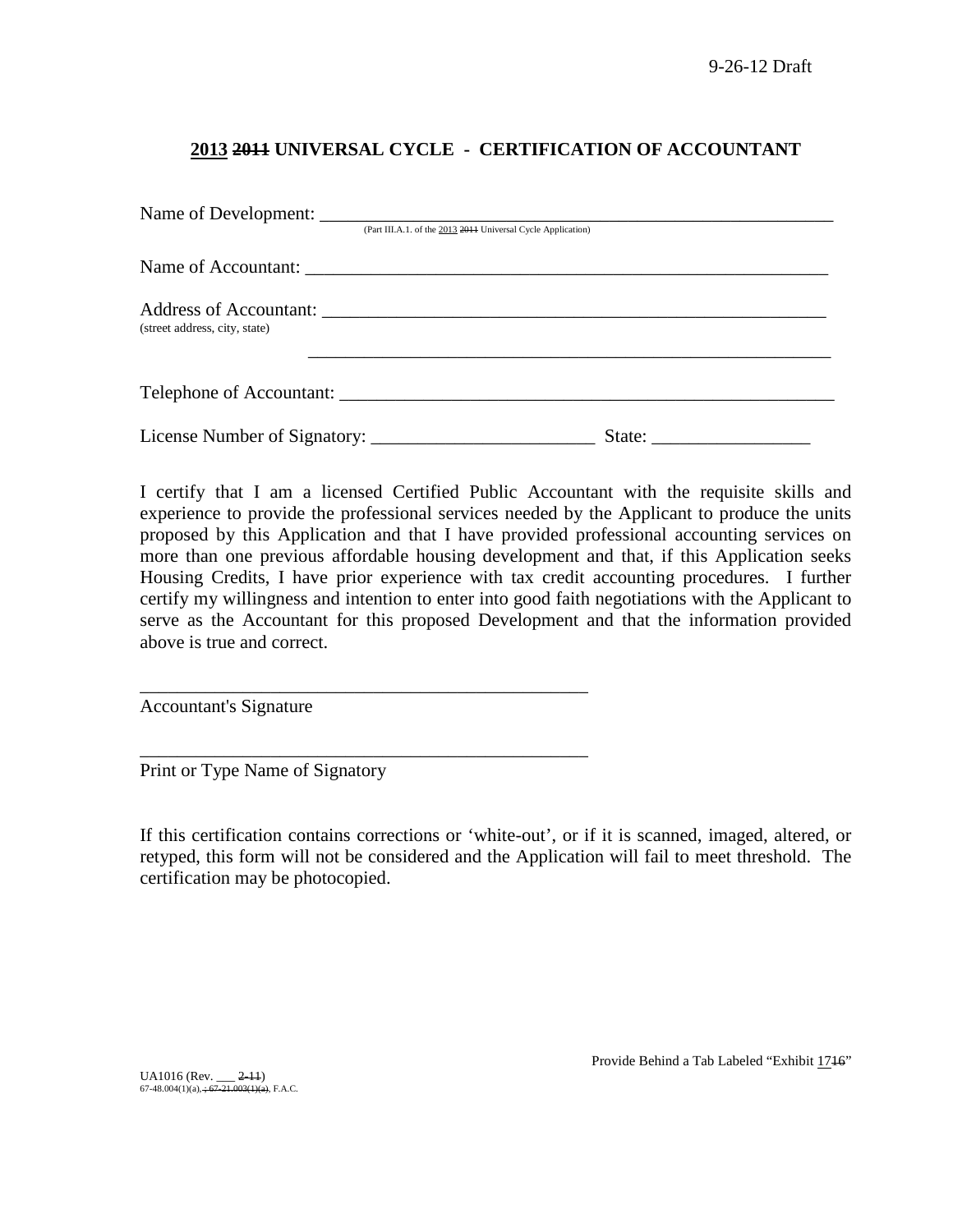### 9-26-12 Draft **2013 2011 UNIVERSAL CYCLE - SERVICE PROVIDER OR PRINCIPAL OF SERVICE PROVIDER CERTIFICATION**

### **ASSISTED LIVING FACILITY DEVELOPMENTS ONLY**

|                               | (Part III.A.1. of the 2013 2014 Universal Cycle Application) |
|-------------------------------|--------------------------------------------------------------|
|                               |                                                              |
| Name of principal of Service  |                                                              |
|                               |                                                              |
|                               |                                                              |
| (street address, city, state) |                                                              |
|                               |                                                              |
|                               |                                                              |

I certify that I have the requisite skills and knowledge of assisted living facility service provision to successfully provide or coordinate services for the residents of this Development, as proposed by this Application. I further certify that I have specific experience in assisted living service provision or coordination and have successfully provided or coordinated services for at least two (2) assisted living facilities for at least two (2) years each, at least one (1) of which consists of a total number of units no less than 50 percent of the total number of units in the Development proposed by this Application, as evidenced by the prior experience chart provided in this Application, and that I am knowledgeable of all federal, state and local requirements and the requirements of the Federal Fair Housing Act as implemented by 24 CFR 100, Section 504 of the Rehabilitation Act of 1973 and Titles II and III of the Americans with Disabilities Act of 1990 as implemented by 28 CFR 35, Assisted Living Facility and licensure requirements as implemented by Chapter 429, Part I, F.S. and Rule Chapter 58A-5, F.A.C., incorporating the most recent amendments and other legislation, regulations, rules and other related requirements which apply or could apply to the proposed Development. I further certify that the information provided above is true and correct.

Signature of Service Provider or principal of Print or Type Name of Signatory Service Provider

If this certification contains corrections or 'white-out', or if it is scanned, imaged, altered, or retyped, this form will not be considered and the Application will fail to meet threshold. The certification may be photocopied.

\_\_\_\_\_\_\_\_\_\_\_\_\_\_\_\_\_\_\_\_\_\_\_\_\_\_\_\_\_\_\_\_\_\_\_\_\_\_\_\_\_ \_\_\_\_\_\_\_\_\_\_\_\_\_\_\_\_\_\_\_\_\_\_\_\_\_\_\_\_\_\_\_\_\_\_\_\_\_\_

UA1016 (Rev. \_\_\_ <del>2-11</del>)<br>67-48.004(1)(a), <del>; 67-21.003(1)(a)</del>, F.A.C.

Provide Behind a Tab Labeled "Exhibit 1847"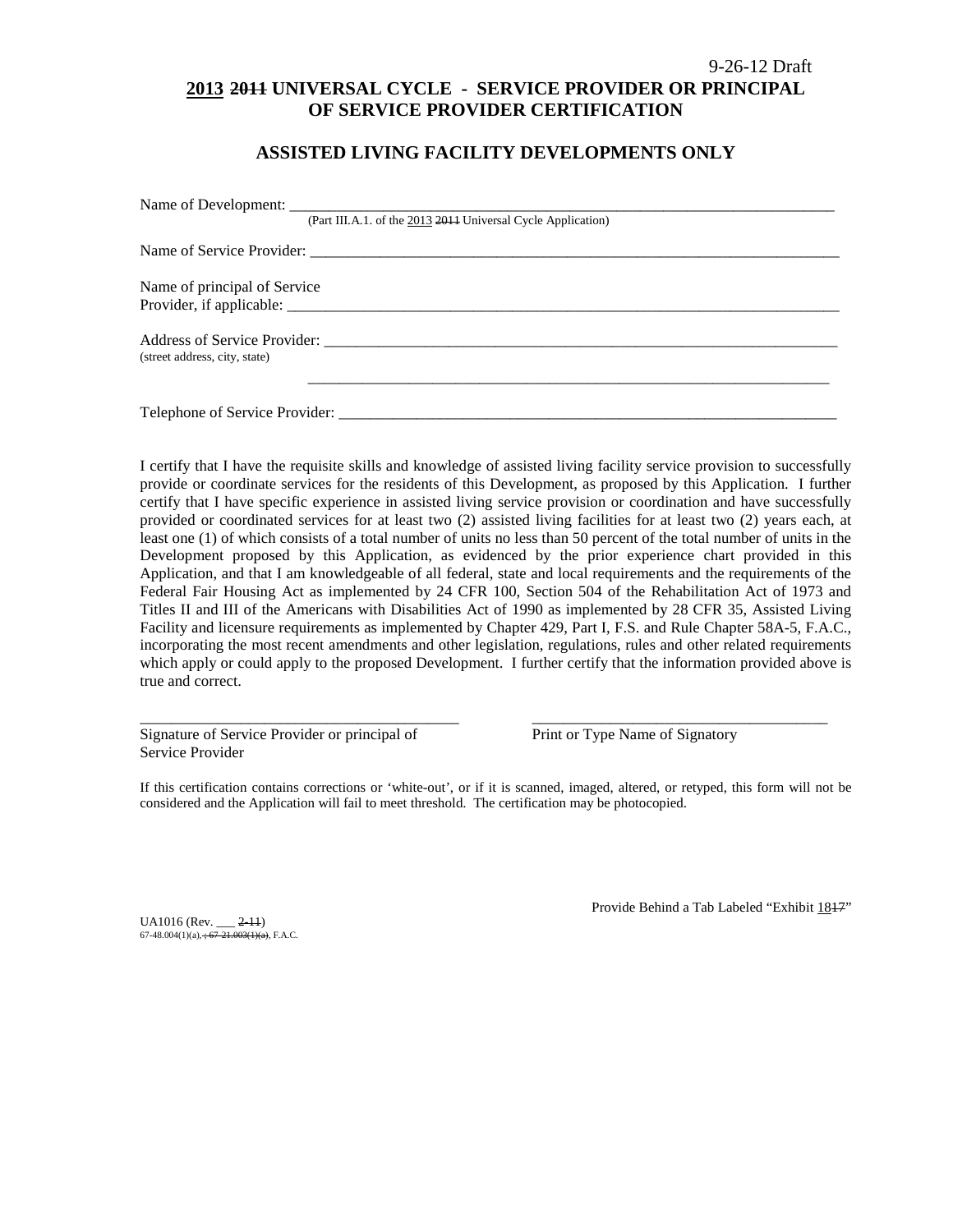#### **2013 2011 UNIVERSAL CYCLE - LOCAL GOVERNMENT VERIFICATION OF QUALIFICATION AS URBAN IN-FILL DEVELOPMENT**

Name of Development: (Part III.A.1. of the 2013 2011 Universal Cycle Application) Development Location: (At a minimum, provide the address assigned by the United States Postal Service, including the address number, street name and city, and/or if the address has not yet been assigned, provide (i) the street name, closest designated intersection and city if located within a city or (ii) the street name, closest designated intersection and county if located in the unincorporated area of the county.) Local Government:

The City/County of \_\_\_\_\_\_\_\_\_\_\_\_\_\_\_\_\_\_\_\_\_\_\_\_\_\_\_\_\_\_\_\_\_\_\_\_\_\_ confirms that the Development

(Name of City or County)

identified above meets the following criteria:

- 1. The proposed Development is located on a site or in an area that is targeted for in-fill housing or neighborhood revitalization by the local, county, state or federal government as evidenced by its inclusion in a HUD Empowerment/Enterprise Zone; a HUD-approved Neighborhood Revitalization Strategy; Florida Enterprise Zone; area designated under a Community Development Block Grant (CDBG); area designated as HOPE VI or a Front Porch Florida Community; or a Community Redevelopment Area as described and defined in the Florida Community Redevelopment Act of 1969; or the proposed Development is located in a qualified census tract and the development of which contributes to a concerted community revitalization plan; and
- 2. The site is in an area that is already developed and is part of an incorporated area or existing urban service area; and
- 3. The proposed Development is not located within the Small County Category.

### **CERTIFICATION**

\_\_\_\_\_\_\_\_\_\_\_\_\_\_\_\_\_\_\_\_\_\_\_\_\_\_\_\_\_\_\_\_\_\_\_\_\_\_\_ \_\_\_\_\_\_\_\_\_\_\_\_\_\_\_\_\_\_\_\_\_\_\_\_\_\_\_\_\_\_\_\_\_\_\_\_

I certify that the above information is true and correct.

Signature Print or Type Name

\_\_\_\_\_\_\_\_\_\_\_\_\_\_\_\_\_\_\_\_\_\_\_\_\_\_\_\_\_\_\_\_\_\_\_\_ Print or Type Title

This certification must be signed by the chief appointed official (staff) responsible for such approvals, Mayor, City Manager, County Manager/Administrator/ Coordinator, or Chairperson of the City Council or County Commission. Other signatories are not acceptable. If this certification is inappropriately signed, the Application will not qualify as an Urban In-Fill Development.

If the certification contains corrections or 'white-out' or if it is scanned, imaged, altered, or retyped, the Application will fail to qualify as an Urban In-Fill Development. The certification may be photocopied.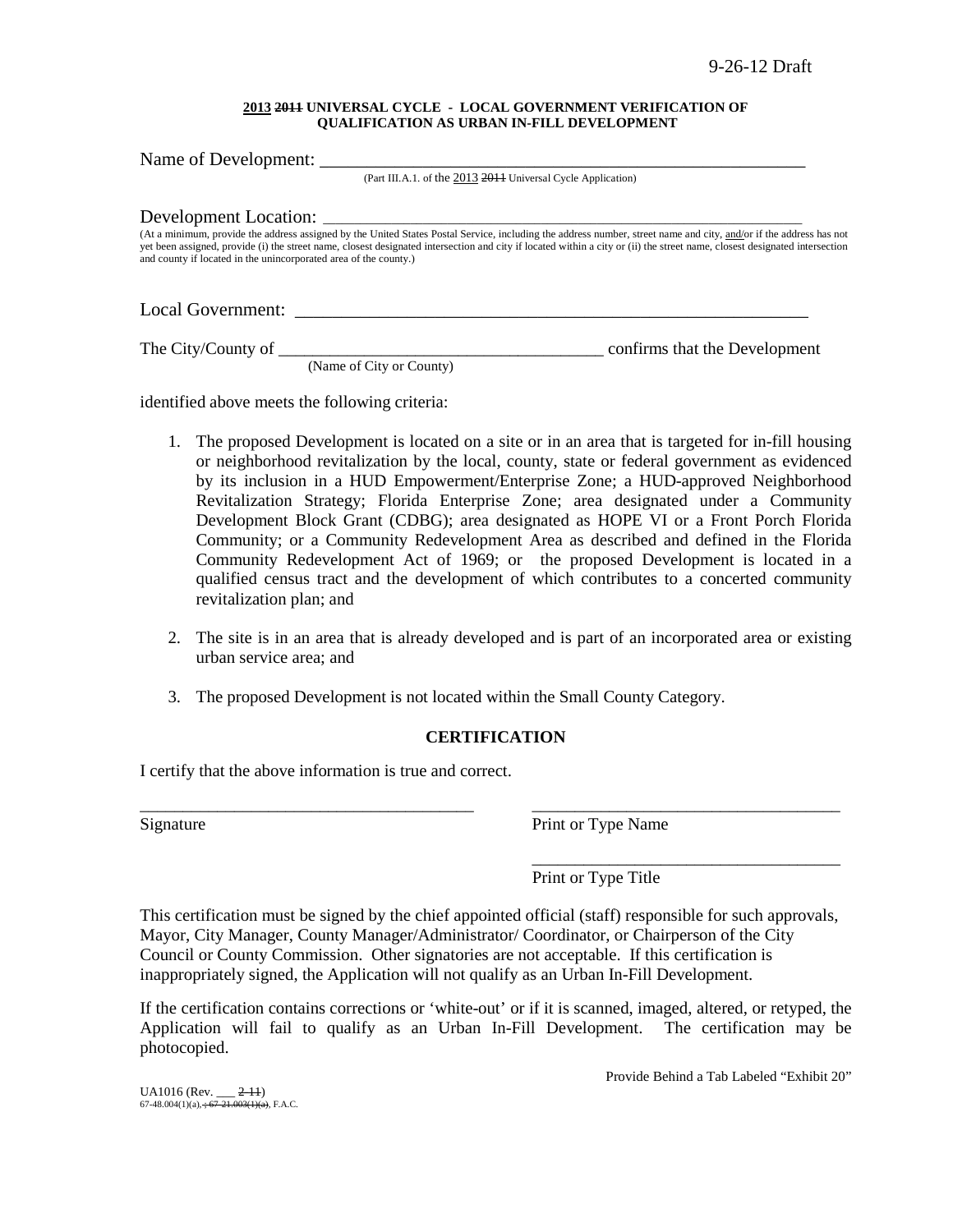### 9-26-12 Draft **2013 2011 UNIVERSAL CYCLE - LOCAL GOVERNMENT CERTIFICATION OF PUBLIC HOUSING REVITALIZATION IN A LOCAL COMMUNITY REDEVELOPMENT OR REVITALIZATION PLAN**

Name of Development:

(Part III.A.1. of the 2013 2011 Universal Cycle Application)

#### Development Location:

(At a minimum, provide the address assigned by the United States Postal Service, including the address number, street name and city, and/or if the address has not yet been assigned, provide (i) the street name, closest designated intersection and city if located within a city or (ii) the street name, closest designated intersection and county if located in the unincorporated area of the county.)

identified above meets the following criteria:

The City/County of \_\_\_\_\_\_\_\_\_\_\_\_\_\_\_\_\_\_\_\_\_\_\_\_\_\_\_\_\_\_\_\_\_\_\_\_\_\_ confirms that the Development

### (1) The proposed Development is located within the Medium County Category; and

- (2) The proposed Development is located in an area for which a Local Government has approved and adopted by ordinance, resolution, and or other legal action a community redevelopment or revitalization plan that:
	- specifies geographic boundaries, which include the physical location of the Development;
	- provides funding through a dedicated local source for such purposes as infrastructure, transit and residential development; and has other projects actively underway to implement the plan; and
	- is evidenced by its inclusion in an area designated under a Community Development Block Grant (CDBG); a Community Redevelopment Area as described and defined in the Florida Community Redevelopment Act of 1969; or another geographically defined sub-area for which there is a plan adopted by the Local Government.

### **CERTIFICATION**

I certify that the above information is true and correct. The Applicant's proposed Development is physically located in the following community redevelopment or revitalization plan:

(Name of Community Redevelopment or Revitalization Plan)

that is approved and adopted by:

\_\_\_\_\_\_\_\_\_\_\_\_\_\_\_\_\_\_\_\_\_\_\_\_\_\_\_\_\_\_\_\_\_\_\_\_\_\_\_\_\_\_\_\_\_\_\_\_\_\_\_\_\_\_\_\_\_\_\_\_\_\_\_\_\_\_\_\_\_\_\_\_\_\_\_\_\_\_\_\_\_\_\_\_\_\_\_\_\_\_\_\_\_\_\_\_\_\_\_\_\_\_\_\_\_\_\_\_\_\_\_. (Reference Official Action, Cite Ordinance or Resolution Number)

Signature Print or Type Name

Print or Type Title

\_\_\_\_\_\_\_\_\_\_\_\_\_\_\_\_\_\_\_\_\_\_\_\_\_\_\_\_\_\_\_\_\_\_\_\_\_\_

This certification must be signed by the chief appointed official (staff) responsible for such approvals, Mayor, City Manager, County Manager/Administrator/ Coordinator, or Chairperson of the City Council or County Commission. Other signatories are not acceptable. If this certification is inappropriately signed, the Application will not qualify as a Public Housing Revitalization Development.

\_\_\_\_\_\_\_\_\_\_\_\_\_\_\_\_\_\_\_\_\_\_\_\_\_\_\_\_\_\_\_\_\_\_\_\_\_\_ \_\_\_\_\_\_\_\_\_\_\_\_\_\_\_\_\_\_\_\_\_\_\_\_\_\_\_\_\_\_\_\_\_\_

If the certification contains corrections or 'white-out' or if it is scanned, imaged, altered, or retyped, the Application will fail to qualify as a Public Housing Revitalization Development. The certification may be photocopied.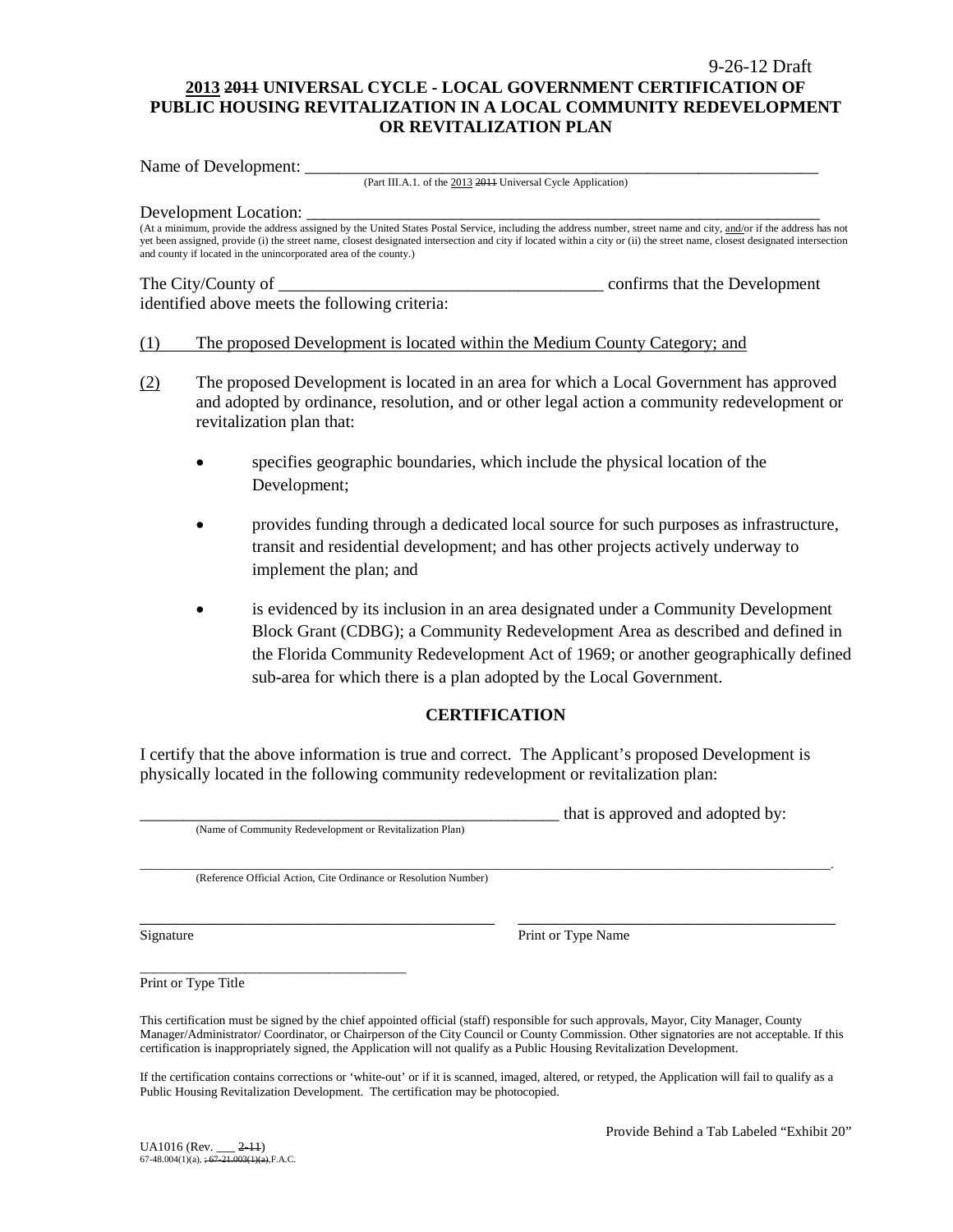### **2013 2011 UNIVERSAL CYCLE - LOCAL GOVERNMENT VERIFICATION OF QUALIFICATION AS A TOD DEVELOPMENT**

| Name of Development:                                                                                                                                                                                                                                                                                                                                                                                                                                                                                                                                                                                          |
|---------------------------------------------------------------------------------------------------------------------------------------------------------------------------------------------------------------------------------------------------------------------------------------------------------------------------------------------------------------------------------------------------------------------------------------------------------------------------------------------------------------------------------------------------------------------------------------------------------------|
| (Part III.A.1. of the 2013 2014 Universal Cycle Application)                                                                                                                                                                                                                                                                                                                                                                                                                                                                                                                                                  |
| Development Location:<br>(At a minimum, provide the address assigned by the United States Postal Service, including the address number, street name and city, and/or if the address has not<br>yet been assigned, provide (i) the street name, closest designated intersection and city if located within a city or (ii) the street name, closest designated intersection<br>and county if located in the unincorporated area of the county.)                                                                                                                                                                 |
| The undersigned Local Government official certifies that the proposed Development (identified above)<br>is located within the area identified below which has been designated by the Local Government<br>planning agency in its comprehensive plan, land use plan, land development code, or zoning<br>code as a Transit-Oriented Development, Transit Oriented Development District, Rapid<br>Transit Zone, Transit Village, or Rapid Transit Development Impact Zone:                                                                                                                                       |
| Deerfield Beach TOD<br><b>Sheridan Station TOD</b><br><b>Broward County:</b><br>Miami-Dade County:<br>٠                                                                                                                                                                                                                                                                                                                                                                                                                                                                                                       |
| Dadeland South Metrorail<br><b>Allapattah Station</b><br>City of Opa-Locka TOD<br><b>Brickell Station</b><br>Overtown Arena Station<br>Douglas Rd. Station<br><b>Brownsville Station</b><br>Dr. Martin Luther King, Jr. Station<br>Santa Clara Station<br><b>Earlington Heights Station</b><br>South Miami Station<br><b>Civic Center Station</b><br><b>Government Center Station</b><br>Tri-Rail MetroRail Station<br><b>Coconut Grove Station</b><br><b>Culmer Station</b><br>Northside Station<br><b>University Station</b><br>Dadeland North Metrorail<br>Okeechobee Metrorail Station<br>Vizcaya Station |
| Sand Lake Station TOD<br>Orange County:                                                                                                                                                                                                                                                                                                                                                                                                                                                                                                                                                                       |
| Palm Beach County:<br>Lake Worth TriRail Station TOD<br>West Palm Beach Station/Seaboard Station<br>٠                                                                                                                                                                                                                                                                                                                                                                                                                                                                                                         |
| City of Longwood Transit Village<br>Seminole County:                                                                                                                                                                                                                                                                                                                                                                                                                                                                                                                                                          |
| Fort Florida/DeBary Station TOD<br>Volusia County:                                                                                                                                                                                                                                                                                                                                                                                                                                                                                                                                                            |

Note: In order for a proposed Development to qualify as a TOD Development for purposes of the 2013 2011 Universal Application, it must (i) be located in one of the above areas, (ii) meet the scoring criteria outlined in the Proximity section of the Application to achieve a Transit Service Score of at least 5 6 points, based on the proposed Development's proximity to a Public Rail Station, (iii) the Applicant's Competitive HC request amount must be at least 40 percent of the Maximum Competitive HC Request for the applicable County inclusive of any DDA/QCT bonus, and (iv) at least 75 50 of the proposed Development's set-aside units must be located within the designated TOD area, and (v) the Applicant must have selected and qualified at Part III.A.3.a. of the Application for the Development Category of New Construction, Rehabilitation, Acquisition and Rehabilitation, Redevelopment, or Acquisition and Redevelopment.

### **CERTIFICATION**

(Name of City/County)

has vested in me the authority

to certify that the foregoing information is true and correct.

Signature Print or Type Name

Print or Type Title

This certification must be signed by the chief appointed official (staff) responsible for determination of issues related to transportation or planning. Signatures from local elected officials are not acceptable, nor are other signatories. If the certification is applicable to this Development and it is inappropriately signed, the Application will not qualify as a TOD Development.

\_\_\_\_\_\_\_\_\_\_\_\_\_\_\_\_\_\_\_\_\_\_\_\_\_\_\_\_\_\_\_\_\_\_\_\_\_\_\_\_\_\_\_\_ \_\_\_\_\_\_\_\_\_\_\_\_\_\_\_\_\_\_\_\_\_\_\_\_\_\_\_\_\_\_\_\_\_\_\_\_\_\_\_\_

If this certification contains corrections or 'white-out', or if it is scanned, imaged, altered, or retyped, the Application will not qualify as a TOD Development. The certification may be photocopied.

UA1016 (Rev. \_\_\_ <del>2-11</del>)<br>67-48.004(1)(a), <del>; 67-21.003(1)(a)</del>, F.A.C.

Provide Behind a Tab Labeled "Exhibit 20"

\_\_\_\_\_\_\_\_\_\_\_\_\_\_\_\_\_\_\_\_\_\_\_\_\_\_\_\_\_\_\_\_\_\_\_\_\_\_\_\_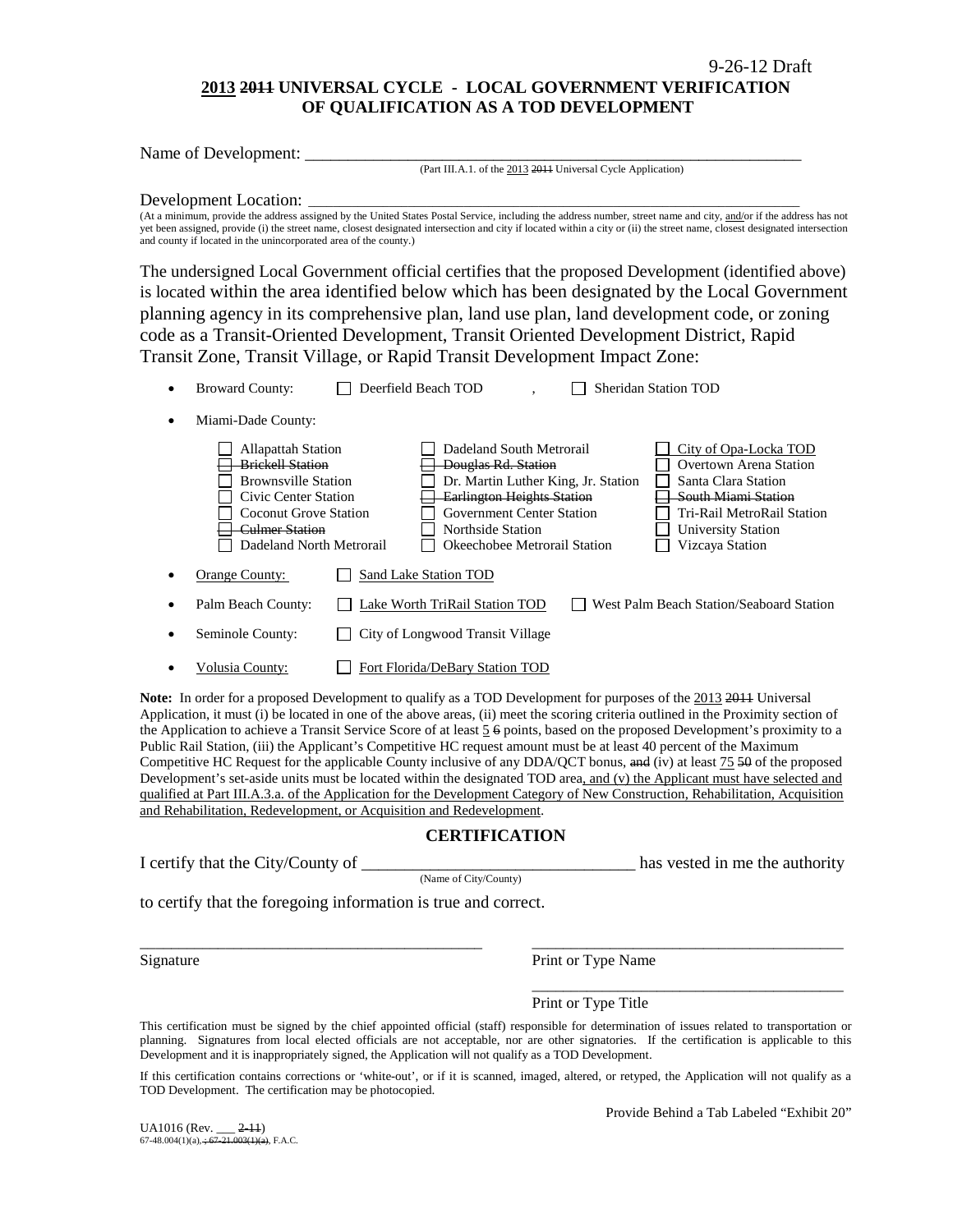#### **2013 UNIVERSAL CYCLE - LOCAL GOVERNMENT CERTIFICATION OF PUBLIC-PRIVATE PARTNERSHIP FOR PROPOSED DEVELOPMENT**

Name of Development:

(Part III.A.1. of the 2013 Universal Cycle Application)

Development Location:

(At a minimum, provide the address assigned by the United States Postal Service, including the address number, street name and city, and/or if the address has not yet been assigned, provide (i) the street name, closest designated intersection and city if located within a city or (ii) the street name, closest designated intersection and county if located in the unincorporated area of the county.)

The Application Deadline for the 2013 Universal Application Cycle is stated on the FHFC Website

The City/County of \_\_\_\_\_\_\_\_\_\_\_\_\_\_\_\_\_\_\_\_\_\_\_\_\_\_\_\_\_\_\_\_\_\_\_\_\_\_ confirms the existence of a public-private partnership between the Local Government (the "Local Government Party") and the Developer entity identified in the Application (at least one (1) if Co-Developers) or with at least one (1) Principal of the Developer entity as identified in the Application (the "Developer Party") and it confirms the following with regard to the Development referenced above. A PHA is not considered to be a Local Government.

- 1. The Local Government Party has made the following contribution(s) for the proposed Development (identify all that apply, but at least one of the following must be selected):
	- a.  $\Box$  Owns the land, and has owned the land for a period of at least one (1) year prior to the Application Deadline for the 2013 Universal Application Cycle, and has committed to donate it to the Applicant for the proposed Development (as demonstrated by the site control document(s) provided in the Application).

and/or

 $b.$   $\Box$  Has committed to provide financial support for the proposed Development which amounts to a minimum amount of 10 percent of the Total Development Cost (as demonstrated by both the financing document(s) and the Pro Forma provided in the Application).

and

2. The above-referenced public-private partnership was secured through a competitive application process, the award of which was approved and adopted by ordinance or resolution at least one (1) year prior to the Application Deadline for the 2013 Universal Application Cycle.

and

3. As of the Application Deadline for the 2013 Universal Application Cycle, the Local Government, a subsidiary of the Local Government Party has entered into a development agreement with the Developer Party. Indicate the following parties involved in the development agreement. It is not required that a copy of the development agreement be attached to this form or that it be included in the Application.

Developer Party that meets the above requirements:

Local Government Party:

 $\overline{\phantom{a}}$  , and the contract of the contract of the contract of the contract of the contract of the contract of the contract of the contract of the contract of the contract of the contract of the contract of the contrac

#### **CERTIFICATION**

I certify that the City/County identified above has vested in me the authority to certify that the foregoing information is true and correct.  $\mathcal{L}_\mathcal{L} = \{ \mathcal{L}_\mathcal{L} = \{ \mathcal{L}_\mathcal{L} = \{ \mathcal{L}_\mathcal{L} = \{ \mathcal{L}_\mathcal{L} = \{ \mathcal{L}_\mathcal{L} = \{ \mathcal{L}_\mathcal{L} = \{ \mathcal{L}_\mathcal{L} = \{ \mathcal{L}_\mathcal{L} = \{ \mathcal{L}_\mathcal{L} = \{ \mathcal{L}_\mathcal{L} = \{ \mathcal{L}_\mathcal{L} = \{ \mathcal{L}_\mathcal{L} = \{ \mathcal{L}_\mathcal{L} = \{ \mathcal{L}_\mathcal{$ 

Signature Print or Type Name

Print or Type Title

Provide Behind a Tab Labeled "Exhibit 20"

UA1016 (Rev. 67-48.004(1)(a), F.A.C.

This certification must be signed by the chief appointed official (staff) responsible for such approvals, Mayor, City Manager, County Manager/Administrator/ Coordinator, or Chairperson of the City Council or County Commission. Other signatories are not acceptable. If this certification is inappropriately signed or if the certification contains corrections or 'white-out' or if it is scanned, imaged, altered, or retyped, the Application will not qualify for the Public Private Partnership for Proposed Development ranking goal. The certification may be photocopied.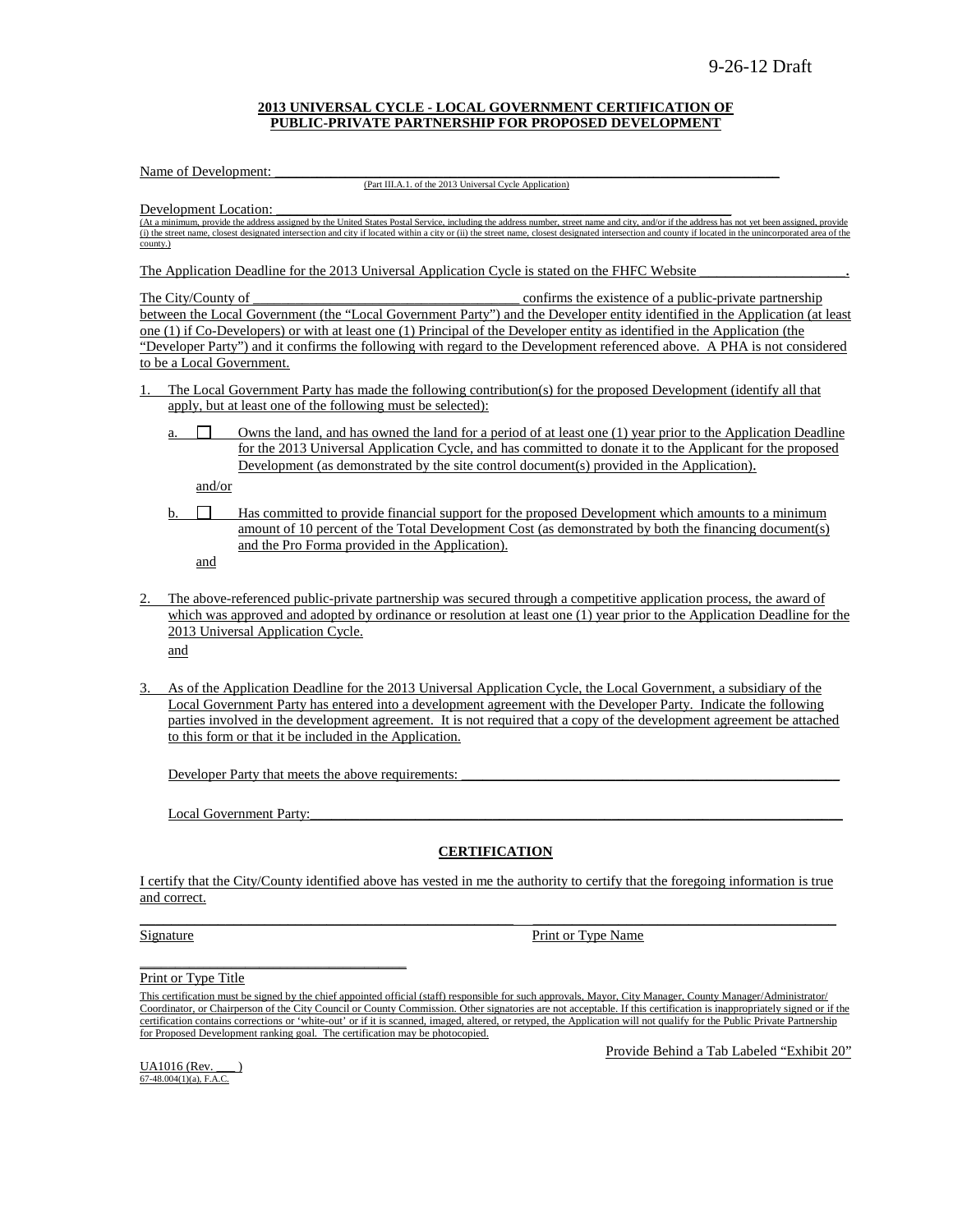### **2013 2011 UNIVERSAL CYCLE - SURVEYOR CERTIFICATION OF DEVELOPMENT LOCATION POINT FOR MMRB AND NON-COMPETITIVE HC APPLICATIONS**

Name of Development:

(Part III.A.1. of the 2013 2011 Universal Cycle Application)

Development Location \*:

(At a minimum, provide the address assigned by the United States Postal Service, including the address number, street name and city, and/or if the address has not yet been assigned, provide (i) the street name, closest designated intersection and city if located within a city or (ii) the street name, closest designated intersection and county if located in the unincorporated area of the county.) \* If the Development consists of Scattered Sites, the Development Location stated above must reflect the Scattered Site where the Development Location Point is located.)

The undersigned Florida licensed surveyor confirms that the method used to determine the following latitude and longitude coordinates conforms to Rule 5J-17, F.A.C., formerly 61G17-6, F.A.C.:

| State the              |         |         |                        |         |         |                        |
|------------------------|---------|---------|------------------------|---------|---------|------------------------|
| Development            |         |         |                        | VY.     |         |                        |
| <b>Location Point.</b> | Degrees | Minutes | Seconds (truncated)    | Degrees | Minutes | Seconds (truncated)    |
|                        |         |         | after 1 decimal place) |         |         | after 1 decimal place) |

\*If the proposed Development will be financed with Florida Housing-issued MMRB and it consists of Scattered Sites, is a part of the boundary of each Scattered Site located within 1/2 mile of the Scattered Site with the most units?  $\Box$  Yes or  $\Box$  No (Must check one if Development consists of Scattered Sites.)<sup>1</sup>

If the Corporation discovers that there are any false statements made in this certification, the Corporation will forward a copy to the State of Florida Department of Business and Professional Regulation for investigation.

**CERTIFICATION** - Under penalties of perjury, I declare that the foregoing statement is true and correct.

\_\_\_\_\_\_\_\_\_\_\_\_\_\_\_\_\_\_\_\_\_\_\_\_\_\_\_\_\_\_\_\_\_\_\_\_\_ \_\_\_\_\_\_\_\_\_\_\_\_\_\_\_\_\_\_\_\_\_\_\_\_\_\_\_\_\_\_\_\_\_\_\_\_\_\_\_\_

\_\_\_\_\_\_\_\_\_\_\_\_\_\_\_\_\_\_\_\_\_\_\_\_\_\_\_\_\_\_\_\_\_\_\_\_\_ \_\_\_\_\_\_\_\_\_\_\_\_\_\_\_\_\_\_\_\_\_\_\_\_\_\_\_\_\_\_\_\_\_\_\_\_\_\_\_\_

\_\_\_\_\_\_\_\_\_\_\_\_\_\_\_\_\_\_\_\_\_\_\_\_\_\_\_\_\_\_\_\_\_\_\_\_\_ \_\_\_\_\_\_\_\_\_\_\_\_\_\_\_\_\_\_\_\_\_\_\_\_\_\_\_\_\_\_\_\_\_\_\_\_\_\_\_ Signature **Print or Type Name and Title of Signatory** Print or Type Name and Title of Signatory

Florida License Number Name of Surveyor

Address (street address, city, state)

Telephone Number (including area code)

\_\_\_\_\_\_\_\_\_\_\_\_\_\_\_\_\_\_\_\_\_\_\_\_\_\_\_\_\_\_\_\_\_\_\_\_\_

<sup>1</sup> If the proposed Development will be financed with Florida Housing-issued MMRB and it the boundary of each Scattered Site must be located within 1/2 mile of the Scattered Site with the most units.

"Scattered Sites," as applied to a single Development, means a Development site that, when taken as a whole, is comprised of real property that is not contiguous (each such non-contiguous site within a Scattered Site Development, a "Scattered Site"). For purposes of this definition "contiguous" means touching at a point or along a boundary. Real property is contiguous if the only intervening real property interest is an easement provided the easement is not a roadway or street. (See Rules 67-48.002 and 67-21.002, F.A.C.).

This certification may not be signed by the Applicant, by any related parties of the Applicant, or by any Principals or Financial Beneficiaries of the Applicant. If the certification is inappropriately signed the form will not be considered and the Application will fail to meet threshold. If this certification contains corrections or 'white-out', or if it is scanned, imaged, altered, or retyped, this form will not be considered and the Application will fail to meet threshold. The certification may be photocopied.

> Provide Behind a Tab Labeled "Exhibit 22" (for 2013 Universal Application Supplemental MMRB .<br><del>App. Cycle</del>):

or

Provide Behind a Tab Labeled "Exhibit  $7.5$ " (for Non-Competitive 4 Percent HC Bonds-Application Form)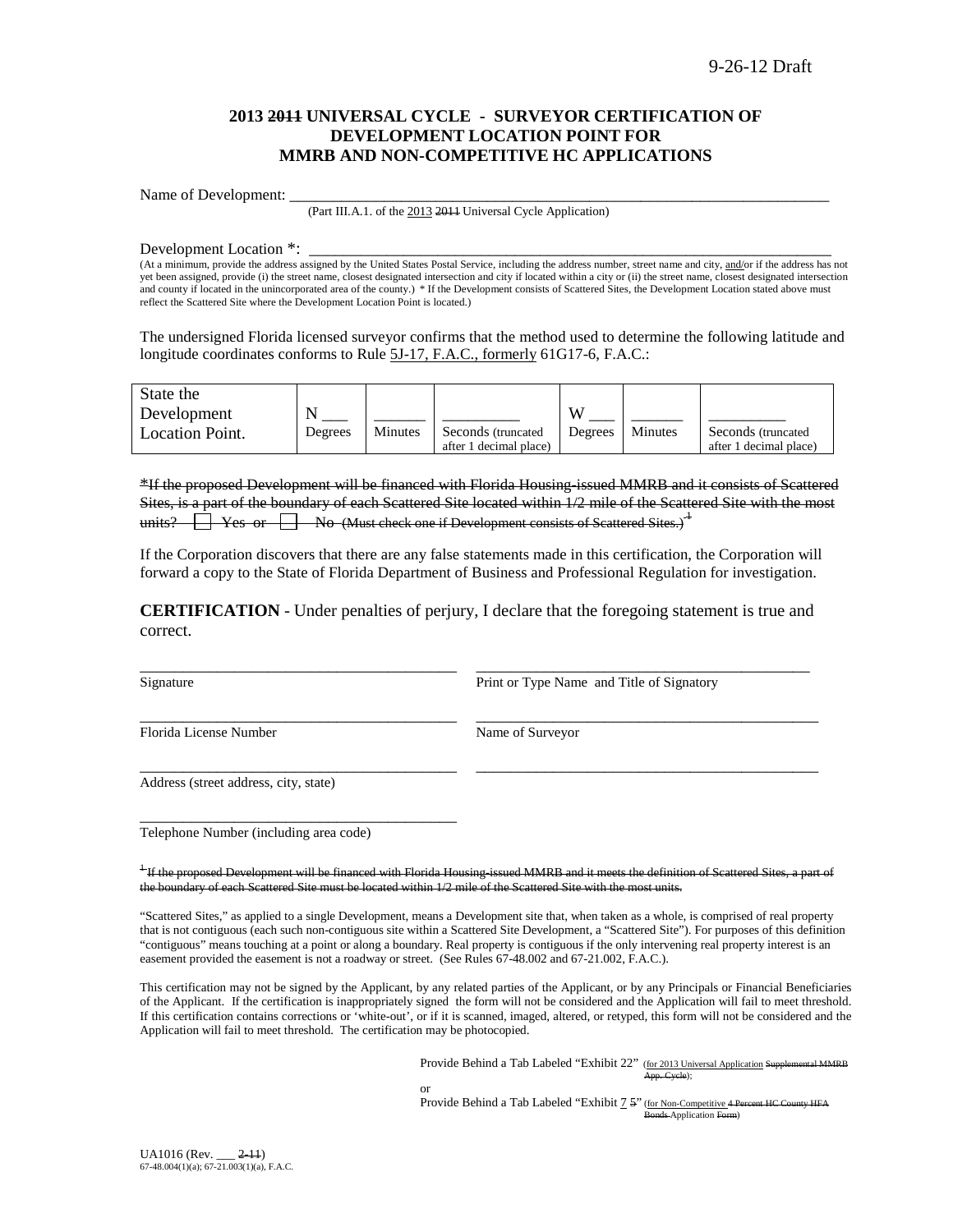Page 1 of 2

#### **2011 UNIVERSAL CYCLE - SURVEYOR CERTIFICATION FOR COMPETITIVE HC APPLICATIONS**

Name of Development: \_\_\_\_\_\_\_\_\_\_\_\_\_\_\_\_\_\_\_\_\_\_\_\_\_\_\_\_\_\_\_\_\_\_\_\_\_\_\_\_\_\_\_\_\_\_\_\_\_\_\_\_\_\_\_\_\_\_\_\_\_\_\_\_\_\_\_\_\_\_\_\_\_\_\_\_\_\_\_\_\_\_\_\_\_\_\_\_\_\_\_\_\_\_\_\_\_\_\_\_\_\_\_\_\_\_\_\_\_ (Part III.A.1. of the 2011 Universal Cycle Application) Development Location  $*$ provide the address assigned by the United States Postal Service, including the address number, street<br>closest designated intersection and city if located within a city or (ii) the street name, closest designate the street of the street designated intervent intersection and complete the street name and city, or if the address has not yet been assignated in the unincorporation and county if located within a city or (ii) the street county.) \* If the Development consists of Scattered Sites, the Development Location stated above must reflect the Scattered Site where the Tie-Breaker Measurement Point is located.)

The undersigned Florida licensed surveyor confirms that the method used to determine the following latitude and longitude coordinates conforms to Rule 61G17-6, F.A.C.:

| <b>TY</b><br>Point.<br>catad attar<br>attor<br>$t_{\text{min}}$<br>_______<br>$+$ mm<br>n far<br>________<br>_______<br>_______<br><del></del><br><del>uuncatou anor</del><br>$\sim$ $\sim$<br>$\sim$ $\sim$<br><b>Minutes</b><br>Minutes<br>Degrees<br>Degrees<br><del>decimal place  </del><br>decimal place | $\sim$<br>State<br>$+h$<br>Breaker Measurement<br>ه ۱<br> |  |  | Seconds |  |  | Seconds |
|----------------------------------------------------------------------------------------------------------------------------------------------------------------------------------------------------------------------------------------------------------------------------------------------------------------|-----------------------------------------------------------|--|--|---------|--|--|---------|
|----------------------------------------------------------------------------------------------------------------------------------------------------------------------------------------------------------------------------------------------------------------------------------------------------------------|-----------------------------------------------------------|--|--|---------|--|--|---------|

ists of Scattered Sites, is a part of the boundary of each Scattered Site located within 1/2 mile of the Scatte  $\Box$  Yes or  $\Box$  No (Must check one if Development consists of Scattered Sites.)<sup>2</sup>

To be eligible for proximity tie-breaker points, Degrees and Minutes must be stated as whole numbers and Seconds must be truncated after 1 decimal place. The Corporation will utilize Street Atlas USA 2010, published by DeLorme, to determine the proximity of an eligible service to the proposed Development's Tie-Breaker Measurement Point.

**Transit Service** – State the latitude and longitude coordinates for one (1) Transit Service on the chart below.<sup>3</sup>

|                                                                               |                |                | Latitude                                     | Longitude                          |                |                                              |  |
|-------------------------------------------------------------------------------|----------------|----------------|----------------------------------------------|------------------------------------|----------------|----------------------------------------------|--|
| <b>Public Bus Stop</b>                                                        | <b>Degrees</b> | <b>Minutes</b> | Seconds (truncated<br>after 1 decimal place) | $W_{\text{max}}$<br><b>Degrees</b> | <b>Minutes</b> | Seconds (truncated<br>after 1 decimal place) |  |
| <b>Public Bus Transfer</b><br>Stop or Public Bus<br><b>Rapid Transit Stop</b> | Degrees        | <b>Minutes</b> | Seconds (truncated<br>after 1 decimal place) | <b>Degrees</b>                     | <b>Minutes</b> | Seconds (truncated<br>after 1 decimal place) |  |
| <b>Public Rail Station</b>                                                    | <b>Degrees</b> | <b>Minutes</b> | Seconds (truncated<br>after 1 decimal place) | W <sub>-</sub><br><b>Degrees</b>   | <b>Minutes</b> | Seconds (truncated<br>after 1 decimal place) |  |

**Tier 1 and Tier 2 Services** - State the Name, Address and latitude and longitude coordinates of the closest service(s) on the chart below. <sup>3</sup>

| <b>Tier 1 Services:</b>                                                                                                                                                                                                                                                                                                                                                                                                                                                       |                                                       | Latitude       |                                                        | Longitude                                               |                |                                                        |
|-------------------------------------------------------------------------------------------------------------------------------------------------------------------------------------------------------------------------------------------------------------------------------------------------------------------------------------------------------------------------------------------------------------------------------------------------------------------------------|-------------------------------------------------------|----------------|--------------------------------------------------------|---------------------------------------------------------|----------------|--------------------------------------------------------|
| Grocery Store:<br>Address - The Commission of the Commission of the Commission of the Commission of the Commission of the Commission of the Commission of the Commission of the Commission of the Commission of the Commission of the Commission                                                                                                                                                                                                                              | $\rm N_{\rm \, max}$<br>-Degrees                      | <b>Minutes</b> | Seconds<br>(truncated after 1<br>decimal place)        | $\mathbf{W}$ _________<br>-Degrees                      | <b>Minutes</b> | Seconds<br>(truncated after 1<br>decimal place)        |
| Public School:<br>Address - The Commission of the Commission of the Commission of the Commission of the Commission of the Commission of the Commission of the Commission of the Commission of the Commission of the Commission of the Commission                                                                                                                                                                                                                              | $N_{\underline{\hspace{1cm}}\phantom{1}}$<br>-Degrees | Minutes        | Seconds<br>(truncated after 1<br>decimal place)        | $W$ <sub>------</sub><br>-Degrees                       | <b>Minutes</b> | <b>Seconds</b><br>(truncated after 1<br>decimal place) |
| <b>Medical Facility:</b><br>Address and the contract of the contract of the contract of the contract of the contract of the contract of the contract of the contract of the contract of the contract of the contract of the contract of the contract of th                                                                                                                                                                                                                    | N<br>-Degrees                                         | <b>Minutes</b> | Seconds<br>(truncated after 1<br>decimal place)        | $W$ and $W$<br>-Degrees                                 | <b>Minutes</b> | seconds<br>(truncated after 1<br>decimal place)        |
| Senior Center:<br>Address - The Committee of the Committee of the Committee of the Committee of the Committee of the Committee of the Committee of the Committee of the Committee of the Committee of the Committee of the Committee of the Comm                                                                                                                                                                                                                              | $N_{\frac{1}{2}}$<br>-Degrees                         | <b>Minutes</b> | Seconds<br>(truncated after 1<br>decimal place)        | $-\n$ Degrees                                           | <b>Minutes</b> | <b>Seconds</b><br>(truncated after 1<br>decimal place) |
|                                                                                                                                                                                                                                                                                                                                                                                                                                                                               | Latitude                                              |                |                                                        | Longitude                                               |                |                                                        |
| <b>Tier 2 Services:</b>                                                                                                                                                                                                                                                                                                                                                                                                                                                       |                                                       |                |                                                        |                                                         |                |                                                        |
| <b>Public Park:</b><br>Address - 2008 - 2009 - 2010 - 2010 - 2010 - 2010 - 2010 - 2010 - 2010 - 2010 - 2010 - 2010 - 2010 - 2010 - 20                                                                                                                                                                                                                                                                                                                                         | $\rm N_{\rm \, max}$<br>-Degrees                      | <b>Minutes</b> | Seconds<br>(truncated after 1<br>decimal place)        | $\mathbf{w}_{\text{max}}$<br>$-\text{Degrees}$          | <b>Minutes</b> | <b>Seconds</b><br>(truncated after 1<br>decimal place) |
| <b>Community Center:</b>                                                                                                                                                                                                                                                                                                                                                                                                                                                      | $\mathbf{N}_{\text{max}}$<br><b>Degrees</b>           | <b>Minutes</b> | Seconds<br>(truncated after 1<br>decimal place)        | $\ensuremath{\mathsf{w}}\xspace_\text{max}$<br>-Degrees | <b>Minutes</b> | Seconds<br>(truncated after 1<br>decimal place)        |
| Pharmacy:<br>Name and the contract of the contract of the contract of the contract of the contract of the contract of the contract of the contract of the contract of the contract of the contract of the contract of the contract of the c<br>Address - The Committee of the Committee of the Committee of the Committee of the Committee of the Committee of the Committee of the Committee of the Committee of the Committee of the Committee of the Committee of the Comm | $N_{\frac{1}{2}}$<br>-Degrees                         | <b>Minutes</b> | <b>Seconds</b><br>(truncated after 1<br>decimal place) | $W$ <sub>_______</sub><br>-Degrees                      | <b>Minutes</b> | Seconds<br>(truncated after +<br>decimal place)        |

If the Corporation discovers that there are any false statements made in this certification, the Corporation will forward a copy to the State of Florida Department of<br>Business and Professional Regulation for investigation .<br>and Professional Regulation for investigation.

**CERTIFICATION** - Under penalties of perjury, I declare that the foregoing statement is true and correct.

\_\_\_\_\_\_\_\_\_\_\_\_\_\_\_\_\_\_\_\_\_\_\_\_\_\_\_\_\_\_\_\_\_\_\_\_\_\_\_\_\_\_\_\_\_\_\_\_\_ \_\_\_\_\_\_\_\_\_\_\_\_\_\_\_\_\_\_\_\_\_\_\_\_\_\_\_\_\_\_\_\_\_ \_\_\_\_\_\_\_\_\_\_\_\_\_\_\_\_\_\_\_\_\_\_\_\_\_\_\_\_\_\_\_\_\_\_\_\_\_

Signature **Print or Type Name and Title of Signatory** Florida License Number

\_\_\_\_\_\_\_\_\_\_\_\_\_\_\_\_\_\_\_\_\_\_\_\_\_\_\_\_\_\_\_\_ \_\_\_\_\_\_\_\_\_\_\_\_\_\_\_\_\_\_\_\_\_\_\_\_\_\_\_\_\_\_\_\_\_\_\_\_\_\_\_\_\_\_\_\_\_\_\_\_\_\_ \_\_\_\_\_\_\_\_\_\_\_\_\_\_\_\_\_\_\_\_\_\_\_\_\_\_\_\_\_\_\_\_\_\_\_\_\_\_\_\_\_\_\_ Name of Surveyor Address (street address, city, state) Telephone Number (including area code)

UA1016 (Rev. 2-11)<br>67-48.004(1)(a); 67-21.003(1)(a), F.A.C.

Provide Behind a Tab Labeled "Exhibit 25"

This certification, consists of 2 pages. This certification may not be signed by the Applicant, by any related parties of the Applicant, or by any Principals or Financial Beneficiaries of the Applicant. If the certification is inappropriately signed, the Application will not be eligible to receive proximity tie-breaker points.<br>If this certification contains corrections or 'white-o ed, imaged, altered, or retyped, the Application will not be eligible to receive proximity tiebreaker points. The Application may still be eligible for automatic points. The certification may be photocopied. To be considered for scoring purposes, at least page 1 of this 2 page certification form must be provided by the Applicant.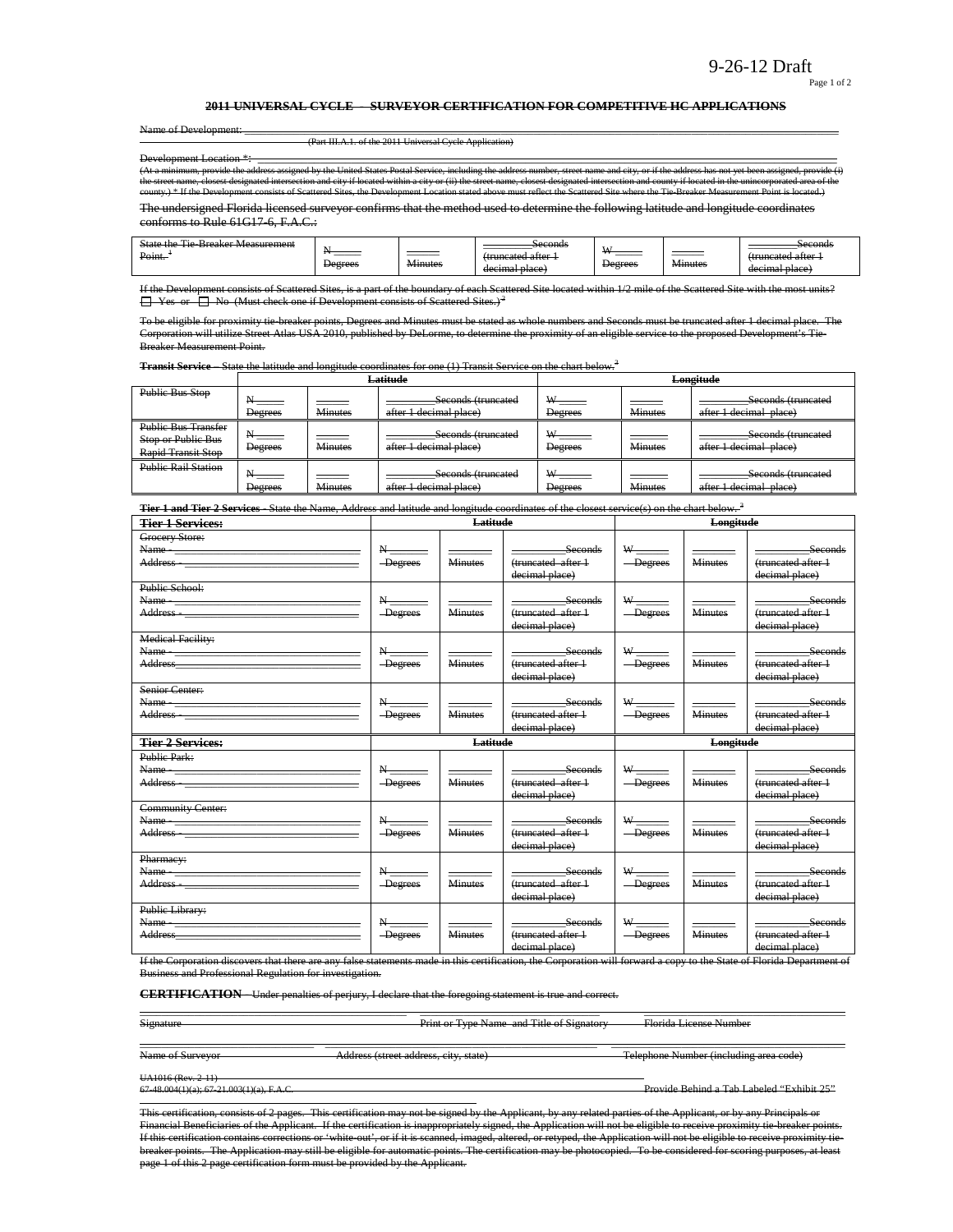<sup>+</sup>Tie-Breaker Measurement Point means a single point selected by the Applicant on the proposed Development site that is located within 100 feet of a residential building existing or to be constructed as part of the proposed Development. For a Development which consists of Scattered Sites, this means a single point on one of the Scattered Sites which comprise the Development site that is located within 100 feet of a residential building existing or to be constructed as part of the proposed Development. In addition, the Tie-Breaker Measurement Point must be located on the site with the most units.

<sup>2</sup>If the proposed Development meets the definition of Scattered Sites, a part of the boundary of each Scattered Site must be located within 1/2 mile of the Scattered Site with the most units. "Scattered Sites," as applied to a single Development, means a Development site that, when taken as a whole, is comprised of real property that is not contiguous (each such non-contiguous site within a Scattered Site Development, a "Scattered Site"). For purposes of this definition "contiguous" means touching at a point or along a boundary. Real property is contiguous if the only intervening real property interest is an easement provided the ent is not a roadway or street. (See Rules 67-48.002, F.A.C.)

 $^3$ The latitude and longitude coordinates for all Proximity Services must represent a point as outlined below. The coordinates for each service must be stated in degrees, minutes and seconds, with the degrees and minutes stated as whole numbers and the seconds truncated after one decimal place. If the degrees and minutes are not stated as whole numbers and the seconds are not truncated after one decimal place, the Applicant will not be eligible for proximity tie-breaker points for that service.

The Corporation will utilize Street Atlas USA 2010, published by DeLorme, using the method described below, to determine the proximity of an eligible service to the proposed Development's Tie-Breaker Measurement Point.

| <b>Service</b>                                                                             | Location where latitude and longitude coordinates must be obtained |                                                                                                              |
|--------------------------------------------------------------------------------------------|--------------------------------------------------------------------|--------------------------------------------------------------------------------------------------------------|
| Grocery Store, Public School, Medical Facility,<br>Community Center, Senior Center, Public | direct public access to the building where the service is located. | Coordinates must represent a point that is on the doorway threshold of an exterior entrance that provides    |
| <b>Library and Pharmacy</b>                                                                |                                                                    |                                                                                                              |
|                                                                                            |                                                                    |                                                                                                              |
|                                                                                            |                                                                    |                                                                                                              |
| <b>Public Park</b>                                                                         |                                                                    | Coordinates must represent a point that is on the premises; however, the point may not be located in the     |
|                                                                                            |                                                                    | parking lot, street, or any area that is not intended for recreational activities. Additionally, if the area |
|                                                                                            |                                                                    | intended for recreational activities is enclosed, the coordinates must represent the public ingress/egress   |
|                                                                                            | point of entry to the enclosed area.                               |                                                                                                              |
|                                                                                            |                                                                    |                                                                                                              |
| Public Bus Stop, Public Bus Rapid Transit Stop,                                            |                                                                    | With the exception of SunRail Rail Stations, coordinates must represent the location where passengers        |
| Public Bus Transfer Stop and Public Rail Station                                           |                                                                    | may embark and disembark the bus or train. SunRail Rail Stations coordinates must represent the              |
|                                                                                            | coordinates listed below:                                          |                                                                                                              |
|                                                                                            | <b>Station Name</b>                                                | <b>Latitude/Longitude Coordinates</b>                                                                        |
|                                                                                            | <b>Altamonte Springs Station</b>                                   | N 28 39 50.1, W 81 21 23.4                                                                                   |
|                                                                                            | <b>Church Street Station</b>                                       | N 28 32 20.3, W 81 22 50.6                                                                                   |
|                                                                                            | <b>DeBary Station</b>                                              | N 28 51 20.3, W 81 19 24.1                                                                                   |
|                                                                                            | Florida Hospital Station                                           | N 28 34 21 8, W 81 22 17.4                                                                                   |
|                                                                                            | <b>Lake Mary Station</b>                                           | N28 45 31.8, W 81 19 04.3                                                                                    |
|                                                                                            | <b>Longwood Station</b>                                            | N 28 42 04.1, W 81 20 43.4                                                                                   |
|                                                                                            | <b>LYNX Central Station</b>                                        | N 28 32 52.2, W 81 22 51.0                                                                                   |
|                                                                                            | <b>Maitland Station</b>                                            | N 28 38 03.7, W 81 21 44.7                                                                                   |
|                                                                                            | Orlando Amtrak/ORMC Station                                        | N 28 31 39.5, W 81 22 55.6                                                                                   |
|                                                                                            | Sand Lake Road Station                                             | N 28 27 11.3, W 81 22 1.0                                                                                    |
|                                                                                            | Sanford/SR46 Station                                               | N 28 48 49.8, W 81 17 56.9                                                                                   |
|                                                                                            | Winter Park/Park Ave Station                                       | N 28 35 51.5, W 81 21 6.0                                                                                    |

If there is no exterior public entrance to the Tier 1 or Tier 2 Service, then a point should be used that is at the exterior entrance doorway threshold that is the closest walking distance to the doorway threshold of the interior public entrance to the service. For example, for a Pharmacy located within an enclosed shopping mall structure that does not have a direct public exterior entrance, the latitude and longitude coordinates at the doorway threshold of the exterior public entrance the enclosed shopping mall that provide the shortest walking distance to the doorway threshold of the interior entrance to the Pharmacy would be used.

The Applicant may not use any other Tier 1 or Tier 2 Service for multiple point items unless they are separate functioning services that are housed at the same location. For instance, an Applicant may not use a Senior Center as both a Senior Center and a Community Center. However, Applicants may use the same latitude and longitude coordinates for the Grocery Store, Medical Facility and/or Pharmacy if the Grocery Store, Medical Facility and/or Pharmacy is housed at the same location.

UA1016 (Rev. 2-11)<br>67-48.004(1)(a); 67-21.003(1)(a), F.A.C. Provide Behind a Tab Labeled "Exhibit 25"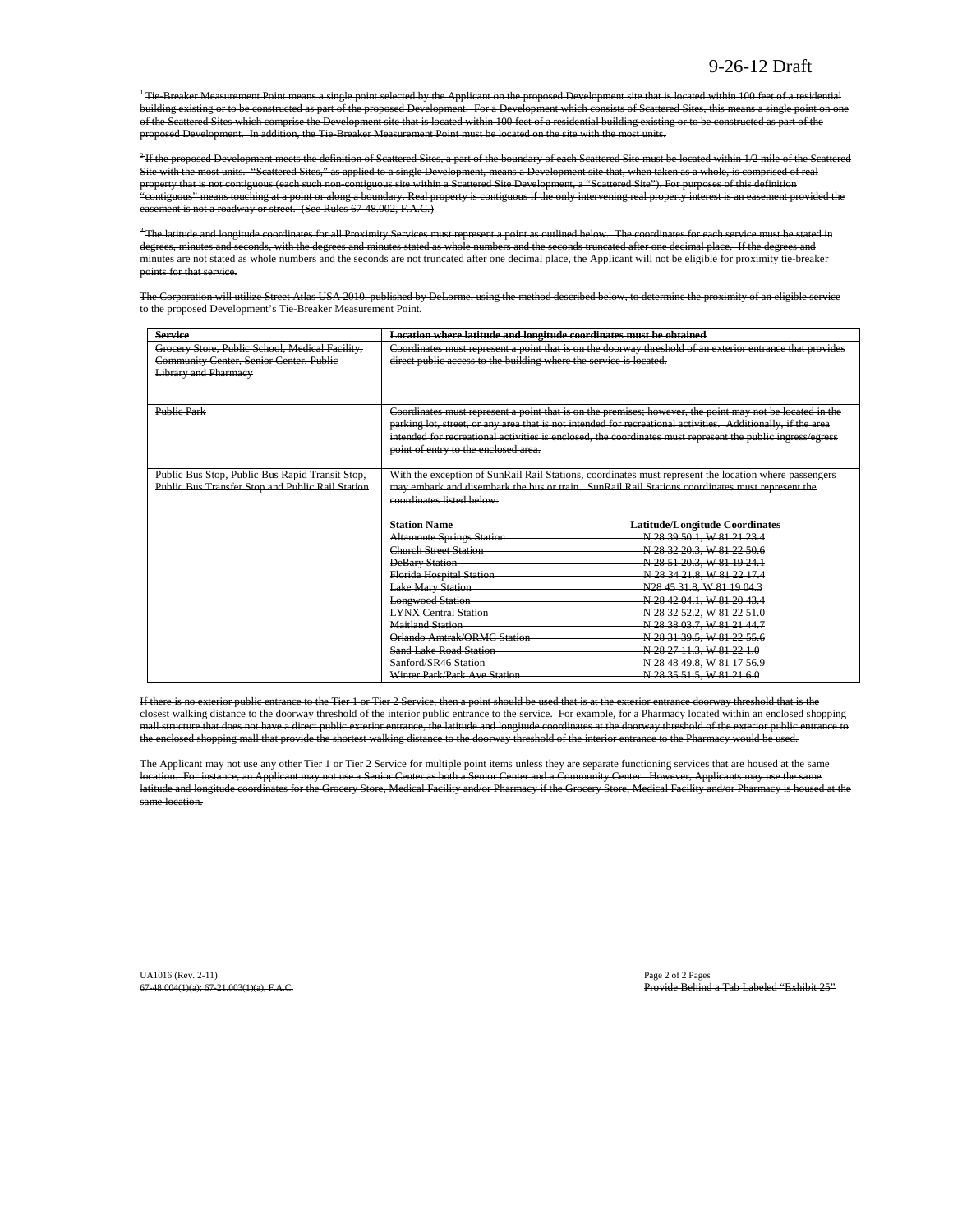#### **2013 UNIVERSAL CYCLE - SURVEYOR CERTIFICATION FOR COMPETITIVE HC APPLICATIONS**

Name of Development:

#### (Part III.A.1. of the 2013 Universal Cycle Application)

Development Location \*:

(At a minimum, provide the address assigned by the United States Postal Service, including the address number, street name and city, or if the address has not yet been assigned, provide (i) the street name, closest designated intersection and city if located within a city or (ii) the street name, closest designated intersection and county if located in the unincorporated area of the county.)\* If the Development consists of Scattered Sites, the Development Location stated above must reflect the Scattered Site where the Tie-Breaker Measurement Point is located.)

The undersigned Florida licensed surveyor confirms that the method used to determine the following latitude and longitude coordinates conforms to Rule 5J-17, F.A.C., formerly 61G17-6, F.A.C.:

*\*\*All calculations shall be based on "WGS 84" and be grid distances. The horizontal positions shall be collected to meet sub-meter accuracy (no autonomous hand-held GPS units shall be used).*

| <b>State the Tie-Breaker</b>    |         |         | Seconds           | X              |         | Seconds           |
|---------------------------------|---------|---------|-------------------|----------------|---------|-------------------|
| Measurement Point. <sup>1</sup> | Degrees | Minutes | (truncated after) | <u>Jegrees</u> | Minutes | (truncated after) |
|                                 |         |         | decimal place)    |                |         | decimal place)    |

To be eligible for proximity tie-breaker points, Degrees and Minutes must be stated as whole numbers and Seconds must be truncated after 1 decimal place.

|                                                                                                                                                                                                                                       |              | Latitude |                                                 | Longitude    |                |                                              |  |
|---------------------------------------------------------------------------------------------------------------------------------------------------------------------------------------------------------------------------------------|--------------|----------|-------------------------------------------------|--------------|----------------|----------------------------------------------|--|
| <b>Public Bus Stop</b>                                                                                                                                                                                                                | N<br>Degrees | Minutes  | Seconds<br>(truncated after 1 decimal<br>place) | W<br>Degrees | Minutes        | Seconds (truncated<br>after 1 decimal place) |  |
| <b>Public Bus</b><br><b>Transfer Stop</b>                                                                                                                                                                                             | N<br>Degrees | Minutes  | Seconds<br>(truncated after 1 decimal<br>place) | W<br>Degrees | <b>Minutes</b> | Seconds (truncated<br>after 1 decimal place) |  |
| <b>Public Bus</b><br><b>Rapid Transit</b><br><b>Stop</b>                                                                                                                                                                              | N<br>Degrees | Minutes  | Seconds<br>(truncated after 1 decimal<br>place) | W<br>Degrees | Minutes        | Seconds (truncated<br>after 1 decimal place) |  |
| <b>Public Rail</b><br><b>Station</b>                                                                                                                                                                                                  | N<br>Degrees | Minutes  | Seconds<br>(truncated after 1 decimal<br>place) | W<br>Degrees | Minutes        | Seconds (truncated<br>after 1 decimal place) |  |
| Using the method described above <sup>**</sup> , the distance (rounded up to the nearest hundredth of a mile) between<br>Miles<br>the coordinates of the Tie-Breaker Measurement Point and the coordinates of the Transit Service is: |              |          |                                                 |              |                |                                              |  |

**Transit Service –** State the latitude and longitude coordinates for one (1) Transit Service on the chart below.<sup>2</sup>

**Tier 1 and Tier 2 Services** - State the Name, Address and latitude and longitude coordinates of the closest service(s) on the chart below.<sup>2</sup>

| <b>Grocery Store:</b>                                                                                                                                                                                                      | Latitude     |         |                                                  |              | Longitude |                                                |  |
|----------------------------------------------------------------------------------------------------------------------------------------------------------------------------------------------------------------------------|--------------|---------|--------------------------------------------------|--------------|-----------|------------------------------------------------|--|
| Name -<br>Address -                                                                                                                                                                                                        | N<br>Degrees | Minutes | Seconds<br>(truncated after 1)<br>decimal place) | W<br>Degrees | Minutes   | Seconds (truncated<br>after 1decimal<br>place) |  |
| Using the method described above <sup>**</sup> , the distance (rounded up to the nearest hundredth of a mile) between<br>the coordinates of the Tie-Breaker Measurement Point and the coordinates of the Grocery Store is: |              |         |                                                  | Miles        |           |                                                |  |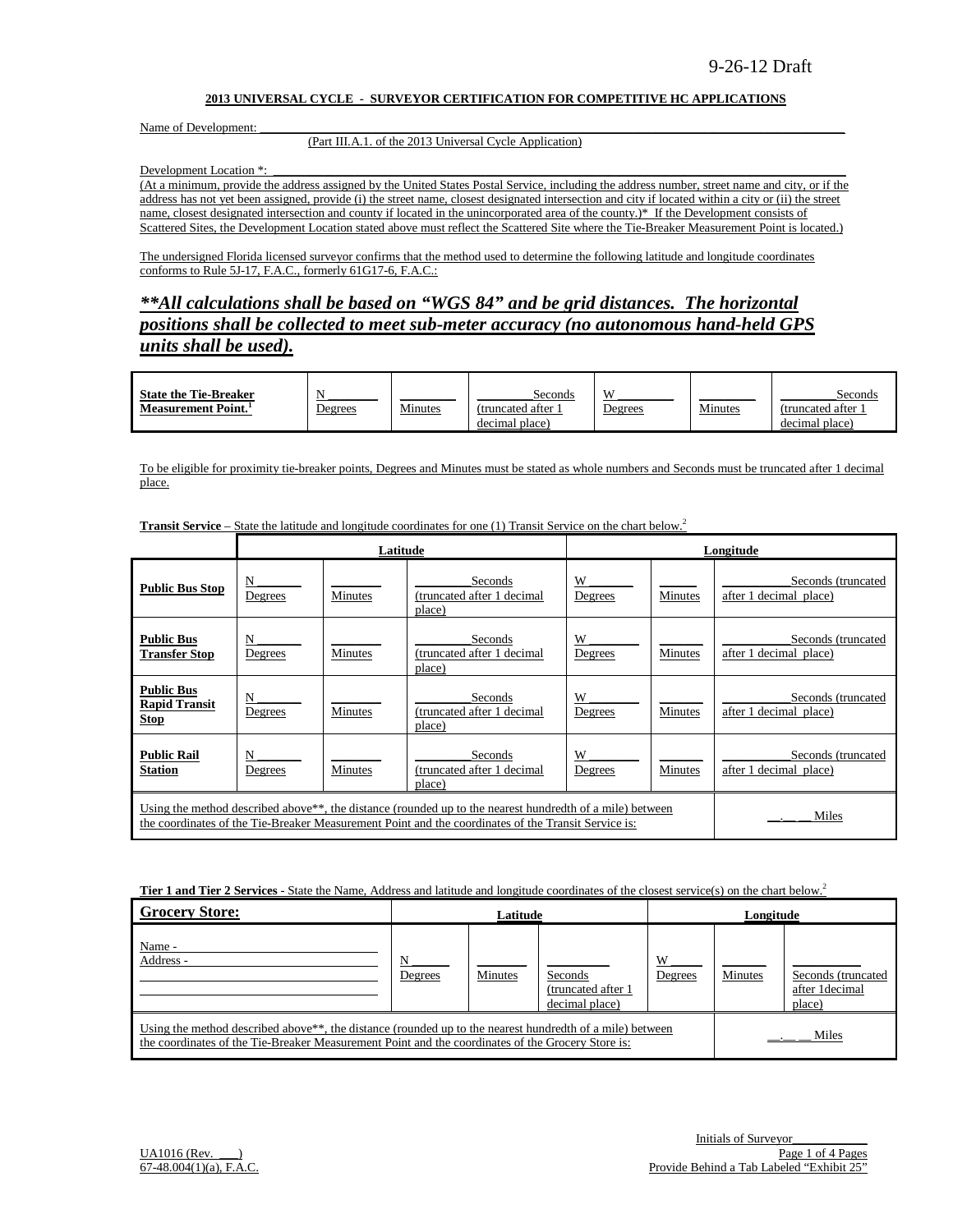| Public School:                                                                                                                                                                                                             | Latitude     |         |                                                 |              | Longitude |                                                 |  |
|----------------------------------------------------------------------------------------------------------------------------------------------------------------------------------------------------------------------------|--------------|---------|-------------------------------------------------|--------------|-----------|-------------------------------------------------|--|
| Name -<br>Address -                                                                                                                                                                                                        | N<br>Degrees | Minutes | Seconds<br>(truncated after 1<br>decimal place) | W<br>Degrees | Minutes   | Seconds (truncated<br>after 1 decimal<br>place) |  |
| Using the method described above <sup>**</sup> , the distance (rounded up to the nearest hundredth of a mile) between<br>the coordinates of the Tie-Breaker Measurement Point and the coordinates of the Public School is: |              |         |                                                 | Miles        |           |                                                 |  |

| <b>Medical Facility:</b>                                                                                                                                                                                                      | Latitude     |         |                                                  | Longitude    |         |                                                 |
|-------------------------------------------------------------------------------------------------------------------------------------------------------------------------------------------------------------------------------|--------------|---------|--------------------------------------------------|--------------|---------|-------------------------------------------------|
| Name -<br>Address -                                                                                                                                                                                                           | N<br>Degrees | Minutes | Seconds<br>(truncated after 1)<br>decimal place) | W<br>Degrees | Minutes | Seconds (truncated<br>after 1 decimal<br>place) |
| Using the method described above <sup>**</sup> , the distance (rounded up to the nearest hundredth of a mile) between<br>the coordinates of the Tie-Breaker Measurement Point and the coordinates of the Medical Facility is: |              |         |                                                  |              |         | Miles                                           |

| <b>Senior Center:</b>                                                                                                                                                                                                      | Latitude     |         |                                                 |              | Longitude |                                                 |  |
|----------------------------------------------------------------------------------------------------------------------------------------------------------------------------------------------------------------------------|--------------|---------|-------------------------------------------------|--------------|-----------|-------------------------------------------------|--|
| Name -<br>Address -                                                                                                                                                                                                        | N<br>Degrees | Minutes | Seconds<br>(truncated after 1<br>decimal place) | W<br>Degrees | Minutes   | Seconds (truncated<br>after 1 decimal<br>place) |  |
| Using the method described above <sup>**</sup> , the distance (rounded up to the nearest hundredth of a mile) between<br>the coordinates of the Tie-Breaker Measurement Point and the coordinates of the Senior Center is: |              |         | Miles                                           |              |           |                                                 |  |

| Public Park:                                                                                                                                                                                                             | Latitude     |         |                                                 |              | Longitude |                                                 |  |
|--------------------------------------------------------------------------------------------------------------------------------------------------------------------------------------------------------------------------|--------------|---------|-------------------------------------------------|--------------|-----------|-------------------------------------------------|--|
| Name -<br>Address-<br>Location-                                                                                                                                                                                          | N<br>Degrees | Minutes | Seconds<br>(truncated after 1<br>decimal place) | W<br>Degrees | Minutes   | Seconds (truncated<br>after 1 decimal<br>place) |  |
| Using the method described above <sup>**</sup> , the distance (rounded up to the nearest hundredth of a mile) between<br>the coordinates of the Tie-Breaker Measurement Point and the coordinates of the Public Park is: |              |         |                                                 |              | Miles     |                                                 |  |

| <b>Community Center:</b>                                                                                                                                                                                                      | Latitude     |         |                                                  | Longitude    |         |                                                  |
|-------------------------------------------------------------------------------------------------------------------------------------------------------------------------------------------------------------------------------|--------------|---------|--------------------------------------------------|--------------|---------|--------------------------------------------------|
| Name -<br>Address -                                                                                                                                                                                                           | N<br>Degrees | Minutes | Seconds<br>(truncated after 1)<br>decimal place) | W<br>Degrees | Minutes | Seconds (truncated)<br>after 1 decimal<br>place) |
| Using the method described above <sup>**</sup> , the distance (rounded up to the nearest hundredth of a mile) between the<br>coordinates of the Tie-Breaker Measurement Point and the coordinates of the Community Center is: |              |         |                                                  |              |         | Miles                                            |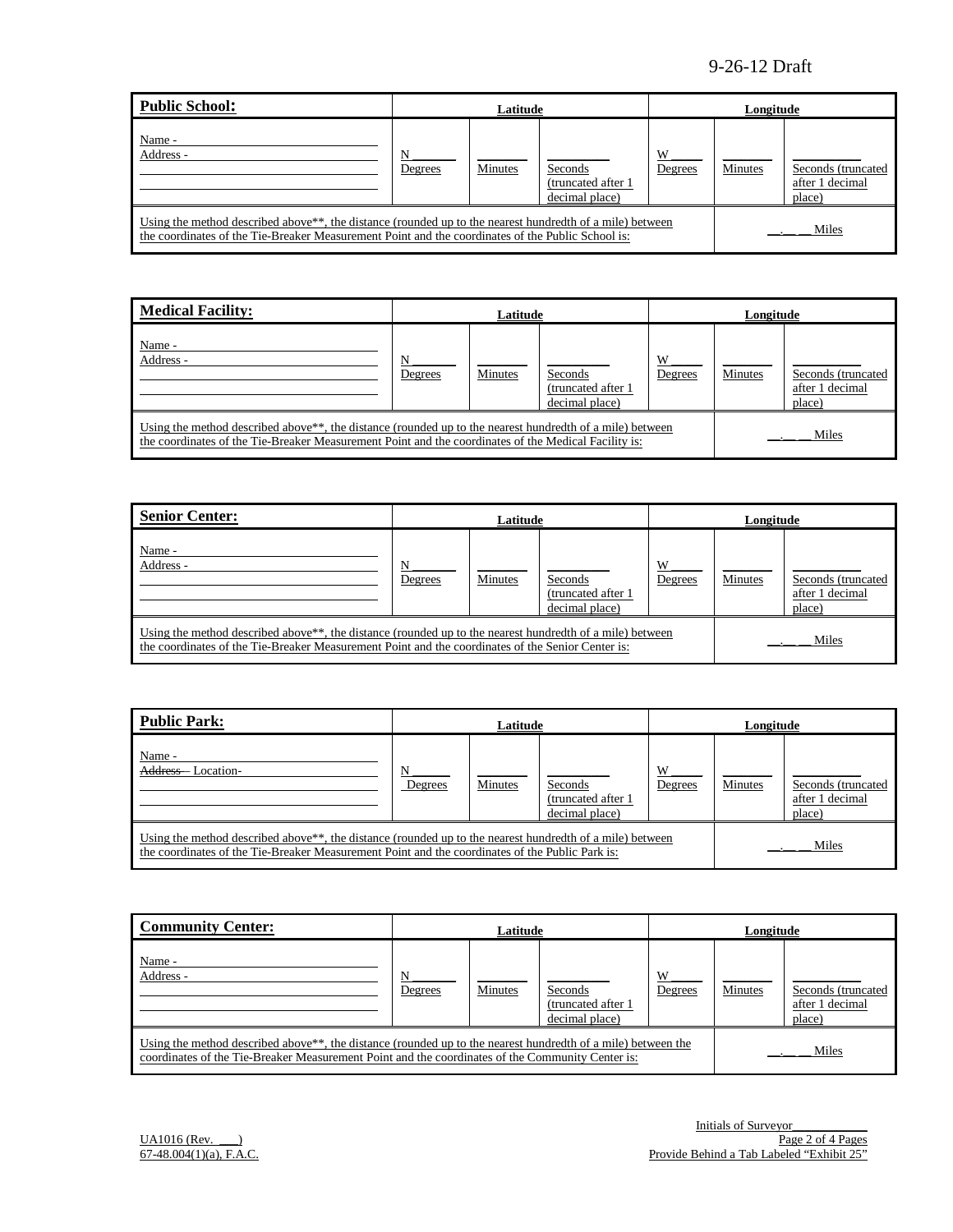| Pharmacy:                                                                                                                                                                                                                      |              | Latitude |                                                  |              | Longitude |                                                  |
|--------------------------------------------------------------------------------------------------------------------------------------------------------------------------------------------------------------------------------|--------------|----------|--------------------------------------------------|--------------|-----------|--------------------------------------------------|
| Name -<br>Address -                                                                                                                                                                                                            | N<br>Degrees | Minutes  | Seconds<br>(truncated after 1)<br>decimal place) | W<br>Degrees | Minutes   | Seconds (truncated)<br>after 1 decimal<br>place) |
| Using the method described above <sup>**</sup> , the distance (rounded up to the nearest hundredth of a mile) between<br>Miles<br>the coordinates of the Tie-Breaker Measurement Point and the coordinates of the Pharmacy is: |              |          |                                                  |              |           |                                                  |

| <b>Public Library:</b>                                                                                                                                                                                                               |              | Latitude       |                                                  |              | Longitude |                                                 |
|--------------------------------------------------------------------------------------------------------------------------------------------------------------------------------------------------------------------------------------|--------------|----------------|--------------------------------------------------|--------------|-----------|-------------------------------------------------|
| Name -<br>Address -                                                                                                                                                                                                                  | N<br>Degrees | <b>Minutes</b> | Seconds<br>(truncated after 1)<br>decimal place) | W<br>Degrees | Minutes   | Seconds (truncated<br>after 1 decimal<br>place) |
| Using the method described above <sup>**</sup> , the distance (rounded up to the nearest hundredth of a mile) between<br>Miles<br>the coordinates of the Tie-Breaker Measurement Point and the coordinates of the Public Library is: |              |                |                                                  |              |           |                                                 |

If the Corporation discovers that there are any false statements made in this certification, the Corporation will forward a copy to the State of Florida Department of Business and Professional Regulation for investigation.

**CERTIFICATION** - Under penalties of perjury, I declare that the foregoing statement is true and correct.

Signature of Florida Licensed Surveyor Florida License Number of Signatory

 $\mathcal{L} = \{ \mathcal{L}^{\mathcal{L}} \mathcal{L}^{\mathcal{L}} \mathcal{L}^{\mathcal{L}} \mathcal{L}^{\mathcal{L}} \mathcal{L}^{\mathcal{L}} \mathcal{L}^{\mathcal{L}} \mathcal{L}^{\mathcal{L}} \mathcal{L}^{\mathcal{L}} \mathcal{L}^{\mathcal{L}} \mathcal{L}^{\mathcal{L}} \mathcal{L}^{\mathcal{L}} \mathcal{L}^{\mathcal{L}} \mathcal{L}^{\mathcal{L}} \mathcal{L}^{\mathcal{L}} \mathcal{L}^{\mathcal{L}} \mathcal{L}^{\mathcal{L}} \mathcal$ 

\_\_\_\_\_\_\_\_\_\_\_\_\_\_\_\_\_\_\_\_\_\_\_\_\_\_\_\_\_\_\_\_\_\_\_\_\_\_\_\_\_\_\_\_ \_\_\_\_\_\_\_\_\_\_\_\_\_\_\_\_\_\_\_\_\_\_\_\_\_\_\_\_\_\_\_\_\_

Print or Type Name of Signatory

This certification, consists of 4 pages. This certification may not be signed by the Applicant, by any related parties of the Applicant, or by any Principals or Financial Beneficiaries of the Applicant. If the certification is inappropriately signed, the Application will not be eligible to receive proximity tie-breaker points. If this certification contains corrections or 'white-out', or if it is scanned, imaged, altered, or retyped, the Application will not be eligible to receive proximity tie-breaker points. The Application may still be eligible for automatic points. The certification may be photocopied. To be considered for scoring purposes, at least pages 1, 2 and 3 of this 4 page certification form must be provided by the Applicant.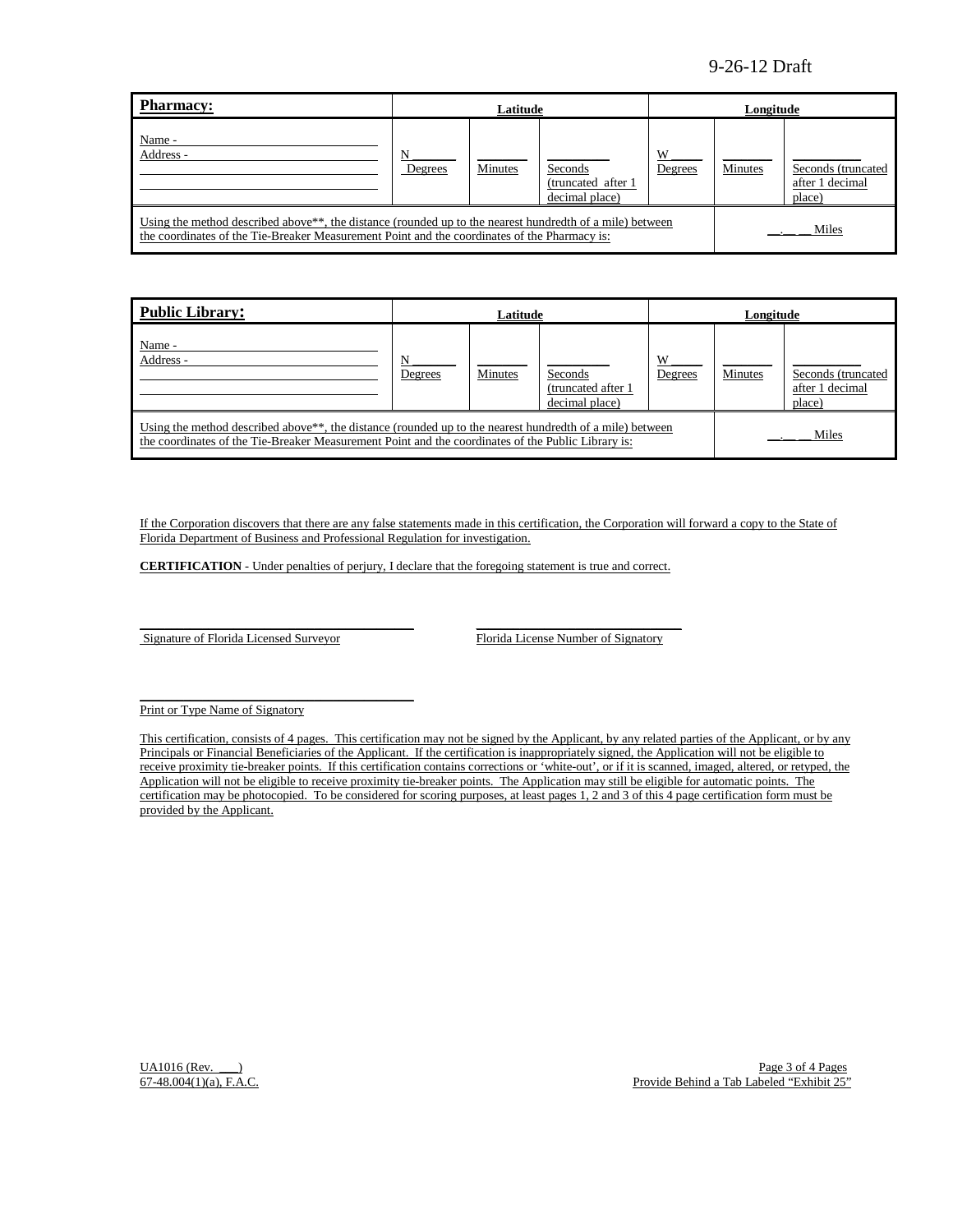$1$ <sup>1</sup> Tie-Breaker Measurement Point means a single point selected by the Applicant on the proposed Development site that is located within 100 feet of a residential building existing or to be constructed as part of the proposed Development. For a Development which consists of Scattered Sites, this means a single point on one of the Scattered Sites which comprise the Development site that is located within 100 feet of a residential building existing or to be constructed as part of the proposed Development. In addition, the Tie-Breaker Measurement Point must be located on the site with the most units.

 $2$ The latitude and longitude coordinates for all Proximity Services must represent a point as outlined below. The coordinates for each service must be stated in degrees, minutes and seconds, with the degrees and minutes stated as whole numbers and the seconds truncated after one decimal place. If the degrees and minutes are not stated as whole numbers and the seconds are not truncated after one decimal place, the Applicant will not be eligible for proximity tie-breaker points for that service.

| <b>Service</b>                                                                                                     |                                                                                                                                                                                                                                       | Location where latitude and longitude coordinates must be obtained                                                                                                                             |  |
|--------------------------------------------------------------------------------------------------------------------|---------------------------------------------------------------------------------------------------------------------------------------------------------------------------------------------------------------------------------------|------------------------------------------------------------------------------------------------------------------------------------------------------------------------------------------------|--|
| Grocery Store, Public School, Medical<br>Facility, Community Center, Senior<br>Center, Public Library and Pharmacy | that provides direct public access to the building where the service is located.                                                                                                                                                      | Coordinates must represent a point that is on the doorway threshold of an exterior entrance                                                                                                    |  |
| <b>Public Park</b>                                                                                                 | Additionally, if the perimeter area intended for recreational activities is enclosed, the<br>coordinates must represent the public ingress/egress point of entry to the enclosed area.                                                | Coordinates must represent a point that is on the premises; however, the point may not be<br>located in the parking lot, street, or any area that is not intended for recreational activities. |  |
| Public Bus Stop, Public Bus Rapid Transit<br>Stop, Public Bus Transfer Stop and Public<br><b>Rail Station</b>      | With the exception of SunRail Rail Stations, coordinates must represent the location where<br>passengers may embark and disembark the bus or train. SunRail Rail Stations coordinates<br>must represent the coordinates listed below: |                                                                                                                                                                                                |  |
|                                                                                                                    | <b>Station Name</b>                                                                                                                                                                                                                   | <b>Latitude/Longitude Coordinates</b>                                                                                                                                                          |  |
|                                                                                                                    | <b>Altamonte Springs Station</b>                                                                                                                                                                                                      | N 28 39 50.1, W 81 21 23.4                                                                                                                                                                     |  |
|                                                                                                                    | <b>Church Street Station</b>                                                                                                                                                                                                          | N 28 32 20.3, W 81 22 50.6                                                                                                                                                                     |  |
|                                                                                                                    | DeBary Station                                                                                                                                                                                                                        | N 28 51 20.3, W 81 19 24.1                                                                                                                                                                     |  |
|                                                                                                                    | Florida Hospital Station                                                                                                                                                                                                              | N 28 34 21.8, W 81 22 17.4                                                                                                                                                                     |  |
|                                                                                                                    | <b>Lake Mary Station</b>                                                                                                                                                                                                              | N28 45 31.8, W 81 19 04.3                                                                                                                                                                      |  |
|                                                                                                                    | <b>Longwood Station</b>                                                                                                                                                                                                               | N 28 42 04.1, W 81 20 43.4                                                                                                                                                                     |  |
|                                                                                                                    | <b>LYNX Central Station</b>                                                                                                                                                                                                           | N 28 32 52.2, W 81 22 51.0                                                                                                                                                                     |  |
|                                                                                                                    | <b>Maitland Station</b>                                                                                                                                                                                                               | N 28 38 03.7, W 81 21 44.7                                                                                                                                                                     |  |
|                                                                                                                    | Orlando Amtrak/ORMC Station                                                                                                                                                                                                           | N 28 31 39.5, W 81 22 55.6                                                                                                                                                                     |  |
|                                                                                                                    | Sand Lake Road Station                                                                                                                                                                                                                | N 28 27 11.3, W 81 22 1.0                                                                                                                                                                      |  |
|                                                                                                                    | Sanford/SR46 Station                                                                                                                                                                                                                  | N 28 48 49.8, W 81 17 56.9                                                                                                                                                                     |  |
|                                                                                                                    | Winter Park/Park Ave Station                                                                                                                                                                                                          | N 28 35 51.5, W 81 21 6.0                                                                                                                                                                      |  |

If there is no exterior public entrance to the Tier 1 or Tier 2 Service, then a point should be used that is at the exterior entrance doorway threshold that is the closest walking distance to the doorway threshold of the interior public entrance to the service. For example, for a Pharmacy located within an enclosed shopping mall structure that does not have a direct public exterior entrance, the latitude and longitude coordinates at the doorway threshold of the exterior public entrance to the enclosed shopping mall that provide the shortest walking distance to the doorway threshold of the interior entrance to the Pharmacy would be used.

The Applicant may not use any other Tier 1 or Tier 2 Service for multiple point items unless they are separate functioning services that are housed at the same location. For instance, an Applicant may not use a Senior Center as both a Senior Center and a Community Center. However, Applicants may use the same latitude and longitude coordinates for the Grocery Store, Medical Facility and/or Pharmacy if the Grocery Store, Medical Facility and/or Pharmacy is housed at the same location.

"Scattered Sites," as applied to a single Development, means a Development site that, when taken as a whole, is comprised of real property that is not contiguous (each such non-contiguous site within a Scattered Site Development, a "Scattered Site"). For purposes of this definition "contiguous" means touching at a point or along a boundary. Real property is contiguous if the only intervening real property interest is an easement provided the easement is not a roadway or street. (See Rules 67-48.002, F.A.C.).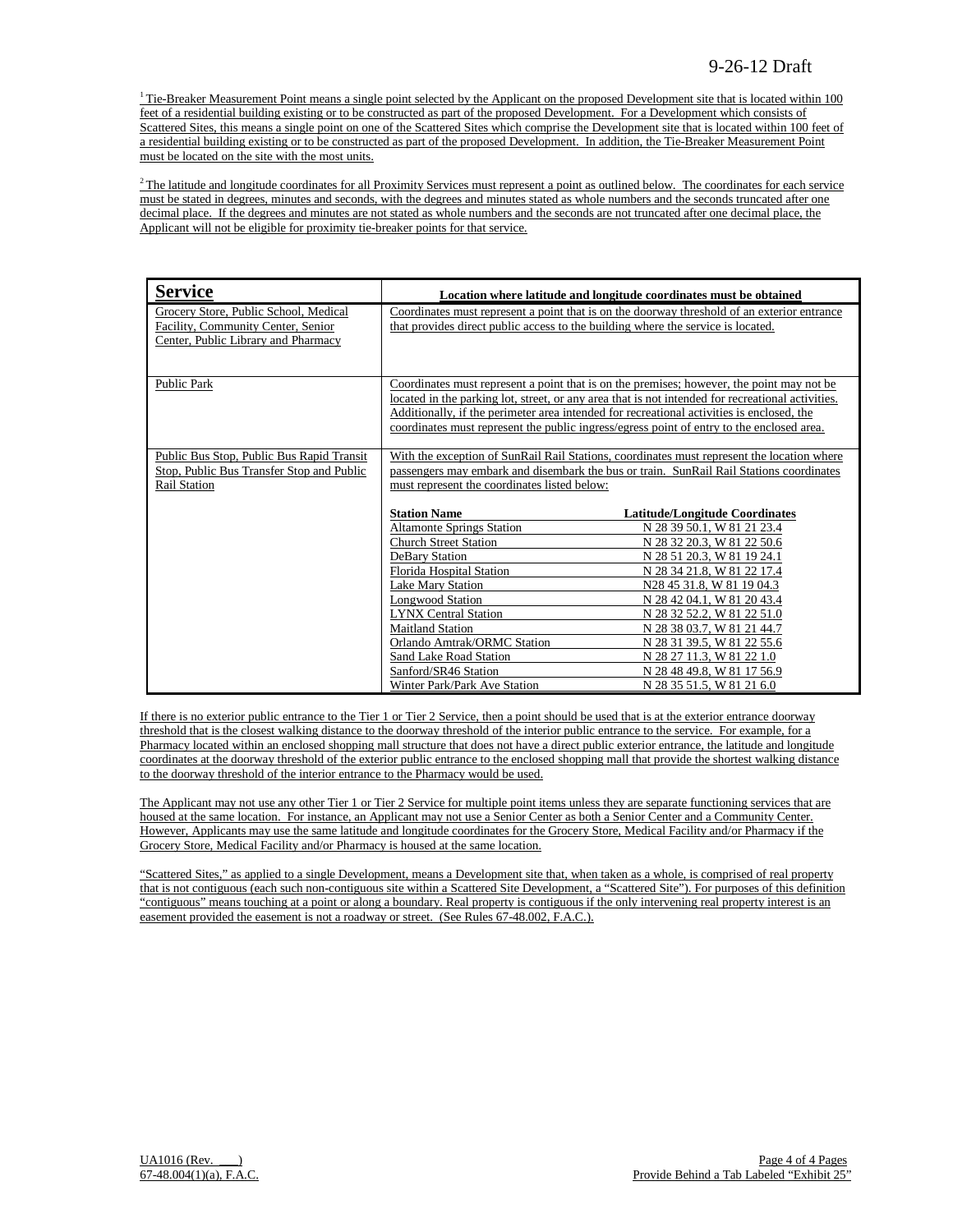#### **2013 2011 UNIVERSAL CYCLE - LOCAL GOVERNMENT VERIFICATION OF STATUS OF SITE PLAN APPROVAL FOR MULTIFAMILY DEVELOPMENTS**

Name of Development:

(Part III.A.1. of the 2013 2011 Universal Cycle Application)

Development Location:

(At a minimum, provide the address assigned by the United States Postal Service, including the address number, street name and city, and/or if the address has not yet been assigned, provide (i) the street name, closest designated intersection and city if located within a city or (ii) the street name, closest designated intersection and county if located in the unincorporated area of the county.)

Zoning Designation:

Mark the applicable statement:

1.  $\circ$  The above-referenced Development is <u>(a)</u> new construction, or <u>(b)</u> rehabilitation with new construction, or (c) rehabilitation without new construction that requires additional site plan approval or similar process, and the final site plan, in the zoning designation stated above, was approved on or before the Application Deadline for the 2013 2011 Universal Application Cycle (as stated on the FHFC Website \_\_\_\_\_\_\_\_\_\_\_[\\_http://apps.floridahousing.org/StandAlone/FHFC\\_ECM/ContentPage.aspx?PAGE=0238\)](http://apps.floridahousing.org/StandAlone/FHFC_ECM/ContentPage.aspx?PAGE=0238) by action of the appropriate City/County legally authorized body; e.g. council, commission, board, department, division, etc., responsible for such approval process.

\_\_\_\_\_\_\_\_\_\_\_\_\_\_\_\_\_\_\_\_\_\_\_\_\_\_\_\_\_\_\_\_\_\_\_\_\_\_\_\_\_ (Legally Authorized Body\*).

2.  $\circ$  The above-referenced Development is (a) new construction, or (b) rehabilitation with new construction, or (c) rehabilitation without new construction that requires additional site plan approval or similar process, and (i) this jurisdiction provides either preliminary site plan approval or conceptual site plan approval which has been issued, or (ii) site plan approval is required for the new construction work and/or the rehabilitation work; however, this jurisdiction provides neither preliminary site plan approval nor conceptual site plan approval, nor is any other similar process provided prior to issuing final site plan approval. Although there is no preliminary or conceptual site plan approval process and the final site plan approval has not yet been issued, the site plan, in the zoning designation stated above, has been reviewed.

The necessary approval and/or review was performed on or before the Application Deadline for the 2013 2011 Universal Application Cycle (as stated on the FHFC Website [http://apps.floridahousing.org/StandAlone/FHFC\\_ECM/ContentPage.aspx?PAGE=0238\)](http://apps.floridahousing.org/StandAlone/FHFC_ECM/ContentPage.aspx?PAGE=0238) by the appropriate City/County legally authorized body; e.g. council, commission, board, department, division, etc., responsible for such approval process. \_\_\_\_\_\_\_\_\_\_\_\_\_\_\_\_\_\_\_\_\_\_\_\_\_\_\_\_\_\_\_.(Legally Authorized Body\*).

3. ○ The above-referenced Development, in the zoning designation stated above, is rehabilitation without any new construction and does not require additional site plan approval or similar process.

\* "Legally Authorized Body" is not an individual. Applicant must state the name of the City Council, County Commission, Board, Department, Division, etc., ith authority over such matters.

### **CERTIFICATION**

I certify that the City/County of \_\_\_\_\_\_\_\_\_\_\_\_\_\_\_\_\_\_\_\_ has vested in me the authority to verify status of site plan approval (Name of City or County) as specified above and I further certify that the information stated above is true and correct.

\_\_\_\_\_\_\_\_\_\_\_\_\_\_\_\_\_\_\_\_\_\_\_\_\_\_\_\_\_\_\_\_\_\_\_\_\_\_\_\_\_\_\_\_\_\_\_ \_\_\_\_\_\_\_\_\_\_\_\_\_\_\_\_\_\_\_\_\_\_\_\_\_\_\_\_\_\_\_\_\_\_\_\_\_\_\_\_\_\_\_\_\_\_\_\_\_ Signature **Print or Type Name and Title** 

Print or Type Title

This certification must be signed by the applicable City's or County's Director of Planning and Zoning, chief appointed official (staff) responsible for determination of issues related to site plan approval, City Manager, or County Manager/Administrator/Coordinator. Signatures from local elected officials are not acceptable, nor are other signatories. If this certification is applicable to this Development and it is inappropriately signed, the Application will fail to meet threshold. If this certification contains corrections or 'white-out', or if it is scanned, imaged, altered, or retyped, the form will not be considered and the Application will fail to meet threshold. The certification may be photocopied.

\_\_\_\_\_\_\_\_\_\_\_\_\_\_\_\_\_\_\_\_\_\_\_\_\_\_\_\_\_\_\_\_\_\_\_\_\_\_\_\_\_\_\_\_\_\_\_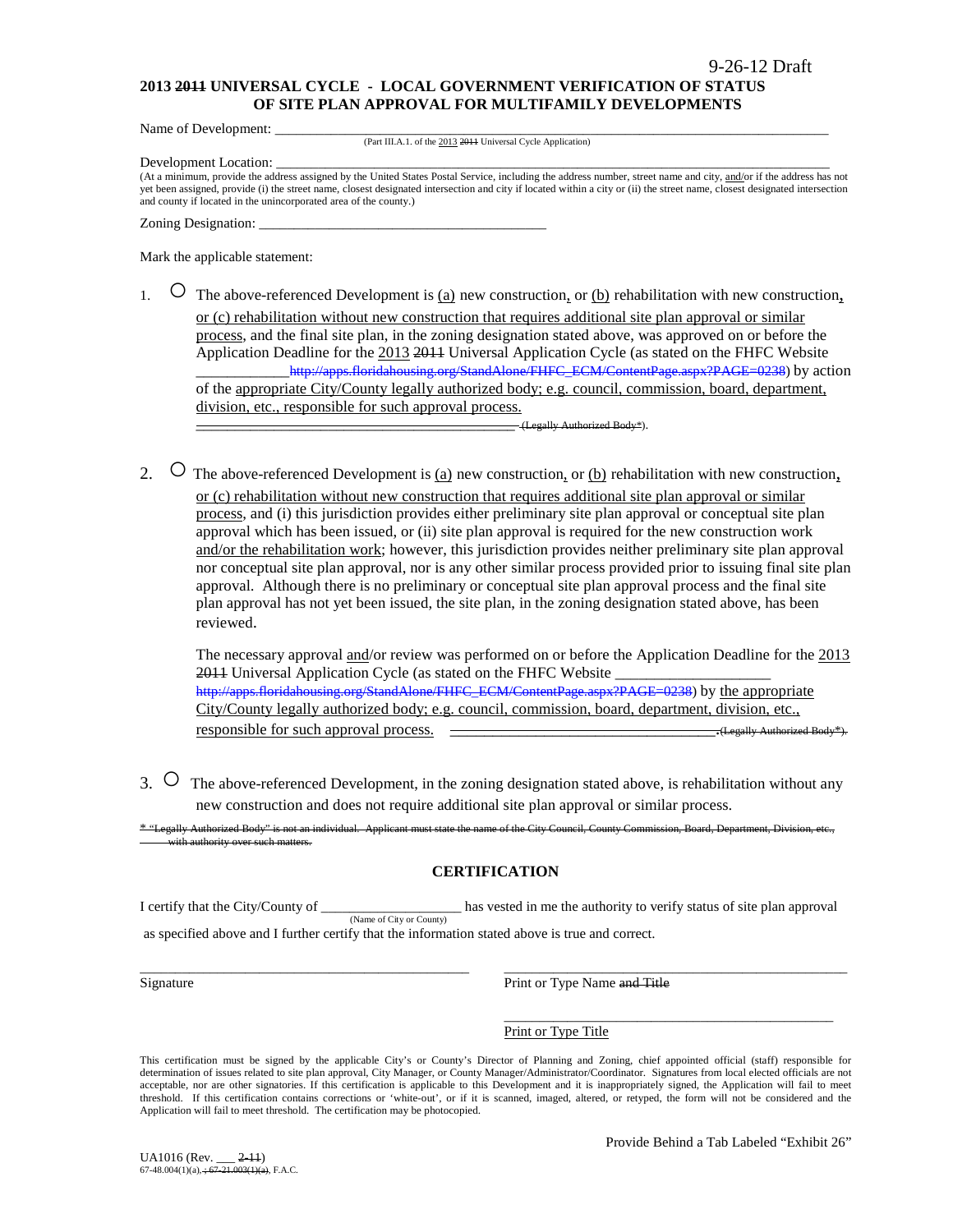### **2013 2011 UNIVERSAL CYCLE - LOCAL GOVERNMENT VERIFICATION OF STATUS OF PLAT APPROVAL FOR SINGLE-FAMILY RENTAL DEVELOPMENTS**

Name of Development:

(Part III.A.1. of the 2013 2011 Universal Cycle Application)

#### Development Location:

(At a minimum, provide the address assigned by the United States Postal Service, including the address number, street name and city, and/or if the address has not yet been assigned, provide (i) the street name, closest designated intersection and city if located within a city or (ii) the street name, closest designated intersection and county if located in the unincorporated area of the county.)

Mark the applicable statement:

- 1. The above-referenced Development is (a) new construction, or (b) rehabilitation with new construction, or (c) rehabilitation without new construction that requires additional site plan approval or similar process, and the final plat was approved on or before the Application Deadline for the 2013 2011 Universal Application Cycle (as stated on the FHFC Website [http://apps.floridahousing.org/StandAlone/FHFC\\_ECM/ContentPage.aspx?PAGE=023](http://apps.floridahousing.org/StandAlone/FHFC_ECM/ContentPage.aspx?PAGE=0238) [8\)](http://apps.floridahousing.org/StandAlone/FHFC_ECM/ContentPage.aspx?PAGE=0238) by action of the appropriate City/County legally authorized body; e.g. council, commission, board, department, division, etc., responsible for such approval process. \_\_\_\_\_\_\_\_\_\_\_\_\_\_\_\_\_\_\_\_(Legally Authorized Body\*).
- 2. O The above-referenced Development is new construction or rehabilitation with new construction and the preliminary or conceptual plat was approved on or before the Application Deadline for the 2013 2011 Universal Application Cycle (as stated on the FHFC Website http://apps.floridahousing.org/StandAlone/FHFC\_ECM/ContentPag

[e.aspx?PAGE=0238\)](http://apps.floridahousing.org/StandAlone/FHFC_ECM/ContentPage.aspx?PAGE=0238) by action of the appropriate City/County legally authorized body; e.g. council, commission, board, department, division, etc., responsible for such approval process.  $\overline{\qquad \qquad }$  (Legally Authorized Body\*)

3. ○ The above-referenced Development is rehabilitation without any new construction and does not require additional plat approval.

\* "Legally Authorized Body" is not an individual. Applicant must state the name of the City Council, County Commission, Board, Department, Division, etc., with authority over such matters.

## **CERTIFICATION**

I certify that the City/County of \_\_\_\_\_\_\_\_\_\_\_\_\_\_\_\_\_\_\_\_\_\_\_\_\_\_ has vested in me the authority to

(Name of City or County)

\_\_\_\_\_\_\_\_\_\_\_\_\_\_\_\_\_\_\_\_\_\_\_\_\_\_\_\_\_\_\_\_\_\_ \_\_\_\_\_\_\_\_\_\_\_\_\_\_\_\_\_\_\_\_\_\_\_\_\_\_\_\_\_\_\_\_\_\_\_

verify status of plat approval as specified above and I further certify that the information above is true and correct.

Signature Print or Type Name

\_\_\_\_\_\_\_\_\_\_\_\_\_\_\_\_\_\_\_\_\_\_\_\_\_\_\_\_\_\_\_\_\_\_\_

Print or Type Title

This certification must be signed by the applicable City's or County's Director of Planning and Zoning, chief appointed official (staff) responsible for determination of issues related to plat approval, City Manager, or County Manager/Administrator/Coordinator. Signatures from local elected officials are not acceptable, nor are other signatories. If this certification is applicable to this Development and it is inappropriately signed, the Application will fail to meet threshold.

If this certification contains corrections or 'white-out', or if it is scanned, imaged, altered, or retyped, the form will not be considered and the Application will fail to meet threshold. The certification may be photocopied.

Provide Behind a Tab Labeled "Exhibit 26"

UA1016 (Rev. \_\_\_ 2-11)  $67-48.004(1)(a)$ ,  $\div 67-21.003(1)(a)$ , F.A.C.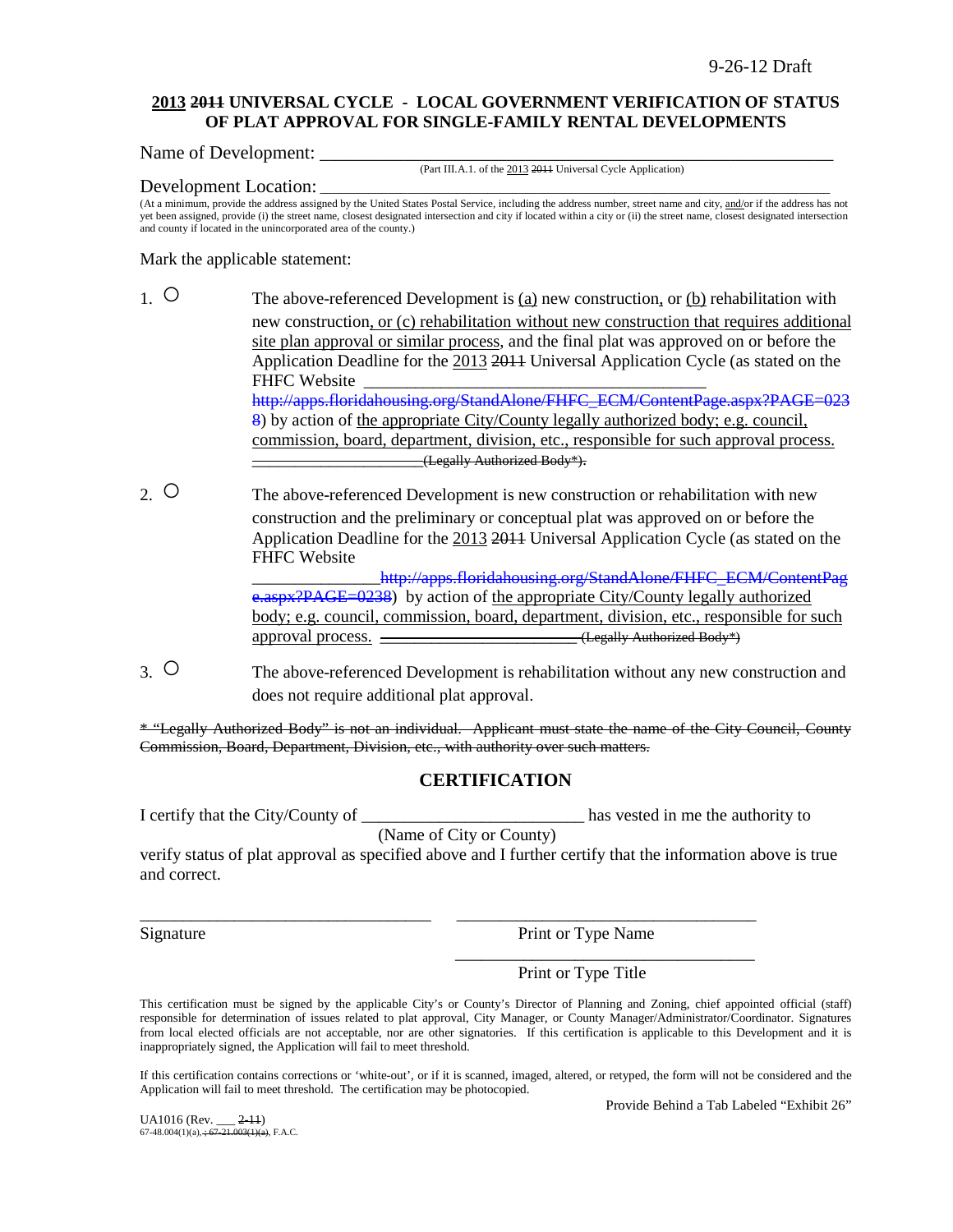# **2013 2011 UNIVERSAL CYCLE - VERIFICATION OF AVAILABILITY OF INFRASTRUCTURE - ELECTRICITY**

Name of Development:

(Part III.A.1. of the 2013 2011 Universal Cycle Application)

Development Location: (At a minimum, provide the address assigned by the United States Postal Service, including the address number, street name and city, and/or if the address has not yet been assigned, provide (i) the street name, closest designated intersection and city if located within a city or (ii) the street name, closest designated intersection and county if located in the unincorporated area of the county.)

The undersigned service provider confirms that on or before the Application Deadline for the 2013 2011 Universal Application Cycle (as stated on the FHFC Website \_ [http://apps.floridahousing.org/StandAlone/FHFC\\_ECM/ContentPage.aspx?PAGE=0238\)](http://apps.floridahousing.org/StandAlone/FHFC_ECM/ContentPage.aspx?PAGE=0238) :

- 1. Electricity is available to the proposed Development.
- 2. There are no impediments to the proposed Development for obtaining electric service other than payment of hook-up or installation fees, line extensions to be paid for by the Applicant in connection with the construction of the Development, or other such routine administrative procedure.
- 3. To the best of our knowledge, no variance or local hearing is required to make electricity available to the proposed Development.
- 4. To the best of our knowledge, there are no moratoriums pertaining to electric service which are applicable to the proposed Development.

### **CERTIFICATION**

\_\_\_\_\_\_\_\_\_\_\_\_\_\_\_\_\_\_\_\_\_\_\_\_\_\_\_\_\_\_\_\_\_\_\_\_\_\_\_\_ \_\_\_\_\_\_\_\_\_\_\_\_\_\_\_\_\_\_\_\_\_\_\_\_\_\_\_\_\_\_\_\_

\_\_\_\_\_\_\_\_\_\_\_\_\_\_\_\_\_\_\_\_\_\_\_\_\_\_\_\_\_\_\_\_\_\_\_\_ \_\_\_\_\_\_\_\_\_\_\_\_\_\_\_\_\_\_\_\_\_\_\_\_\_\_\_\_\_

\_\_\_\_\_\_\_\_\_\_\_\_\_\_\_\_\_\_\_\_\_\_\_\_\_\_\_\_\_\_\_\_\_\_\_\_\_\_\_\_ \_\_\_\_\_\_\_\_\_\_\_\_\_\_\_\_\_\_\_\_\_\_\_\_\_\_\_\_\_\_\_\_

I certify that the foregoing information is true and correct.

Signature Name of Entity Providing Service

Print or Type Name Address (street address, city, state)

Print or Type Title

\_\_\_\_\_\_\_\_\_\_\_\_\_\_\_\_\_\_\_\_\_\_\_\_\_\_\_\_\_\_\_\_\_\_ Telephone Number (including area code)

This certification may not be signed by the Applicant, by any related parties of the Applicant, or by any Principals or Financial Beneficiaries of the Applicant. In addition, signatures from local elected officials are not acceptable. If the certification is applicable to this Development and it is inappropriately signed, the Application will fail threshold.

If this certification contains corrections or 'white-out', or if it is scanned, imaged, altered, or retyped, the form will not be considered and the Application will fail to meet threshold. The certification may be photocopied.

Provide Behind a Tab Labeled "Exhibit 28"

UA1016 (Rev. \_\_\_\_ 2-11)  $67-48.004(1)(a)$ ,  $\div 67-21.003(1)(a)$ , F.A.C.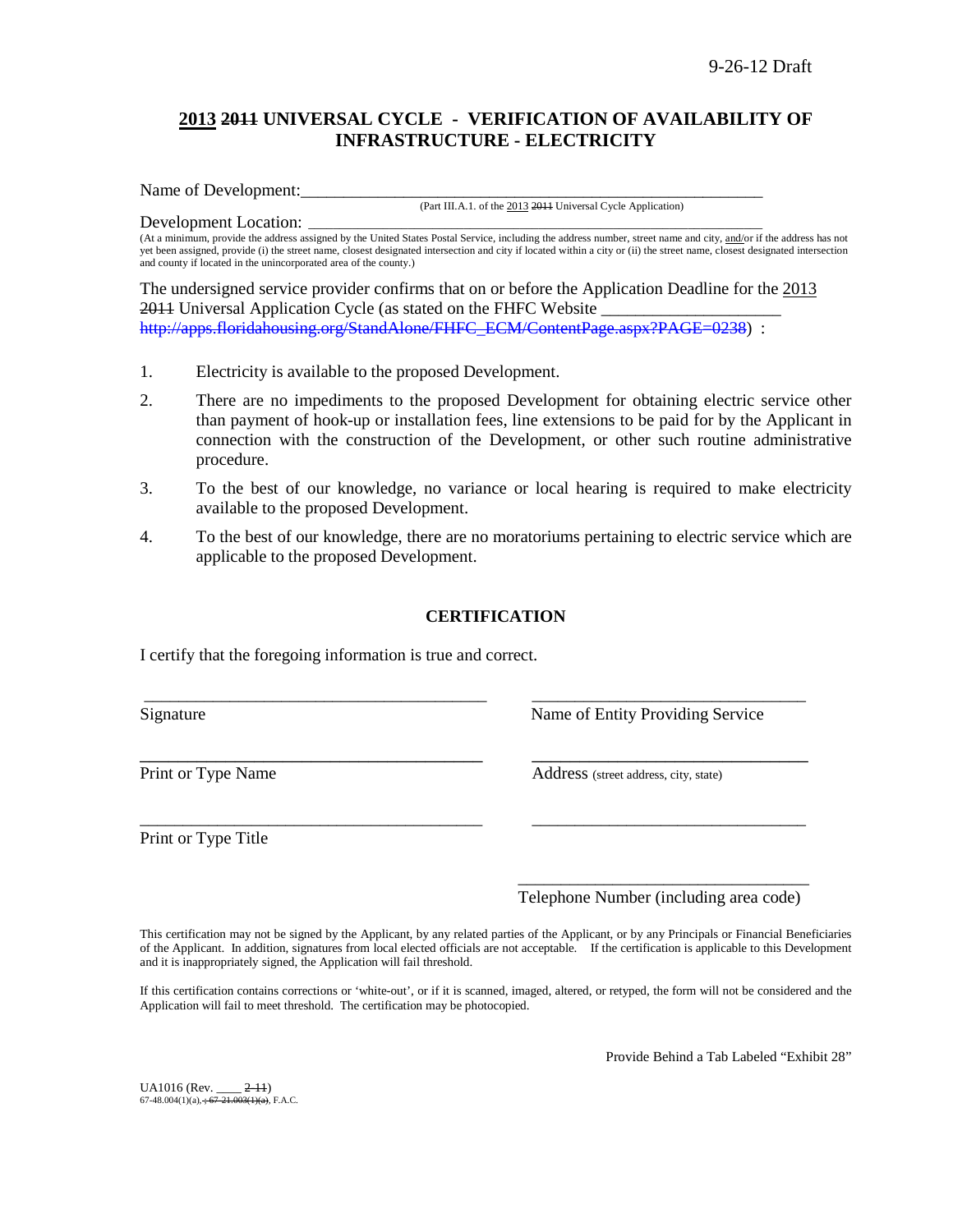### **2013 2011 UNIVERSAL CYCLE - VERIFICATION OF AVAILABILITY OF INFRASTRUCTURE - WATER**

Name of Development:

#### (Part III.A.1. of the 2013 2011 Universal Cycle Application)

Development Location:

(At a minimum, provide the address assigned by the United States Postal Service, including the address number, street name and city, and/or if the address has not yet been assigned, provide (i) the street name, closest designated intersection and city if located within a city or (ii) the street name, closest designated intersection and county if located in the unincorporated area of the county.)

The undersigned service provider confirms that on or before the Application Deadline for the 2013 2011 Universal Application Cycle (as stated on the FHFC Website \_\_\_\_\_\_\_\_\_\_\_\_\_\_\_\_\_\_\_\_\_\_ [http://apps.floridahousing.org/StandAlone/FHFC\\_ECM/ContentPage.aspx?PAGE=0238\)](http://apps.floridahousing.org/StandAlone/FHFC_ECM/ContentPage.aspx?PAGE=0238) :

- 1. Potable water is available to the proposed Development.
- 2. There are no impediments to the proposed Development for obtaining potable water service other than payment of hook-up or installation fees, line extensions to be paid for by the Applicant in connection with the construction of the Development, or other such routine administrative procedure.
- 3. To the best of our knowledge, no variance or local hearing is required to make potable water available to the proposed Development.
- 4. To the best of our knowledge, there are no moratoriums pertaining to potable water which are applicable to the proposed Development.

### **CERTIFICATION**

I certify that the foregoing information is true and correct.

| Signature          | Name of Entity Providing Service      |
|--------------------|---------------------------------------|
| Print or Type Name | Address (street address, city, state) |
|                    |                                       |

Print or Type Title

\_\_\_\_\_\_\_\_\_\_\_\_\_\_\_\_\_\_\_\_\_\_\_\_\_\_\_\_\_\_\_\_\_\_\_\_\_\_\_ Telephone Number (including area code)

This certification may not be signed by the Applicant, by any related parties of the Applicant, or by any Principals or Financial Beneficiaries of the Applicant. In addition, signatures from local elected officials are not acceptable. If the certification is applicable to this Development and it is inappropriately signed, the Application will fail threshold.

If this certification contains corrections or 'white-out', or if it is scanned, imaged, altered, or retyped, the form will not be considered and the Application will fail to meet threshold. The certification may be photocopied.

Provide Behind a Tab Labeled "Exhibit 29"

UA1016 (Rev. \_\_\_ 2-11)<br>67-48.004(1)(a), <del>; 67-21.003(1)(a),</del>F.A.C.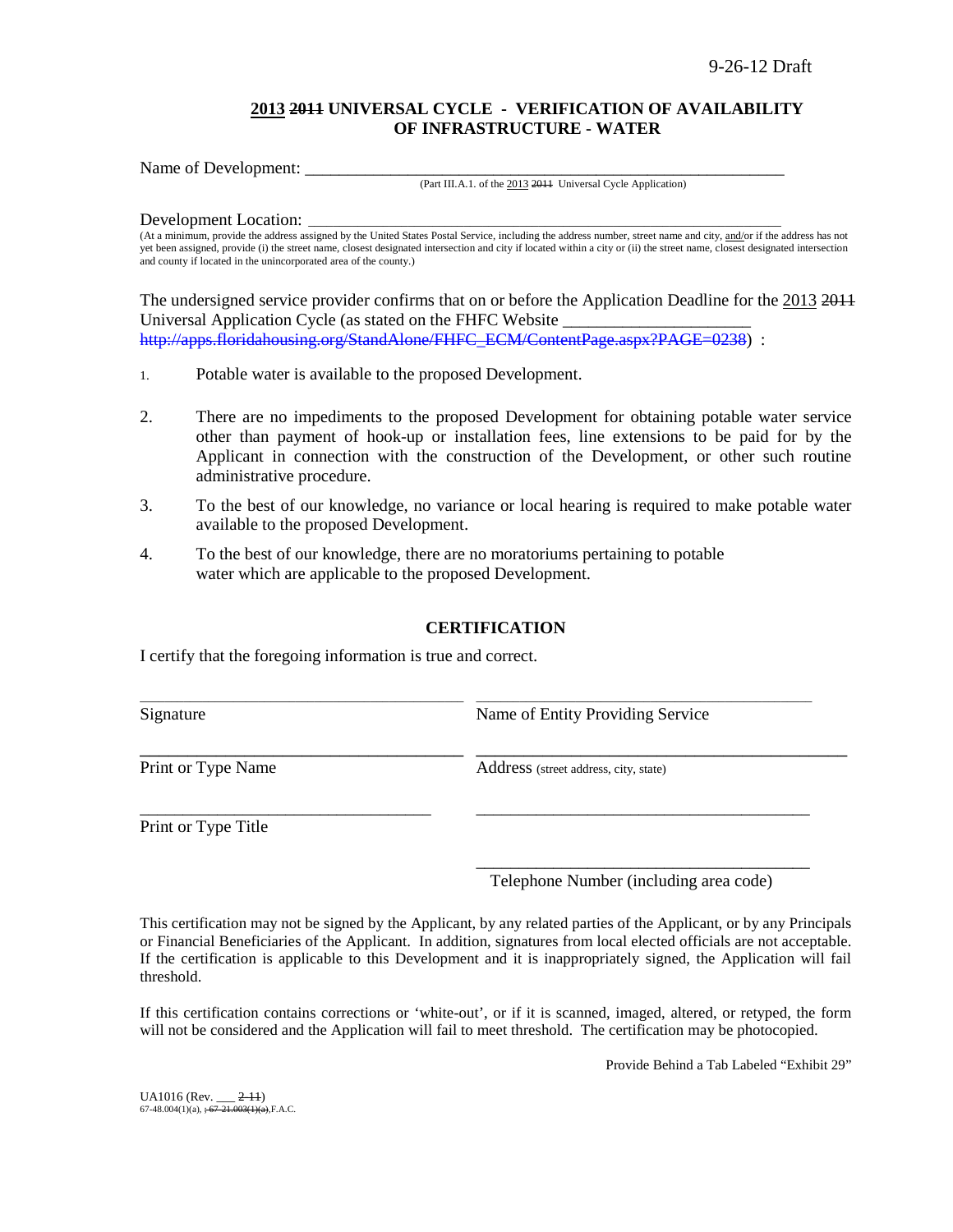### **2013 2011 UNIVERSAL CYCLE - VERIFICATION OF AVAILABILITY OF INFRASTRUCTURE - SEWER CAPACITY, PACKAGE TREATMENT, OR SEPTIC TANK**

Name of Development:

(Part III.A.1. of the 2013 2011 Universal Cycle Application)

#### Development Location:

(At a minimum, provide the address assigned by the United States Postal Service, including the address number, street name and city, and/or if the address has not yet been assigned, provide (i) the street name, closest designated intersection and city if located within a city or (ii) the street name, closest designated intersection and county if located in the unincorporated area of the county.)

The undersigned service provider or permitting authority confirms that on or before the Application Deadline for the 2013 2011 Universal Application Cycle (as stated on the FHFC Website [http://apps.floridahousing.org/StandAlone/FHFC\\_ECM/ContentPage.aspx?PAGE=0238\)](http://apps.floridahousing.org/StandAlone/FHFC_ECM/ContentPage.aspx?PAGE=0238)

- 1. Sewer Capacity, Package Treatment, or Septic Tank is available to the proposed Development.
- 2. There are no impediments to the proposed Development for obtaining the specified waste treatment service other than payment of hook-up or installation fees, line extensions to be paid for by the Applicant in connection with the construction of the Development, or other such routine administrative procedure.
- 3. To the best of our knowledge, no variance or local hearing is required to make this service available to the proposed Development.
- 4. To the best of our knowledge, there are no moratoriums pertaining to this service, which are applicable to the proposed Development.

### **CERTIFICATION**

\_\_\_\_\_\_\_\_\_\_\_\_\_\_\_\_\_\_\_\_\_\_\_\_\_\_\_\_\_\_\_\_\_\_\_\_\_\_\_\_\_\_\_\_\_\_\_\_\_\_\_\_ \_\_\_\_\_\_\_\_\_\_\_\_\_\_\_\_\_\_\_\_\_\_\_\_\_\_\_\_\_\_\_\_\_\_\_\_\_\_\_\_\_\_\_\_\_\_

\_\_\_\_\_\_\_\_\_\_\_\_\_\_\_\_\_\_\_\_\_\_\_\_\_\_\_\_\_\_\_\_\_\_\_\_\_\_\_\_\_\_\_\_\_\_\_ \_\_\_\_\_\_\_\_\_\_\_\_\_\_\_\_\_\_\_\_\_\_\_\_\_\_\_\_\_\_\_\_\_\_\_\_\_\_\_\_\_\_\_\_\_\_

\_\_\_\_\_\_\_\_\_\_\_\_\_\_\_\_\_\_\_\_\_\_\_\_\_\_\_\_\_\_\_\_\_\_\_\_\_\_ \_\_\_\_\_\_\_\_\_\_\_\_\_\_\_\_\_\_\_\_\_\_\_\_\_\_\_\_\_\_\_\_\_\_\_\_

I certify that the foregoing information is true and correct.

Signature **Name of Entity Providing Service** Research Name of Entity Providing Service

Print or Type Name<br>
Address (street address, city, state)

Print or Type Title

Telephone Number (including area code)

\_\_\_\_\_\_\_\_\_\_\_\_\_\_\_\_\_\_\_\_\_\_\_\_\_\_\_\_\_\_\_\_\_\_\_\_\_\_\_

This certification may not be signed by the Applicant, by any related parties of the Applicant, or by any Principals or Financial Beneficiaries of the Applicant. In addition, signatures from local elected officials are not acceptable. If the certification is applicable to this Development and it is inappropriately signed, the Application will fail threshold.

If this certification contains corrections or 'white-out', or if it is scanned, imaged, altered, or retyped, the form will not be considered and the Application will fail to meet threshold. The certification may be photocopied.

UA1016 (Rev. 2-11)  $67-48.004(1)(a)$ ,  $\div 67-21.003(1)(a)$ , F.A.C. Provide Behind a Tab Labeled "Exhibit 30"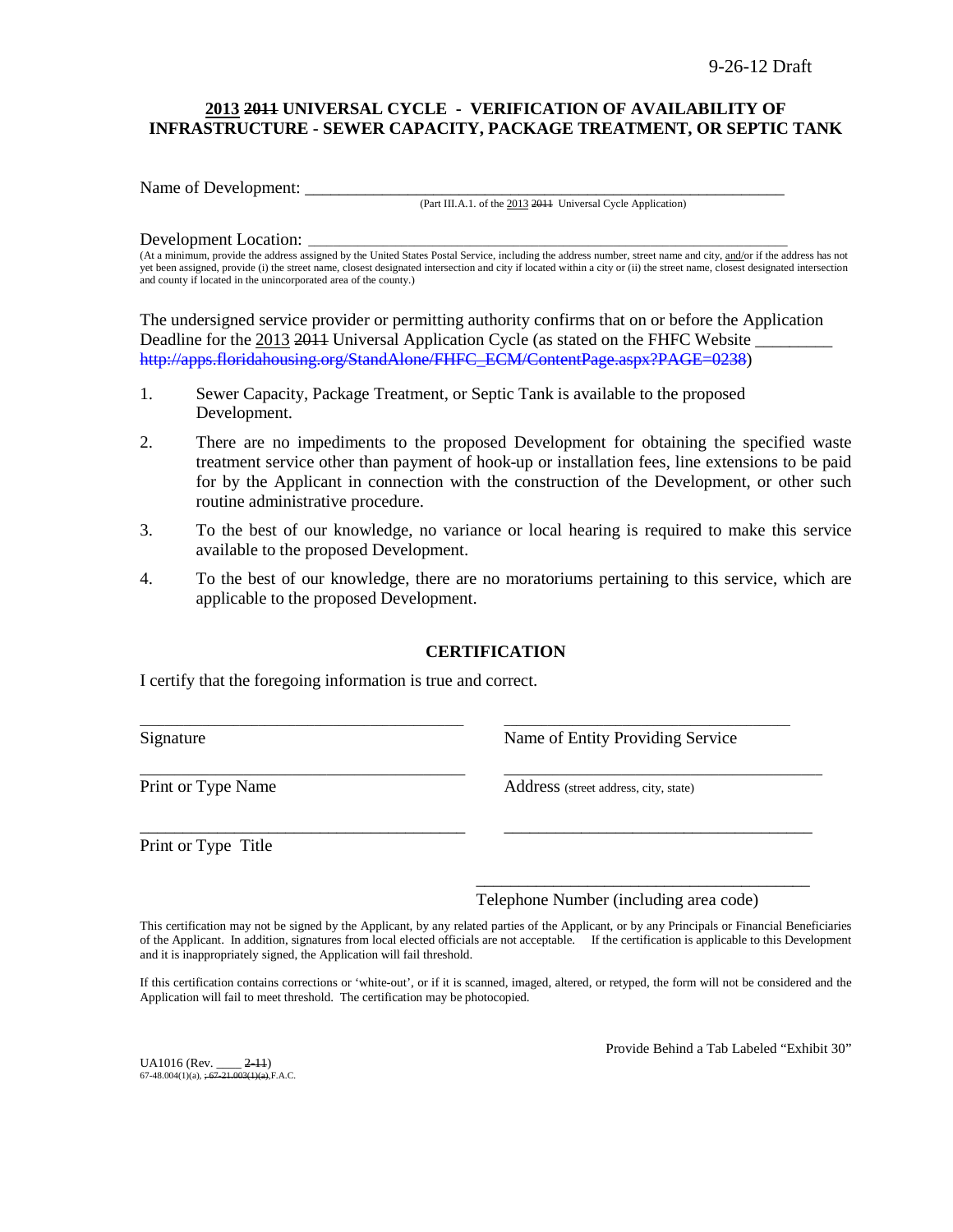### **2013 2011 UNIVERSAL CYCLE - VERIFICATION OF AVAILABILITY OF INFRASTRUCTURE - ROADS**

Name of Development:

(Part III.A.1. of the 2013 2011 Universal Cycle Application)

#### Development Location:

(At a minimum, provide the address assigned by the United States Postal Service, including the address number, street name and city, and/or if the address has not yet been assigned, provide (i) the street name, closest designated intersection and city if located within a city or (ii) the street name, closest designated intersection and county if located in the unincorporated area of the county.)

The undersigned local government representative confirms that on or before the Application Deadline for the 2013 2014 Universal Application Cycle (as stated on the FHFC Website [http://apps.floridahousing.org/StandAlone/FHFC\\_ECM/ContentPage.aspx?PAGE=0238\)](http://apps.floridahousing.org/StandAlone/FHFC_ECM/ContentPage.aspx?PAGE=0238):

- 1. Existing paved roads provide access to the proposed Development or paved roads will be constructed as part of the proposed Development.
- 2. There are no impediments to the proposed Development using the roads other than payment of impact fees or providing curb cuts, turn lanes, signalization, or securing required final approvals and permits for the proposed Development.
- 3. The execution of this verification is not a granting of traffic concurrency approval for the proposed Development.
- 4. To the best of our knowledge, there are no moratoriums pertaining to road usage which are applicable to the proposed Development.

# **CERTIFICATION**

\_\_\_\_\_\_\_\_\_\_\_\_\_\_\_\_\_\_\_\_\_\_\_\_\_\_\_\_\_\_\_\_\_\_\_\_\_\_ \_\_\_\_\_\_\_\_\_\_\_\_\_\_\_\_\_\_\_\_\_\_\_\_\_\_\_\_\_\_\_\_\_\_\_\_\_\_\_

\_\_\_\_\_\_\_\_\_\_\_\_\_\_\_\_\_\_\_\_\_\_\_\_\_\_\_\_\_\_\_\_\_\_\_\_\_\_ \_\_\_\_\_\_\_\_\_\_\_\_\_\_\_\_\_\_\_\_\_\_\_\_\_\_\_\_\_\_\_\_\_\_\_

I certify that the foregoing information is true and correct.

Signature Name of Local Government

\_\_\_\_\_\_\_\_\_\_\_\_\_\_\_\_\_\_\_\_\_\_\_\_\_\_\_\_\_\_\_\_\_\_ \_\_\_\_\_\_\_\_\_\_\_\_\_\_\_\_\_\_\_\_\_\_\_\_\_\_\_\_\_\_\_\_ Print or Type Name Address (street address, city, state)

Print or Type Title

\_\_\_\_\_\_\_\_\_\_\_\_\_\_\_\_\_\_\_\_\_\_\_\_\_\_\_\_\_\_\_\_\_\_\_\_\_\_\_ Telephone Number (including area code)

This certification may not be signed by the Applicant, by any related parties of the Applicant, or by any Principals or Financial Beneficiaries of the Applicant. In addition, signatures from local elected officials are not acceptable. If the certification is applicable to this Development and it is inappropriately signed, the Application will fail threshold.

If this certification contains corrections or 'white-out', or if it is scanned, imaged, altered, or retyped, the form will not be considered and the Application will fail to meet threshold. The certification may be photocopied.

UA1016 (Rev. \_\_\_\_ 2-11)  $67-48.004(1)(a)$ ,  $\div 67-21.003(1)(a)$ , F.A.C. Provide Behind a Tab Labeled "Exhibit 31"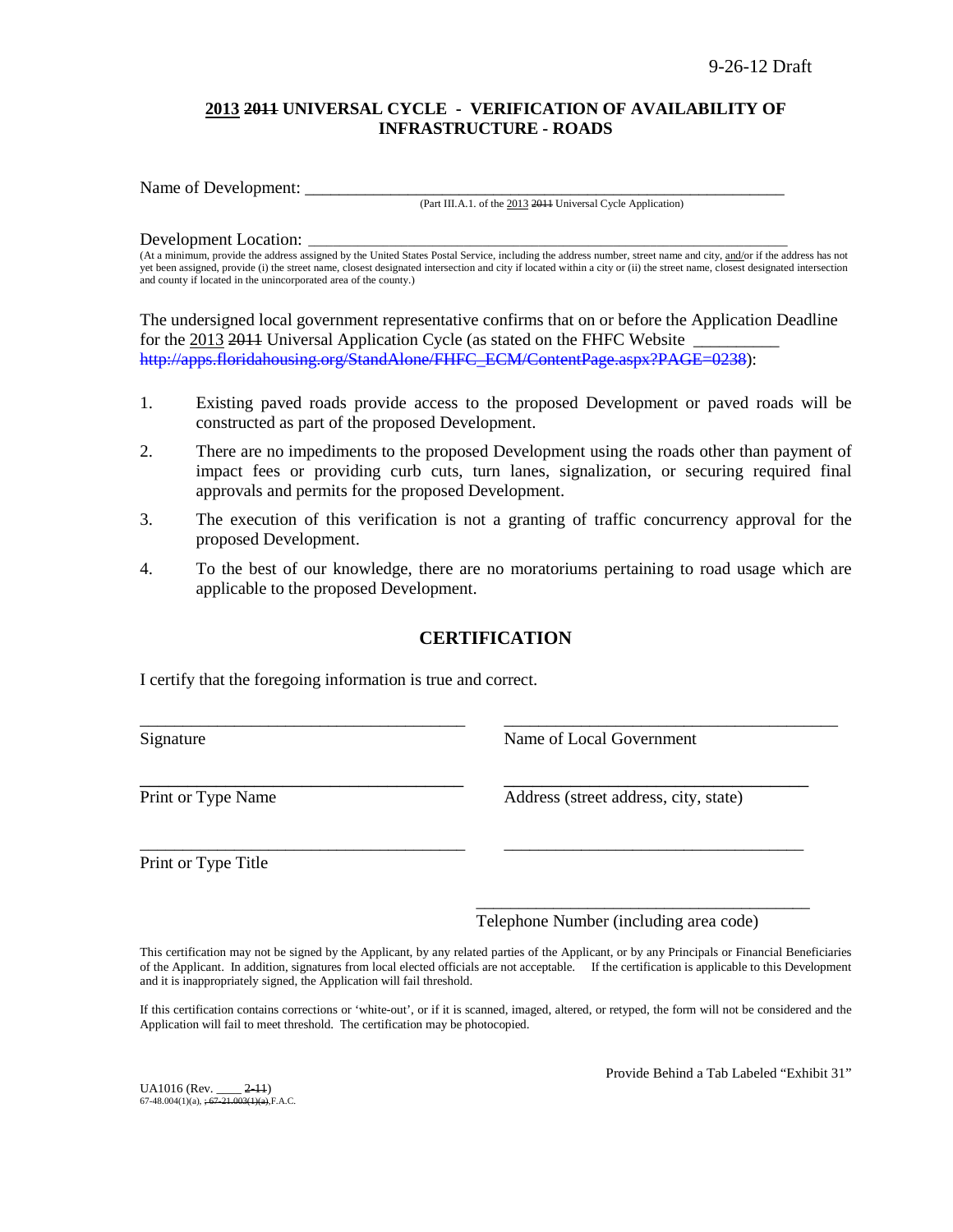#### **2013 2011 UNIVERSAL CYCLE - LOCAL GOVERNMENT VERIFICATION THAT DEVELOPMENT IS CONSISTENT WITH ZONING AND LAND USE REGULATIONS**

Name of Development: \_\_\_\_\_\_\_\_\_\_\_\_\_\_\_\_\_\_\_\_\_\_\_\_\_\_\_\_\_\_\_\_\_\_\_\_\_\_\_\_\_\_\_\_\_\_\_\_\_\_\_\_\_\_\_\_\_\_

(Part III.A.1. of the 2013 2011 Universal Cycle Application)

Development Location:

or

(At a minimum, provide the address assigned by the United States Postal Service, including the address number, street name and city, and/or if the address has not yet been assigned, provide (i) the street name, closest designated intersection and city if located within a city or (ii) the street name, closest designated intersection and county if located in the unincorporated area of the county.)

The undersigned Local Government official confirms that on or before the Application Deadline for the 2013 2014 Universal Application Cycle (as stated on the FHFC Website [http://apps.floridahousing.org/StandAlone/FHFC\\_ECM/ContentPage.aspx?PAGE=0238\)](http://apps.floridahousing.org/StandAlone/FHFC_ECM/ContentPage.aspx?PAGE=0238):

 $(1)$  The number of units (not buildings) allowed for this development site (if restricted) is: if a PUD, the number of units (not buildings) allowed per development site is:

if not a PUD and development site is subject to existing special use or similar permit, number of units allowed for this development site is: \_\_\_\_\_\_; and

 $(1)$  (2) The zoning designation for the above- referenced Development location site is \_\_\_\_\_\_\_\_\_\_\_; and

(Name of City/County)

 $(2)$   $(3)$  The proposed number of units and intended use are is consistent with current land use regulations and the referenced zoning designation or, if the Development consists of rehabilitation, the intended use is allowed as a legally nonconforming use. To the best of my knowledge, there are no additional land use regulation hearings or approvals required to obtain the zoning classification or density described herein. Assuming compliance with the applicable land use regulations, there are no known conditions which would preclude construction or rehabilitation (as the case may be) of the referenced Development on the proposed site.

#### **CERTIFICATION**

I certify that the City/County of \_\_\_\_\_\_\_\_\_\_\_\_\_\_\_\_\_\_\_\_\_\_\_\_\_\_\_\_\_\_\_\_ has vested in me the authority

to verify consistency with local land use regulations and the zoning designation specified above or, if the Development consists of rehabilitation, the intended use is allowed as a "legally non-conforming use" and I further certify that the foregoing information is true and correct. In addition, if the proposed Development site is in the Florida Keys Area as defined in Rule Chapters 67-21 and 67-48, F.A.C., I further certify that the Applicant has obtained the necessary Rate of Growth Ordinance (ROGO) allocations from the Local Government.

\_\_\_\_\_\_\_\_\_\_\_\_\_\_\_\_\_\_\_\_\_\_\_\_\_\_\_\_\_\_\_\_\_\_\_\_\_\_\_\_\_\_\_\_ \_\_\_\_\_\_\_\_\_\_\_\_\_\_\_\_\_\_\_\_\_\_\_\_\_\_\_\_\_\_\_\_\_\_\_\_\_\_\_\_

Signature Print or Type Name

Print or Type Title

This certification must be signed by the applicable City's or County's Director of Planning and Zoning, chief appointed official (staff) responsible for determination of issues related to comprehensive planning and zoning, City Manager, or County Manager/Administrator/Coordinator. Signatures from local elected officials are not acceptable, nor are other signatories. If the certification is applicable to this Development and it is inappropriately signed, the Application will fail to meet threshold.

If this certification contains corrections or 'white-out', or if it is scanned, imaged, altered, or retyped, the form will not be considered and the Application will fail to meet threshold. The certification may be photocopied.

Provide Behind a Tab Labeled "Exhibit 32"

\_\_\_\_\_\_\_\_\_\_\_\_\_\_\_\_\_\_\_\_\_\_\_\_\_\_\_\_\_\_\_\_\_\_\_\_\_\_\_\_

UA1016 (Rev. \_\_\_ 2-11) 67-48.004(1)(a),  $\div 67-21.003(1)(a)$ , F.A.C.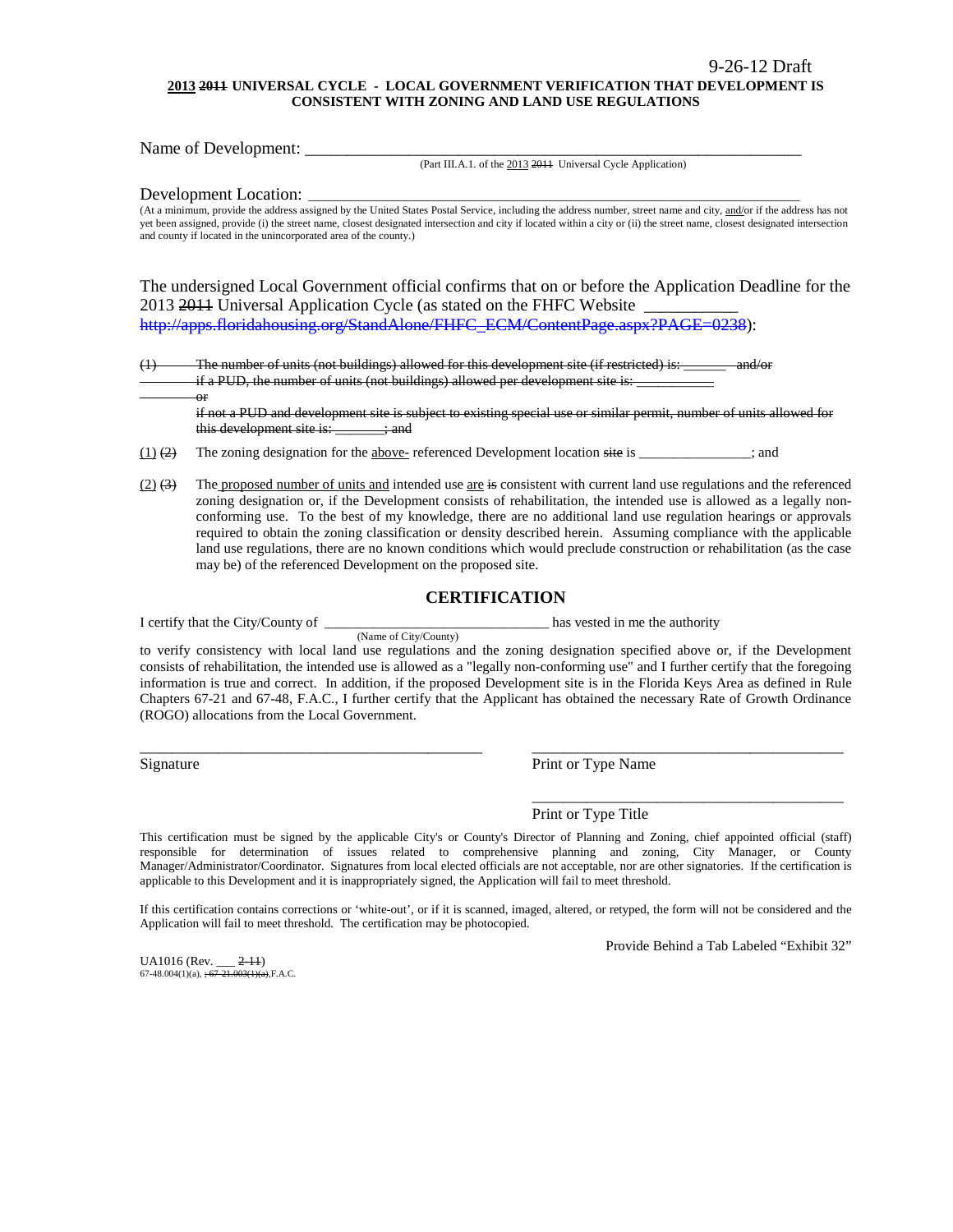### **2013 2011 UNIVERSAL CYCLE - LOCAL GOVERNMENT VERIFICATION THAT PERMITS ARE NOT REQUIRED FOR THIS DEVELOPMENT**

Name of Development:

(Part III.A.1. of the 2013 2011 Universal Cycle Application)

#### Development Location:

(At a minimum, provide the address assigned by the United States Postal Service, including the address number, street name and city, and/or if the address has not yet been assigned, provide (i) the street name, closest designated intersection and city if located within a city or (ii) the street name, closest designated intersection and county if located in the unincorporated area of the county.)

Building permits: If no building permits are required for the rehabilitation of the referenced Development site, complete the following certification:

### **CERTIFICATION**

I certify that the foregoing information is true and correct and that the City/County of  $\frac{N_{\text{ame of City}/\text{Country}}}{N_{\text{amp of City}/\text{Country}}}$ 

has vested in me the authority to verify that the rehabilitation of the referenced Development site does not require the issuance of building permits. In addition, if the proposed Development site is in the Florida Keys Area as defined in Rule Chapters 67-21 and 67-48, F.A.C., I further certify that the Applicant has obtained the necessary Rate of Growth Ordinance (ROGO) allocations from the Local Government.

\_\_\_\_\_\_\_\_\_\_\_\_\_\_\_\_\_\_\_\_\_\_\_\_\_\_\_\_\_\_\_\_\_\_\_\_\_\_\_\_ \_\_\_\_\_\_\_\_\_\_\_\_\_\_\_\_\_\_\_\_\_\_\_\_\_\_\_\_\_\_\_\_\_\_\_\_

Signature Print or Type Name

Print or Type Title

\_\_\_\_\_\_\_\_\_\_\_\_\_\_\_\_\_\_\_\_\_\_\_\_\_\_\_\_\_\_\_\_\_\_\_\_

This certification must be signed by the applicable City's or County's Director of Planning and Zoning, chief appointed official (staff) responsible for determination of issues related to comprehensive planning and zoning, City Manager, or County Manager / Administrator / Coordinator. Signatures from local elected officials are not acceptable, nor are other signatories. If this certification is applicable to this Development and it is inappropriately signed, this Application will fail to meet threshold.

If this certification contains corrections or 'white-out', or if it is scanned, imaged, altered, or retyped, the form will not be considered and the Application will fail to meet threshold. The certification may be photocopied.

Provide Behind a Tab Labeled "Exhibit 32"

UA1016 (Rev. \_\_\_ 2-11)<br>67-48.004(1)(a), <del>; 67-21.003(1)(a),</del>F.A.C.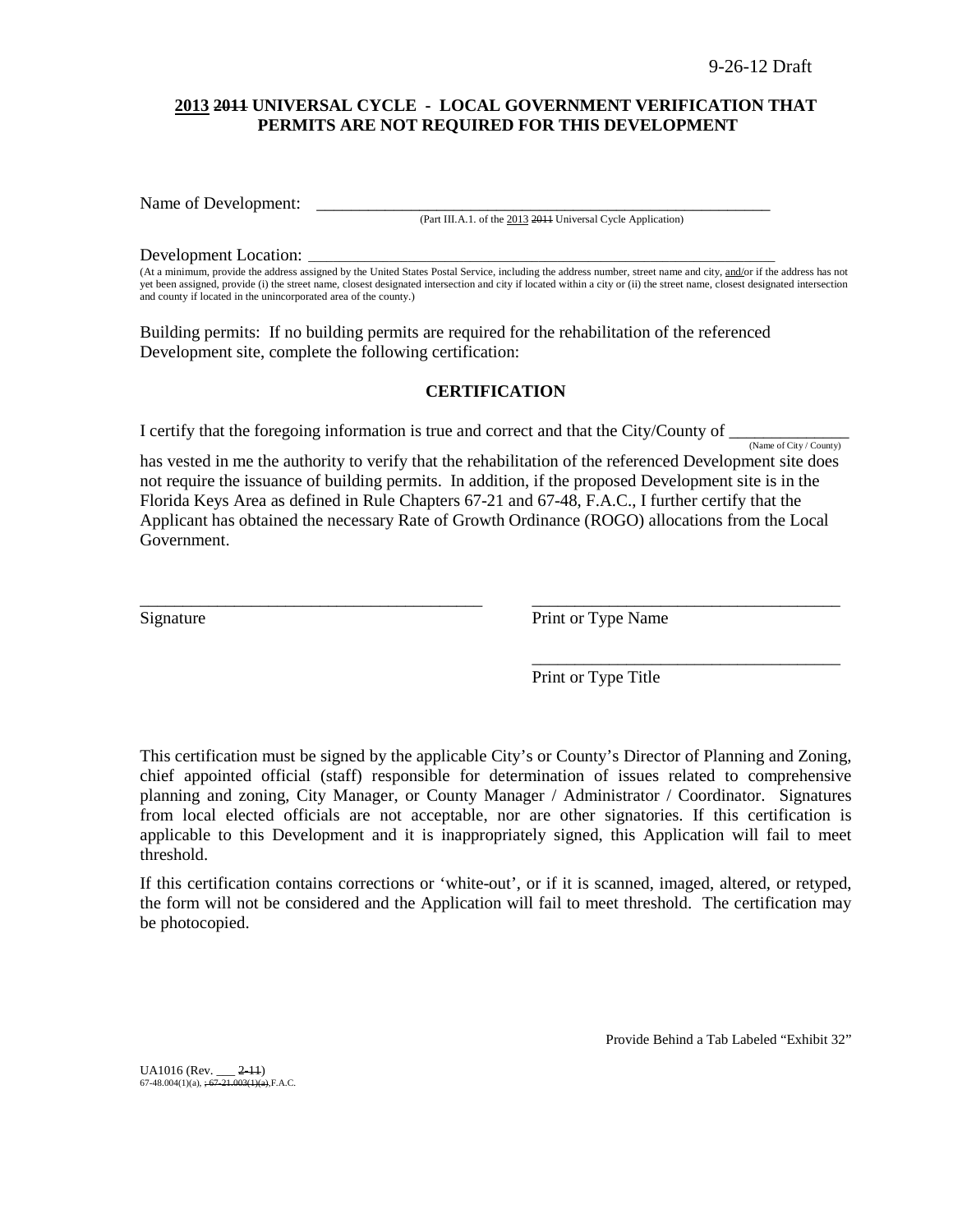#### **2013 2011 UNIVERSAL CYCLE - VERIFICATION OF ENVIRONMENTAL SAFETY - PHASE I ENVIRONMENTAL SITE ASSESSMENT**

|                                                                | Name of Development:  |                                                                                                                                                                                                                                                                      |                                                                                                                                                                                                                                                                                                                                                  |  |  |  |  |
|----------------------------------------------------------------|-----------------------|----------------------------------------------------------------------------------------------------------------------------------------------------------------------------------------------------------------------------------------------------------------------|--------------------------------------------------------------------------------------------------------------------------------------------------------------------------------------------------------------------------------------------------------------------------------------------------------------------------------------------------|--|--|--|--|
|                                                                |                       | (Part III.A.1. of the 2013 2011 Universal Cycle Application)                                                                                                                                                                                                         |                                                                                                                                                                                                                                                                                                                                                  |  |  |  |  |
|                                                                | Development Location: | and county if located in the unincorporated area of the county.)                                                                                                                                                                                                     | (At a minimum, provide the address assigned by the United States Postal Service, including the address number, street name and city, and/or if the address has not<br>yet been assigned, provide (i) the street name, closest designated intersection and city if located within a city or (ii) the street name, closest designated intersection |  |  |  |  |
|                                                                |                       | referenced Development site was conducted by the undersigned environmental firm as of                                                                                                                                                                                | As a representative of the firm that performed the Phase I Environmental Site Assessment (ESA), I certify that a Phase I ESA of the above<br>__ and                                                                                                                                                                                              |  |  |  |  |
|                                                                |                       | such Phase I ESA meets the standards of ASTM Practice #E-1527-05.                                                                                                                                                                                                    | (Date of Phase I ESA - mm/dd/yyyy)                                                                                                                                                                                                                                                                                                               |  |  |  |  |
|                                                                |                       | Check all that apply in Items 1, 2 and 3 below:                                                                                                                                                                                                                      |                                                                                                                                                                                                                                                                                                                                                  |  |  |  |  |
| 1.                                                             |                       | condition changed since the date of the original Phase I ESA?                                                                                                                                                                                                        | If the Phase I ESA is over 12 months old from the Application Deadline for this Application, has the site's environmental                                                                                                                                                                                                                        |  |  |  |  |
|                                                                | Yes                   | No                                                                                                                                                                                                                                                                   |                                                                                                                                                                                                                                                                                                                                                  |  |  |  |  |
|                                                                |                       | If "Yes", to demonstrate the condition of the site, the signatory must answer question $(1)$ or $(2)$ below:                                                                                                                                                         |                                                                                                                                                                                                                                                                                                                                                  |  |  |  |  |
|                                                                |                       |                                                                                                                                                                                                                                                                      | (1) an update to the original Phase I ESA was prepared on ______________________ (Date - mm/dd/yyyy)<br>(Date of update must be within 12 months of the Application Deadline for this Application), or                                                                                                                                           |  |  |  |  |
|                                                                |                       |                                                                                                                                                                                                                                                                      | (2) a new Phase I ESA was prepared on ____________________________(Date - mm/dd/yyyy)<br>(Date of new Phase I ESA must be within 12 months of the Application Deadline for this Application).                                                                                                                                                    |  |  |  |  |
|                                                                |                       |                                                                                                                                                                                                                                                                      | Note: The Corporation will not consider a Phase II ESA to be a substitute for the updated Ph. I ESA or new Ph. I ESA.                                                                                                                                                                                                                            |  |  |  |  |
| 2.<br>indicate which of the following (Item a. or b.) applies: |                       |                                                                                                                                                                                                                                                                      | If there are one or more existing buildings on the proposed site, the presence or absence of asbestos or asbestos containing<br>materials and lead based paint must be addressed either as a part of the Phase IESA or as a separate report. The signatory must                                                                                  |  |  |  |  |
|                                                                | a.                    | lead based paint; or                                                                                                                                                                                                                                                 | the Phase I ESA referenced above addresses the presence or absence of asbestos or asbestos containing materials and                                                                                                                                                                                                                              |  |  |  |  |
|                                                                | $\mathbf{b}$          | incorporated by reference in the Phase I ESA.                                                                                                                                                                                                                        | separate report(s) addressing the presence or absence of asbestos or asbestos containing materials and lead-based paint have<br>been prepared and the undersigned has reviewed the separate report(s). Such separate report(s) may or may not be                                                                                                 |  |  |  |  |
| 3.                                                             |                       |                                                                                                                                                                                                                                                                      | If the Phase I ESA discloses potential problems (including, but not limited to asbestos or asbestos containing materials, lead-based<br>paint, radon gas, etc.) on the proposed site, the signatory must indicate which of the following (Item a., b., or c.) applies:                                                                           |  |  |  |  |
|                                                                | a.                    | environmental safety conditions on the site require remediation and a plan that includes anticipated costs and estimated<br>time needed to complete the remediation has been prepared, either as a part of the Phase I ESA or as a separate report;<br><sub>or</sub> |                                                                                                                                                                                                                                                                                                                                                  |  |  |  |  |
|                                                                | b.                    |                                                                                                                                                                                                                                                                      | a Phase II ESA is required or recommended (the firm that performed the Phase II ESA, even if it is the same firm that<br>prepared the Phase I ESA, MUST complete and execute the Phase II Environmental Site Assessment Verification); or                                                                                                        |  |  |  |  |
|                                                                | $\Box$ c.             |                                                                                                                                                                                                                                                                      | although environmental safety conditions exist on the site, no remediation or further study is required or recommended.                                                                                                                                                                                                                          |  |  |  |  |
|                                                                |                       |                                                                                                                                                                                                                                                                      | <b>CERTIFICATION</b>                                                                                                                                                                                                                                                                                                                             |  |  |  |  |
|                                                                |                       | I certify that the foregoing information is true and correct.                                                                                                                                                                                                        |                                                                                                                                                                                                                                                                                                                                                  |  |  |  |  |
|                                                                | Authorized Signature  |                                                                                                                                                                                                                                                                      | Name of Firm that Performed the Phase I ESA                                                                                                                                                                                                                                                                                                      |  |  |  |  |
|                                                                |                       | Print or Type Name of Signatory                                                                                                                                                                                                                                      | Address of Environmental Firm (street address, city, state)                                                                                                                                                                                                                                                                                      |  |  |  |  |

Print or Type Title of Signatory Telephone Number Including Area Code

This certification must be signed by a representative of the firm that performed the Phase I ESA for the proposed Development location.If this certification contains corrections or 'white-out', or if it is scanned, imaged, altered, or retyped, the form will not be considered and the Application will fail to meet threshold. The certification may be photocopied.

\_\_\_\_\_\_\_\_\_\_\_\_\_\_\_\_\_\_\_\_\_\_\_\_\_\_\_\_\_\_\_\_\_\_\_\_\_\_\_\_\_\_\_\_\_\_\_\_\_ \_\_\_\_\_\_\_\_\_\_\_\_\_\_\_\_\_\_\_\_\_\_\_\_\_\_\_\_\_\_\_\_\_\_\_\_\_\_\_\_\_\_\_\_\_\_\_\_\_\_\_\_

UA1016 (Rev. \_\_\_ <del>2-11</del>)<br>67-48.004(1)(a), <del>; 67-21.003(1)(a)</del>, F.A.C.

Provide Behind a Tab Labeled "Exhibit 33"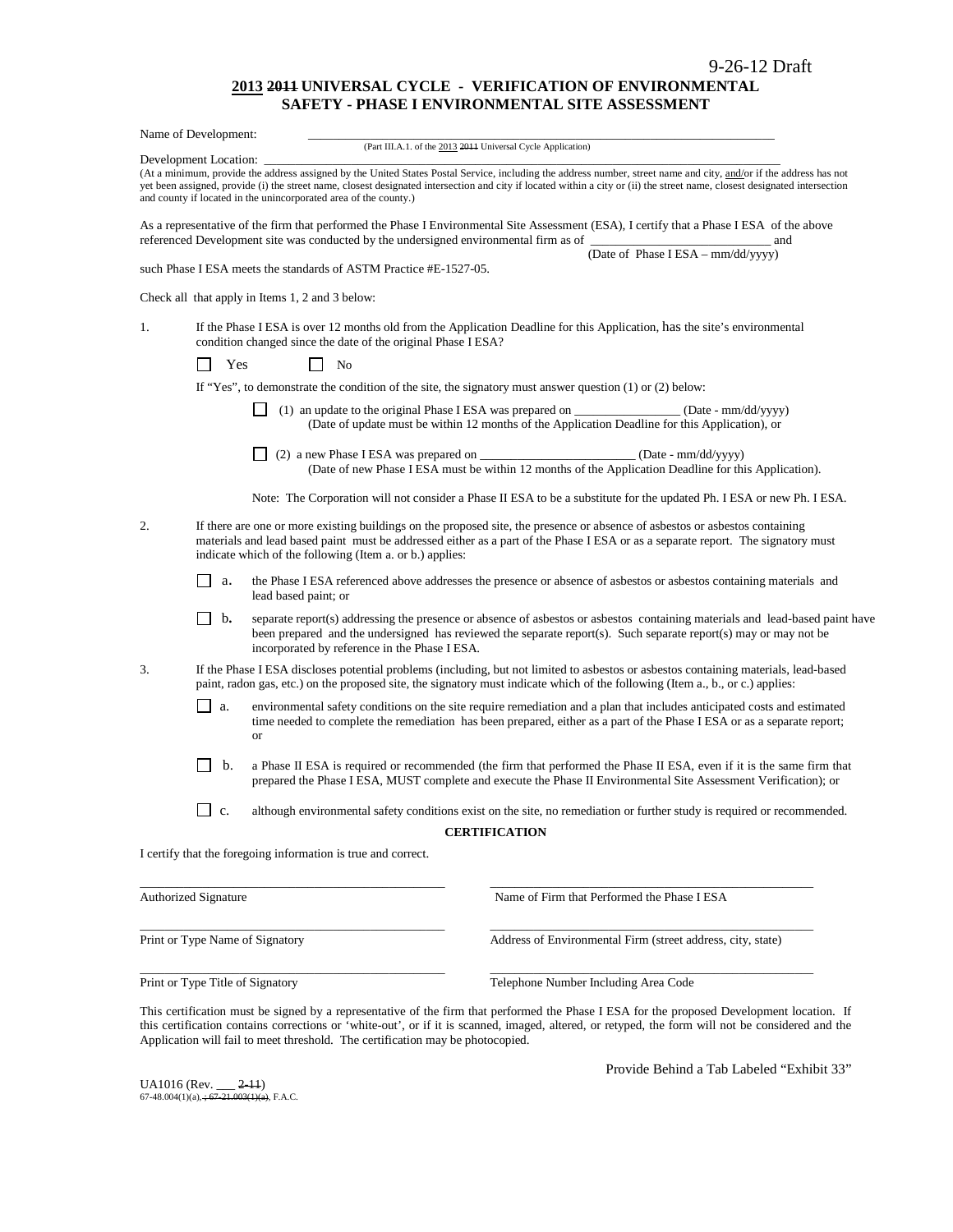# **2013 2011 UNIVERSAL CYCLE - VERIFICATION OF ENVIRONMENTAL SAFETY - PHASE II ENVIRONMENTAL SITE ASSESSMENT**

Name of Development:

(Part III.A.1. of the 2013 2011 Universal Cycle Application)

#### Development Location:

(At a minimum, provide the address assigned by the United States Postal Service, including the address number, street name and city, and/or if the address has not yet been assigned, provide (i) the street name, closest designated intersection and city if located within a city or (ii) the street name, closest designated intersection and county if located in the unincorporated area of the county.)

As a representative of the firm that performed the Phase II Environmental Site Assessment (ESA), I certify that:

1. A Phase II ESA of the above referenced Development location was required or recommended by the Phase I ESA. The Phase II ESA was conducted by the undersigned environmental firm as of  $\frac{1}{2}$  in accordance with ASTM Practice #E-1903-11 97(2002). (Date of Phase II ESA – mm/dd/yyyy)

If the Phase II ESA is over 12 months old from the Application Deadline for this Application, has the site's environmental condition changed since the date of the Phase II ESA?

 $Yes \t\t \Box No$ 

If "Yes", to demonstrate the condition of the site, an update to the original Phase II ESA was prepared on

(Date of Update to Phase II ESA –  $mm/dd/yyyy^*$ )

- Date of the update to the Phase II ESA, as stated above, must be within 12 months of the Application Deadline for this Application)
- 2. If the Phase II ESA disclosed potential problems (including, but not limited to asbestos or asbestos containing materials, lead-based paint, radon gas, etc.) on the proposed site, a plan that includes anticipated costs and estimated time needed to complete the remediation has been prepared either as a part of the Phase II ESA or as a separate report.

### **CERTIFICATION**

I certify that the foregoing information is true and correct.

\_\_\_\_\_\_\_\_\_\_\_\_\_\_\_\_\_\_\_\_\_\_\_\_\_\_\_\_\_\_\_\_\_\_\_ \_\_\_\_\_\_\_\_\_\_\_\_\_\_\_\_\_\_\_\_\_\_\_\_\_\_\_\_\_\_\_\_\_\_\_\_ Authorized Signature Name of Firm that Performed the Ph. II ESA \_\_\_\_\_\_\_\_\_\_\_\_\_\_\_\_\_\_\_\_\_\_\_\_\_\_\_\_\_\_\_\_\_\_\_ \_\_\_\_\_\_\_\_\_\_\_\_\_\_\_\_\_\_\_\_\_\_\_\_\_\_\_\_\_\_\_\_\_\_\_ Print or Type Name of Signatory **Address of Environmental Firm** (street address, city, state) \_\_\_\_\_\_\_\_\_\_\_\_\_\_\_\_\_\_\_\_\_\_\_\_\_\_\_\_\_\_\_\_\_\_\_ \_\_\_\_\_\_\_\_\_\_\_\_\_\_\_\_\_\_\_\_\_\_\_\_\_\_\_\_\_\_\_\_\_\_\_ Print or Type Title of Signatory Telephone Number Including Area Code

This certification must be signed by a representative of the firm that performed the Phase II ESA for the proposed Development location.If this certification contains corrections or 'white-out', or if it is scanned, imaged, altered, or retyped, the form will not be considered and the Application will fail to meet threshold. The certification may be photocopied.

Provide Behind a Tab Labeled "Exhibit 34"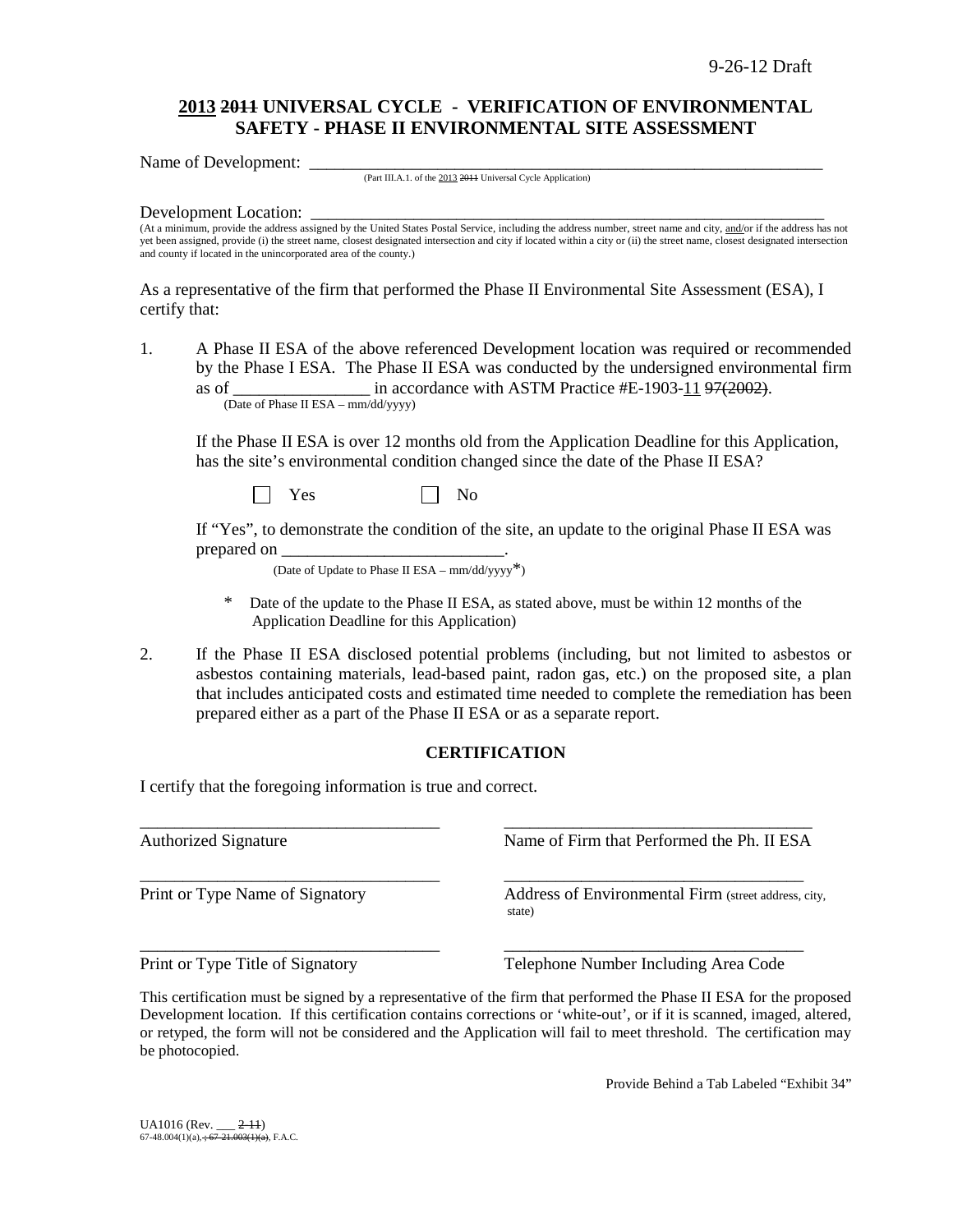#### **2013 2011 UNIVERSAL CYCLE - VERIFICATION OF INCLUSION IN LOCAL HOMELESS ASSISTANCE CONTINUUM OF CARE PLAN BY LEAD AGENCY**

Name of Development:

(Part III.A.1. of the 2013 2011 Universal Application)

Development Location:

(At a minimum, provide the address assigned by the United States Postal Service, including the address number, street name and city, and/or if the address has not yet been assigned, provide (i) the street name, closest designated intersection and city if located within a city or (ii) the street name, closest designated intersection and county if located in the unincorporated area of the county.)

Catchment Area:

Lead Agency (if it has been designated):

The Lead Agency for the Catchment Area identified above confirms that the Development identified above meets the following criteria:

- 1. The proposed Development is located within the Catchment Area identified above;
- 2. The nature and scope of the proposed Development is in conformance with the Local Homeless Assistance Continuum of Care Plan that is on file, at the time of Application Deadline, with the State Office on Homelessness; and
- 3. The proposed Development is specifically included in the list of activities to be undertaken as part of the implementation of the Local Homeless Assistance Continuum of Care Plan that is on file, at the time of Application Deadline, with the State Office on Homelessness.

### **CERTIFICATION BY THE LEAD AGENCY OF INCLUSION IN LOCAL HOMELESS CONTINUUM OF CARE PLAN:**

I certify that the above information is true and correct.

Print or Type Agency Name Print or Type Title

Signature Print or Type Name

**-OR-**

The State Office on Homelessness confirms that the Development identified above meets the following criteria:

1. The proposed Development is located within the Catchment Area identified above, and

\_\_\_\_\_\_\_\_\_\_\_\_\_\_\_\_\_\_\_\_\_\_\_\_\_\_\_\_\_\_\_\_\_\_\_\_\_\_\_\_\_\_ \_\_\_\_\_\_\_\_\_\_\_\_\_\_\_\_\_\_\_\_\_\_\_\_\_\_\_\_\_\_\_

\_\_\_\_\_\_\_\_\_\_\_\_\_\_\_\_\_\_\_\_\_\_\_\_\_\_\_\_\_\_\_\_\_\_\_\_\_\_\_\_\_\_ \_\_\_\_\_\_\_\_\_\_\_\_\_\_\_\_\_\_\_\_\_\_\_\_\_\_\_\_\_\_\_\_

2. The proposed Development is in a Catchment Area for which no Local Homeless Assistance Continuum of Care Plan has been recognized by the State Office on Homelessness at the time of Application Deadline.

#### **CERTIFICATION BY THE STATE OFFICE ON HOMELESSNESS THAT NO LOCAL HOMELESS CONTINUUM OF CARE PLAN EXISTS:**

I certify that the above information is true and correct.

\_\_\_\_\_\_\_\_\_\_\_\_\_\_\_\_\_\_\_\_\_\_\_\_\_\_\_\_\_\_\_\_\_\_\_\_\_\_\_\_\_\_\_\_

Signature

Print or Type Name Print or Type Title

\_\_\_\_\_\_\_\_\_\_\_\_\_\_\_\_\_\_\_\_\_\_\_\_\_\_\_\_\_\_\_\_\_\_\_\_\_\_\_\_\_\_\_\_ \_\_\_\_\_\_\_\_\_\_\_\_\_\_\_\_\_\_\_\_\_\_\_\_\_\_\_\_\_\_\_\_

Provide Behind a Tab Labeled "Exhibit 35"

This certification must be signed by the authorized signatory from the Lead Agency or from the State Office on Homelessness. Other signatories are not acceptable. If the certification is inappropriately signed, the Application will not qualify for the Homeless Demographic Commitment. If the certification contains corrections or 'white-out' or if it is scanned, imaged, altered, or retyped, the Application will fail to qualify for the Homeless Demographic Commitment. The certification may be photocopied.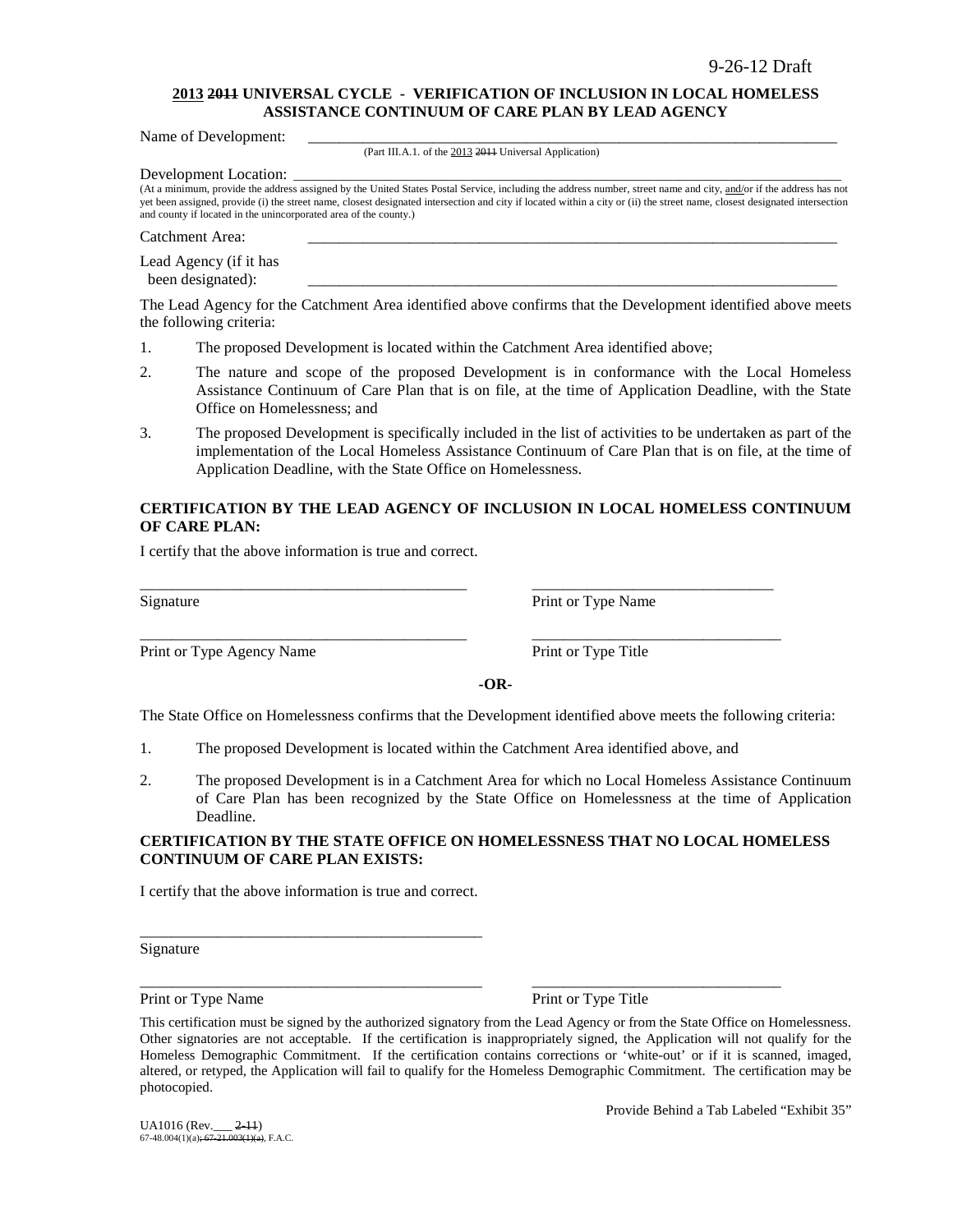# **2013 2011 UNIVERSAL CYCLE - LOCAL GOVERNMENT VERIFICATION OF CONTRIBUTION - GRANT**

Name of Development: (Part III.A.1. of the 2013 2011 Universal Application)

Development Location:

(At a minimum, provide the address assigned by the United States Postal Service, including the address number, street name and city, and/or if the address has not yet been assigned, provide (i) the street name, closest designated intersection and city if located within a city or (ii) the street name, closest designated intersection and county if located in the unincorporated area of the county.)

On of before the Application Deadline for the 2013 2011 Universal Application Cycle (as stated on the FHFC Website \_\_\_\_\_\_\_\_\_\_\_\_\_\_ [http://apps.floridahousing.org/StandAlone/FHFC\\_ECM/ContentPage.aspx?PAGE=0238\)](http://apps.floridahousing.org/StandAlone/FHFC_ECM/ContentPage.aspx?PAGE=0238)<br>committed \$ as a grant to the  $\frac{1}{\sqrt{1-\frac{1}{\sqrt{1-\frac{1}{\sqrt{1-\frac{1}{\sqrt{1-\frac{1}{\sqrt{1-\frac{1}{\sqrt{1-\frac{1}{\sqrt{1-\frac{1}{\sqrt{1-\frac{1}{\sqrt{1-\frac{1}{\sqrt{1-\frac{1}{\sqrt{1-\frac{1}{\sqrt{1-\frac{1}{\sqrt{1-\frac{1}{\sqrt{1-\frac{1}{\sqrt{1-\frac{1}{\sqrt{1-\frac{1}{\sqrt{1-\frac{1}{\sqrt{1-\frac{1}{\sqrt{1-\frac{1}{\sqrt{1-\frac{1}{\sqrt{1-\frac{1}{\sqrt{1-\frac{1}{\sqrt{1-\frac{1}{\sqrt{1-\frac{1$ (Name of City or County)

Applicant for its use solely for assisting the proposed Development referenced above. The City/County does not expect to be repaid or reimbursed by the Applicant, or any other entity, provided the funds are expended solely for the Development referenced above. No consideration or promise of consideration has been given with respect to the grant. For purposes of the foregoing, the promise of providing affordable housing does not constitute consideration. This grant is firm, is in place as of the Application Deadline referenced above, and is provided specifically with respect to the proposed Development without the need for any additional petitions, applications, requests, etc., by the Applicant to the Local Government.

The source of the grant is: \_\_\_\_\_\_\_\_\_\_\_\_\_\_\_\_\_\_\_\_\_\_\_\_\_\_\_\_\_\_\_\_\_\_\_\_\_\_\_\_\_\_\_\_\_\_\_\_\_\_\_\_\_\_\_\_\_\_\_\_\_\_\_\_

(e.g., SHIP, HOME, CDBG)

The following government point of contact can verify the above stated contribution:

Name of Government Contact:

Address (street address and city):

Telephone Number:

\_\_\_\_\_\_\_\_\_\_\_\_\_\_\_\_\_.

## **CERTIFICATION**

\_\_\_\_\_\_\_\_\_\_\_\_\_\_\_\_\_\_\_\_\_\_\_\_\_\_\_\_\_\_\_\_\_\_\_\_\_\_\_\_\_\_\_\_\_\_\_\_\_\_\_\_\_\_\_\_\_\_\_\_\_\_\_\_\_\_\_\_\_\_\_\_\_\_\_\_\_\_\_\_\_\_\_

I certify that the foregoing information is true and correct and that this commitment is effective through

\_\_\_\_\_\_\_\_\_\_\_\_\_\_\_\_\_\_\_\_\_\_\_\_\_\_\_\_\_\_\_\_\_\_\_\_\_\_\_\_\_\_\_\_\_\_\_\_\_\_\_\_\_ \_\_\_\_\_\_\_\_\_\_\_\_\_\_\_\_\_\_\_\_\_\_\_\_\_\_\_\_\_\_\_\_\_\_\_\_\_\_\_\_\_\_\_\_\_

\_\_\_\_\_\_\_\_\_\_\_\_\_\_\_\_\_\_\_\_\_\_\_\_\_\_\_\_\_\_\_\_\_\_\_\_\_\_\_\_\_\_\_\_\_ \_\_\_\_\_\_\_\_\_\_\_\_\_\_\_\_\_\_\_\_\_\_\_\_\_\_\_\_\_\_\_\_\_\_\_\_

Date (mm/dd/yyyy)

Signature Print or Type Name

Telephone Number **Print of Type Title** 

This certification must be signed by the chief appointed official (staff) responsible for such approvals, Mayor, City Manager, County Manager/Administrator/Coordinator, Chairperson of the City Council/Commission or Chairperson of the Board of County Commissioners. If the contribution is from a Land Authority organized pursuant to Chapter 380.0663, Florida Statutes, this certification must be signed by the Chair of the Land Authority. One of the authorized persons named above may sign this form for certification of state, federal or Local Government funds initially obtained by or derived from a Local Government that is directly administered by an intermediary such as a housing finance authority, a community reinvestment corporation, or a state-certified Community Housing Development Organization (CHDO). Other signatories are not acceptable. The Applicant will not receive credit for this contribution if the certification is improperly signed. To be considered for points, the amount of the contribution stated on this form must be a precise dollar amount and cannot include words such as estimated, up to, maximum of, not to exceed, etc.

This contribution will not be considered if the certification contains corrections or 'white-out' or if the certification is scanned, imaged, altered, or retyped. The certification may be photocopied.

The Application may still be eligible for automatic points.

Provide Behind a Tab Labeled "Exhibit 39 36"

UA1016 (Rev. \_\_\_ <del>2-11</del>)<br>67-48.004(1)(a); <del>67-21.003(1)(a)</del>, F.A.C.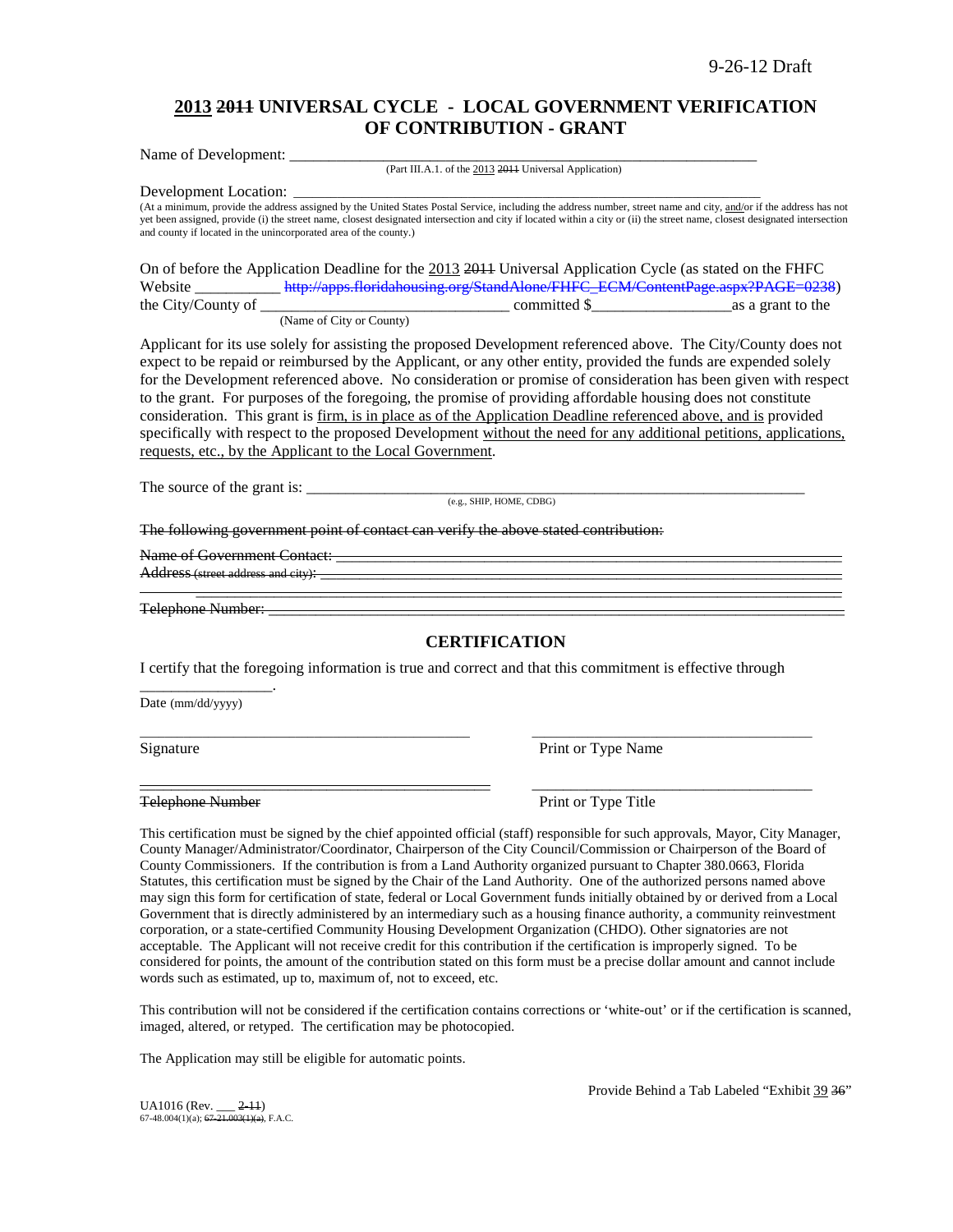### **2013 2011 UNIVERSAL CYCLE - LOCAL GOVERNMENT VERIFICATION OF CONTRIBUTION - FEE WAIVER**

**To be eligible to be considered for points, a sheet showing the computations by which the total amount of each fee waiver is determined must be attached to this verification form. Computations should include, where applicable, waived fee amount per set-aside unit.**

Name of Development:

(Part III.A.1. of the 2013 2011 Universal Application)

Development Location: \_

(At a minimum, provide the address assigned by the United States Postal Service, including the address number, street name and city, and/or if the address has not yet been assigned, provide (i) the street name, closest designated intersection and city if located within a city or (ii) the street name, closest designated intersection and county if located in the unincorporated area of the county.)

Amount of Fee Waiver: \$\_\_\_\_\_\_\_\_\_\_\_\_\_\_\_. Is this amount based upon a per set aside (affordable) unit  $computation? \t\t yes \t\t \Box no$ 

On or before the Application Deadline for the 2013 2011 Universal Application Cycle (as stated on the FHFC Website \_\_\_\_\_\_\_\_\_\_\_[\\_ http://apps.floridahousing.org/StandAlone/FHFC\\_ECM/ContentPage.aspx?PAGE=0238\)](http://apps.floridahousing.org/StandAlone/FHFC_ECM/ContentPage.aspx?PAGE=0238) the City/County of

 $\overline{\text{(Name of City/Country)}}$ , pursuant to  $\overline{\text{ (Reference Official Action, cite Ordinance or Resolution Number and Date)}}$ , waived the (Reference Official Action, cite Ordinance or Resolution Number and Date)

following fees:

No consideration or promise of consideration has been given with respect to the fee waiver. For purposes of the foregoing, the promise of providing affordable housing does not constitute consideration. This fee waiver is firm, is in place as of the Application Deadline referenced above, and is provided specifically with respect to the proposed Development without the need for any additional petitions, applications, requests, etc., by the Applicant to the Local Government.

\_\_\_\_\_\_\_\_\_\_\_\_\_\_\_\_\_\_\_\_\_\_\_\_\_\_\_\_\_\_\_\_\_\_\_\_\_\_\_\_\_\_\_\_\_\_\_\_\_\_\_\_\_\_\_\_\_\_\_\_\_\_\_\_\_\_\_\_\_\_\_\_\_\_\_\_\_\_\_\_\_\_\_\_\_\_\_\_\_.

The following government point of contact can verify the above stated contribution:

Name of Government Contact:

Address (street address and city):

Telephone Number:

### **CERTIFICATION**

\_\_\_\_\_\_\_\_\_\_\_\_\_\_\_\_\_\_\_\_\_\_\_\_\_\_\_\_\_\_\_\_\_\_\_\_\_\_\_\_\_\_\_\_\_\_\_\_\_\_\_\_\_\_\_\_\_\_\_\_\_\_\_\_\_\_\_\_\_\_\_\_\_\_\_\_\_\_\_\_\_\_\_

I certify that the foregoing information and the computations stated on the sheet attached to this form are true and correct and that this commitment is effective through

Date (mm/dd/yyyy)

\_\_\_\_\_\_\_\_\_\_\_\_\_\_\_\_\_\_\_\_\_\_\_\_\_\_\_\_\_\_\_\_\_\_\_\_\_\_\_\_\_\_\_\_\_\_\_\_\_\_ \_\_\_\_\_\_\_\_\_\_\_\_\_\_\_\_\_\_\_\_\_\_\_\_\_\_\_\_\_\_\_\_\_\_\_\_\_\_\_\_\_\_\_\_\_

\_\_\_\_\_\_\_\_\_\_\_\_\_\_\_\_\_\_\_\_\_\_\_\_\_\_\_\_\_\_\_\_\_\_\_\_\_\_\_\_\_\_\_\_\_\_\_\_\_\_ \_\_\_\_\_\_\_\_\_\_\_\_\_\_\_\_\_\_\_\_\_\_\_\_\_\_\_\_\_\_\_\_\_\_\_\_\_\_\_\_\_\_\_\_

Signature Print or Type Name

Telephone Number Print or Type Title

NOTE TO LOCAL GOVERNMENT OFFICIAL: Waivers that are not specifically made for the benefit of this Development but are instead of general benefit to the area in which the Development is located will NOT qualify as a contribution to the Development. Further, the fact that no impact fees or other fees are levied by a local jurisdiction for ANY type of development DOES NOT constitute a "Local Government Contribution" to the proposed Development. Similarly, if such fees ARE levied by the local jurisdiction but the nature of the proposed Development exempts it (e.g., typically, a Rehabilitation Development is not subject to impact fees), for purposes of this form, no "Local Government Contribution" exists and no points will be awarded.

This certification must be signed by the chief appointed official (staff) responsible for such approvals, Mayor, City Manager, County Manager/Administrator/Coordinator, Chairperson of the City Council/Commission or Chairperson of the Board of County Commissioners. Other signatories are not acceptable. The Applicant will not receive credit for this contribution if the certification is improperly signed. To be considered for points, the amount of the contribution stated on this form must be a precise dollar amount and cannot include words such as estimated, up to, maximum of, not to exceed, etc.

This contribution will not be considered if the certification contains corrections or 'white-out' or if the certification is scanned, imaged, altered, or retyped. The certification may be photocopied.

The Application may still be eligible for automatic points.

UA1016 (Rev. \_\_\_2-11) 67-48.004(1)(a);  $67-\overline{21.003(1)(a)}$ , F.A.C. Provide Behind a Tab Labeled "Exhibit 40 37"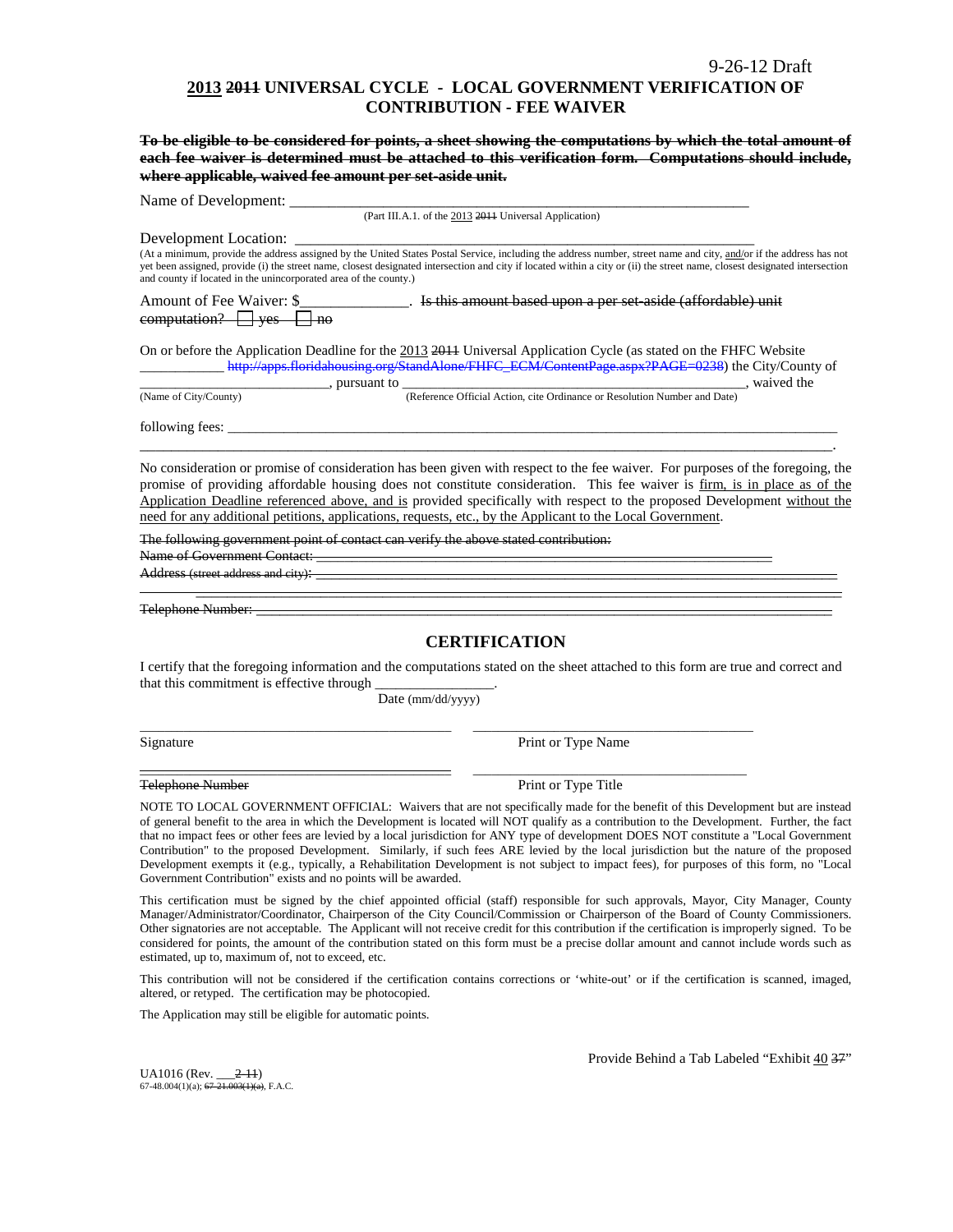This contribution will not be considered if the certification contains corrections or 'white-out' or if the certification is scanned, imaged, altered, or retyped. The certification may be photocopied.

The Application may still be eligible for automatic points.

estimated, up to, maximum of, not to exceed, etc.

Provide Behind a Tab Labeled "Exhibit 41 38"

# **2013 2011 UNIVERSAL CYCLE - LOCAL GOVERNMENT VERIFICATION OF CONTRIBUTION - LOAN**

**To be eligible to be considered for points, a sheet showing the payment stream for which the net present value of the loan was calculated must be attached to this verification form.** 

Name of Development:

(Part III.A.1. of the 2013 2011 Universal Cycle Application)

#### Development Location:

(At a minimum, provide the address assigned by the United States Postal Service, including the address number, street name and city, and/or if the address has not yet been assigned, provide (i) the street name, closest designated intersection and city if located within a city or (ii) the street name, closest designated intersection and county if located in the unincorporated area of the county.)

On or before the Application Deadline for the 2013 2014 Universal Application Cycle (as stated on the FHFC Website \_\_\_\_\_[\\_ http://apps.floridahousing.org/StandAlone/FHFC\\_ECM/ContentPage.aspx?PAGE=0238\)](http://apps.floridahousing.org/StandAlone/FHFC_ECM/ContentPage.aspx?PAGE=0238) the City/County of

|                          |               | $\frac{1}{2}$ internal content content of $\frac{1}{2}$ is the content of $\frac{1}{2}$ content $\frac{1}{2}$ ( $\frac{1}{2}$ $\frac{1}{2}$ $\frac{1}{2}$ $\frac{1}{2}$ $\frac{1}{2}$ $\frac{1}{2}$ $\frac{1}{2}$ $\frac{1}{2}$ $\frac{1}{2}$ $\frac{1}{2}$ $\frac{1}{2}$ $\frac{1}{2}$ $\frac{1}{$ |
|--------------------------|---------------|-----------------------------------------------------------------------------------------------------------------------------------------------------------------------------------------------------------------------------------------------------------------------------------------------------|
|                          | committed \$  | (which may be used as a Non-Corporation)                                                                                                                                                                                                                                                            |
| (Name of City or County) | (loan amount) |                                                                                                                                                                                                                                                                                                     |

Funding Proposal in the Application if it meets the required criteria) in the form of a reduced interest rate loan to the Applicant for its use solely for assisting the proposed Development referenced above. The loan will bear interest at a rate of \_\_\_\_\_\_% per annum over a period of \_\_\_\_\_ years. The loan's repayment period, amortization period, payment frequency and other applicable terms are:

\_\_\_\_\_\_\_\_\_\_\_\_\_\_\_\_\_\_\_\_\_\_\_\_\_\_\_\_\_\_\_\_\_\_\_\_\_\_\_\_\_\_\_\_\_\_\_\_\_\_\_\_\_\_\_\_\_\_\_\_\_\_\_\_\_\_\_\_\_\_\_\_\_\_\_\_\_\_\_\_\_\_\_\_\_\_\_\_\_\_\_\_\_\_\_\_\_\_\_\_\_\_\_\_\_ \_\_\_\_\_\_\_\_\_\_\_\_\_\_\_\_\_\_\_\_\_\_\_\_\_\_\_\_\_\_\_\_\_\_\_\_\_\_\_\_\_\_\_\_\_\_\_\_\_\_\_\_\_\_\_\_\_\_\_\_\_\_\_\_\_\_\_\_\_\_\_\_\_\_\_\_\_\_\_\_\_\_\_\_\_\_\_\_\_\_\_\_\_\_\_\_\_\_\_\_\_\_\_\_\_

The net present value of the above-referenced loan, based on its payment stream, inclusive of a reduced interest rate, and the 2013 Universal Application Cycle's designated discount rate, is: \$

No consideration or promise of consideration has been given with respect to the loan. For purposes of the foregoing, the promise of providing affordable housing does not constitute consideration. This loan is firm, is in place as of the Application Deadline referenced above, and is provided specifically with respect to the proposed Development without the need for any additional petitions, applications, requests, etc., by the Applicant to the Local Government.

The following government point of contact can verify the above stated contribution:

Name of Government Contact: \_\_\_\_\_\_\_\_\_\_\_\_\_\_\_\_\_\_\_\_\_\_\_\_\_\_\_\_\_\_\_\_\_\_\_\_\_\_\_\_\_\_\_\_\_\_\_\_\_\_\_\_\_\_\_\_\_\_\_\_\_\_\_\_\_ Address (street address and city):

### **CERTIFICATION**

I certify that the foregoing information and the payment stream stated on the sheet attached to this form are true and correct and that this commitment is effective through

\_\_\_\_\_\_\_\_\_\_\_\_\_\_\_\_\_\_\_\_\_\_\_\_\_\_\_\_\_\_\_\_\_\_\_\_\_\_\_\_\_\_\_ \_\_\_\_\_\_\_\_\_\_\_\_\_\_\_\_\_\_\_\_\_\_\_\_\_\_\_\_\_\_\_\_\_\_\_\_ Signature Print or Type Name

Date (mm/dd/yyyy)

\_\_\_\_\_\_\_\_\_\_\_\_\_\_\_\_\_\_\_\_\_\_\_\_\_\_\_\_\_\_\_\_\_\_\_\_\_\_\_\_\_\_\_ \_\_\_\_\_\_\_\_\_\_\_\_\_\_\_\_\_\_\_\_\_\_\_\_\_\_\_\_\_\_\_\_\_\_\_ Telephone Number **Print of Type Title** Print or Type Title This certification must be signed by the chief appointed official (staff) responsible for such approvals, Mayor, City Manager, County Manager /Administrator/Coordinator, Chairperson of the City Council/Commission or Chairperson of the Board of County Commissioners. If the

contribution is from a Land Authority organized pursuant to Chapter 380.0663, Florida Statutes, this certification must be signed by the Chair of the Land Authority. One of the authorized persons named above may sign this form for certification of state, federal or Local Government funds initially obtained by or derived from a Local Government that is directly administered by an intermediary such as a housing finance authority, a community reinvestment corporation, or a state-certified Community Housing Development Organization (CHDO). Other signatories are not acceptable. The Applicant will not receive credit for this contribution if the certification is improperly signed. To be

\_\_\_\_\_\_\_\_\_\_\_\_\_\_\_\_\_\_\_\_\_\_\_\_\_\_\_\_\_\_\_\_\_\_\_\_\_\_\_\_\_\_\_\_\_\_\_\_\_\_\_\_\_\_\_\_\_\_\_\_\_\_\_\_\_\_\_\_\_\_\_\_\_\_\_\_\_\_\_\_\_\_\_ Telephone Number: \_\_\_\_\_\_\_\_\_\_\_\_\_\_\_\_\_\_\_\_\_\_\_\_\_\_\_\_\_\_\_\_\_\_\_\_\_\_\_\_\_\_\_\_\_\_\_\_\_\_\_\_\_\_\_\_\_\_\_\_\_\_\_\_\_\_\_\_\_\_\_\_\_\_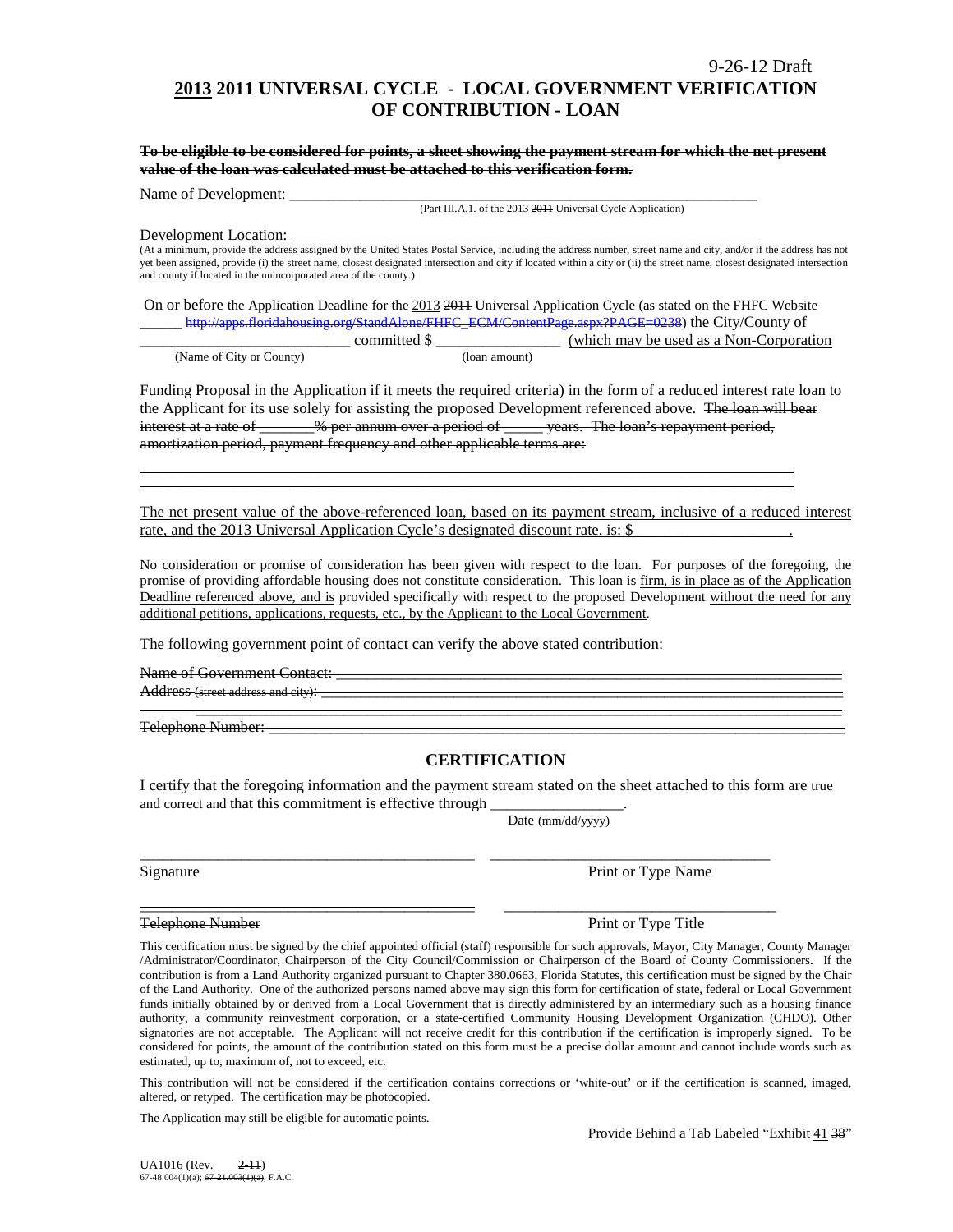# **2013 2011 UNIVERSAL CYCLE - LOCAL GOVERNMENT VERIFICATION OF CONTRIBUTION - FEE DEFERRAL**

**To be eligible to be considered for points, a sheet showing the payment stream for which the net present value of the fee deferral was calculated must be attached to this verification form.**

Name of Development:

(Part III.A.1. of the 2013 2011 Universal Cycle Application)

Development Location:

(At a minimum, provide the address assigned by the United States Postal Service, including the address number, street name and city, and/or if the address has not yet been assigned, provide (i) the street name, closest designated intersection and city if located within a city or (ii) the street name, closest designated intersection and county if located in the unincorporated area of the county.) Complete the following:

On or before the Application Deadline for the 2013 2011 Universal Application Cycle (as stated on the FHFC Website \_\_\_\_\_\_ [http://apps.floridahousing.org/StandAlone/FHFC\\_ECM/ContentPage.aspx?PAGE=0238\)](http://apps.floridahousing.org/StandAlone/FHFC_ECM/ContentPage.aspx?PAGE=0238) the City/County of \_\_\_\_\_\_\_\_\_\_\_\_\_\_\_\_\_\_\_\_\_ committed to defer \$\_\_\_\_\_\_\_\_\_\_\_\_\_\_\_\_\_\_ in fees for the proposed Development

(Name of City or County) referenced above. The fee deferral will bear interest at a rate of \_\_\_\_\_\_\_% per annum over a period of \_ years. The fee deferral repayment period, amortization period, payment frequency and other applicable terms are:

\_\_\_\_\_\_\_\_\_\_\_\_\_\_\_\_\_\_\_\_\_\_\_\_\_\_\_\_\_\_\_\_\_\_\_\_\_\_\_\_\_\_\_\_\_\_\_\_\_\_\_\_\_\_\_\_\_\_\_\_\_\_\_\_\_\_\_\_\_\_\_\_\_\_\_\_\_\_\_\_\_\_\_\_\_\_\_\_\_\_\_\_\_\_\_\_\_\_\_\_\_\_ \_\_\_\_\_\_\_\_\_\_\_\_\_\_\_\_\_\_\_\_\_\_\_\_\_\_\_\_\_\_\_\_\_\_\_\_\_\_\_\_\_\_\_\_\_\_\_\_\_\_\_\_\_\_\_\_\_\_\_\_\_\_\_\_\_\_\_\_\_\_\_\_\_\_\_\_\_\_\_\_\_\_\_\_\_\_\_\_\_\_\_\_\_\_\_\_\_\_\_\_\_\_

The net present value of the above-referenced fee deferral, based on its payment stream, inclusive of a reduced interest rate, and the 2013 Universal Application Cycle's designated discount rate, is: \$

No consideration or promise of consideration has been given with respect to the fee deferral. For purposes of the foregoing, the promise of providing affordable housing does not constitute consideration. This fee deferral is firm, is in place as of the Application Deadline referenced above, and is provided specifically with respect to the proposed Development without the need for any additional petitions, applications, requests, etc., by the Applicant to the Local Government.

The following government point of contact can verify the above stated contribution:

Name of Government Contact:

Address (street address and city):

Telephone Number: \_\_\_\_\_\_\_\_\_\_\_\_\_\_\_\_\_\_\_\_\_\_\_\_\_\_\_\_\_\_\_\_\_\_\_\_\_\_\_\_\_\_\_\_\_\_\_\_\_\_\_\_\_\_\_\_\_\_\_\_\_\_\_\_\_\_\_\_\_\_\_\_\_\_

### **CERTIFICATION**

\_\_\_\_\_\_\_\_\_\_\_\_\_\_\_\_\_\_\_\_\_\_\_\_\_\_\_\_\_\_\_\_\_\_\_\_\_\_\_\_\_\_\_\_\_\_\_\_\_\_\_\_\_\_\_\_\_\_\_\_\_\_\_\_\_\_\_\_\_\_\_\_\_\_\_\_\_\_\_\_\_\_\_

I certify that the foregoing information and the payment stream stated on the sheet attached to this form are true and correct and that this commitment is effective through

\_\_\_\_\_\_\_\_\_\_\_\_\_\_\_\_\_\_\_\_\_\_\_\_\_\_\_\_\_\_\_\_\_\_\_\_\_\_\_\_\_\_\_ \_\_\_\_\_\_\_\_\_\_\_\_\_\_\_\_\_\_\_\_\_\_\_\_\_\_\_\_\_\_\_\_\_\_\_\_

Date (mm/dd/yyyy)

Signature Print or Type Name

Telephone Number **Print of Type Title** Print or Type Title

This certification must be signed by the chief appointed official (staff) responsible for such approvals, Mayor, City Manager, County Manager /Administrator/Coordinator, Chairperson of the City Council/Commission or Chairperson of the Board of County Commissioners. If the contribution is from a Land Authority organized pursuant to Chapter 380.0663, Florida Statutes, this certification must be signed by the Chair of the Land Authority. Other signatories are not acceptable. The Applicant will not receive credit for this contribution if the certification is improperly signed. To be considered for points, the amount of the contribution stated on this form must be a precise dollar amount and cannot include words such as estimated, up to, maximum of, not to exceed, etc.

This contribution will not be considered if the certification contains corrections or 'white-out' or if the certification is scanned, imaged, altered, or retyped. The certification may be photocopied.

The Application may still be eligible for automatic points.

Provide Behind a Tab Labeled "Exhibit 42 39"

 $U_A$ 1016 (Rev.  $2-11$ ) 67-48.004(1)(a); 67-21.003(1)(a), F.A.C.

\_\_\_\_\_\_\_\_\_\_\_\_\_\_\_\_\_\_\_\_\_\_\_\_\_\_\_\_\_\_\_\_\_\_\_\_\_\_\_\_\_\_\_ \_\_\_\_\_\_\_\_\_\_\_\_\_\_\_\_\_\_\_\_\_\_\_\_\_\_\_\_\_\_\_\_\_\_\_\_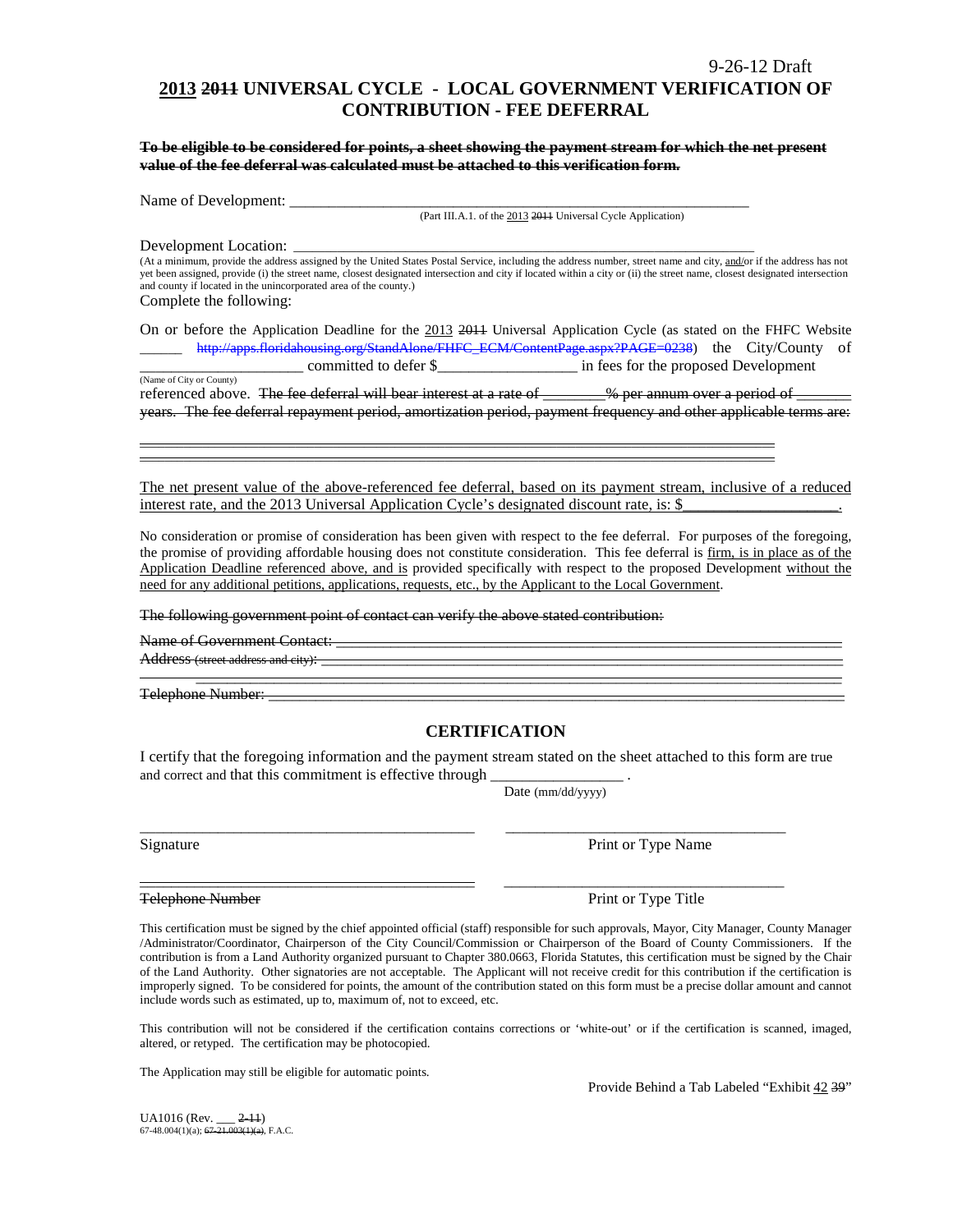### **2013 UNIVERSAL CYCLE - VERIFICATION OF LOCAL GOVERNMENT INCENTIVES FOR AFFORDABLE HOUSING**

Name of Development:

(Part III.A.1. of the 2013 Universal Cycle Application)

Development Location:

(At a minimum, provide the address assigned by the United States Postal Service, including the address number, street name and city, and/or if the address has not yet been assigned, provide (i) the street name, closest designated intersection and city if located within a city or (ii) the street name, closest designated intersection and county if located in the unincorporated area of the county.)

The following planning efforts for affordable housing are offered by the City or County of (Name of City or County)

1. Expedited Permitting Process – the above-named Local Government currently administers an expedited permitting process for affordable housing enacted by:  $\qquad \qquad$ , adopted (Ordinance No., Resolution No., or Citation of Policy)

Date (mm/dd/yyyy)

The name of Jurisdiction that will issue building permits is:

- 2. Contributions the above named Local Government has an on-going and current process for providing contributions to affordable housing properties or developments.
- 3 Modification of Fee Requirements the above-named Local Government currently makes available to affordable housing properties or developments the modification of fee requirements, including a reduction or waiver of fees and alternative methods of fee payment.
- 4. Impact of Regulations the above-named Local Government currently has a process, established by ordinance, resolution, plan, or policy, that requires consideration of the impact of proposed policies, ordinances, regulations, or plan provisions on the cost of affordable housing prior to adoption of such policies, ordinances, regulations, or plan provisions. . .

### **CERTIFICATION**

I certify that the above information is true and correct.

 $\overline{\phantom{a}}$  , and the contribution of the contribution of the contribution of the contribution of the contribution of the contribution of the contribution of the contribution of the contribution of the contribution of the Signature Print or Type Name

> $\overline{\phantom{a}}$  , where the contract of the contract of the contract of the contract of the contract of the contract of the contract of the contract of the contract of the contract of the contract of the contract of the contr Print or Type Title

This certification must be signed by the chief appointed official (staff) responsible for issues related to the selected incentive(s), Mayor, City Manager, County Manager/Administrator/Coordinator, or Chairperson of the City Council/Commission or Chairperson of the Board of County Commissioners. Other signatories are not acceptable. Zero points will be awarded if the certification is improperly signed. Signatory must be a representative of the Local Government that has enacted the incentive. For purposes of this form only, if a Development is located within a municipality but the incentive is not available in the city, Applicant may use county incentive. For example, if a Development is located in a town which does not have impact fee requirements but the county has such requirements and they have a reduction or waiver of these fees for affordable housing, the Applicant may submit a properly executed Local Government Incentives Form from the county. If both city and county incentives will be used (Applicant cannot receive points for the same incentive from both the city and the county), the Applicant must provide a form from the city with the city incentive(s) selected and a form from the county with the county incentive(s) selected.

The Applicant will not receive credit for any of the selected incentives if the certification contains corrections or 'white-out' or if the certification is scanned, imaged, altered, or retyped. The certification may be photocopied.

67-48.004(1)(a), F.A.C.

UA1016 (Rev. \_\_\_) **Provide Behind a Tab Labeled "Exhibit 43"** Provide Behind a Tab Labeled "Exhibit 43"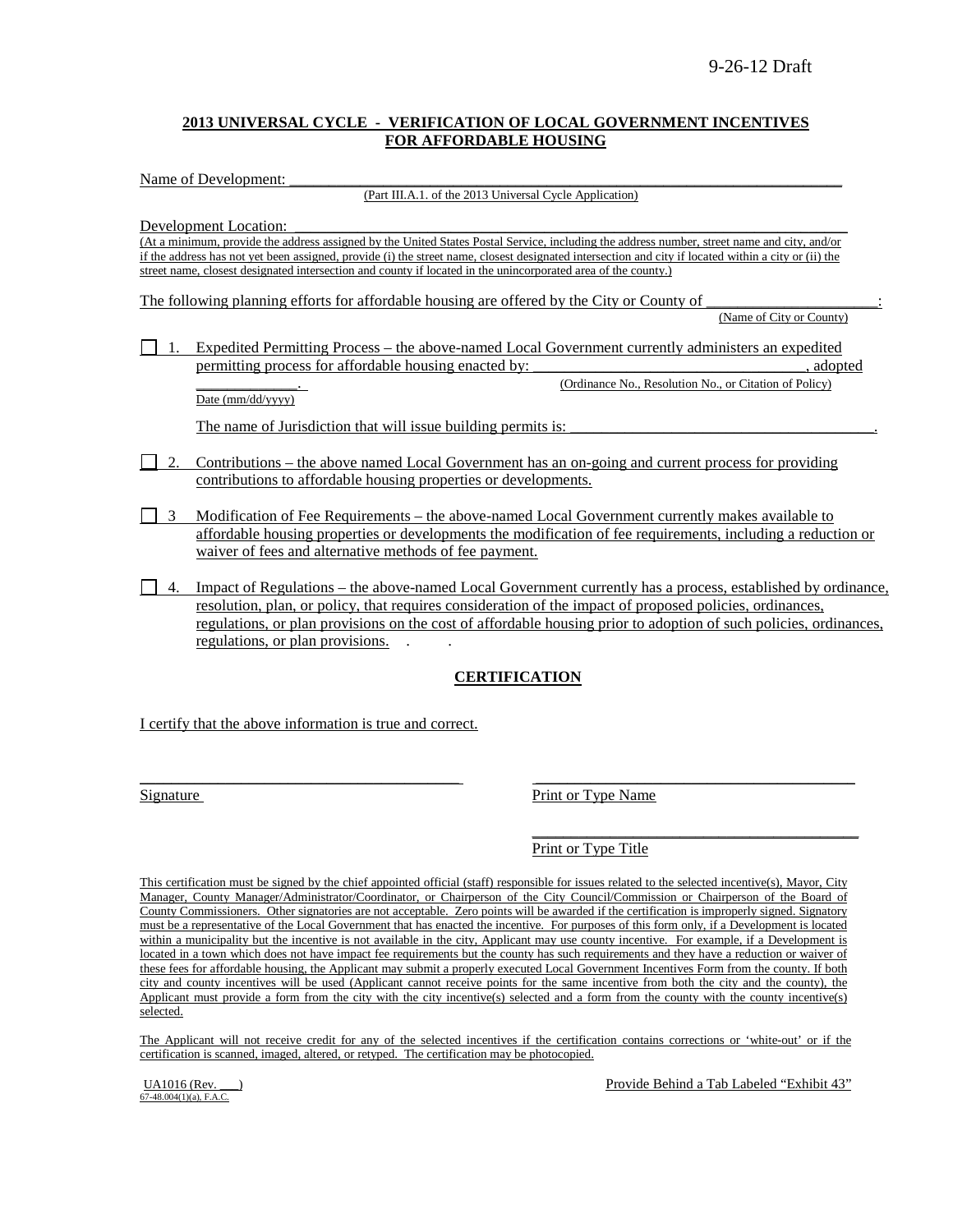#### **2011 UNIVERSAL CYCLE - LOCAL GOVERNMENT VERIFICATION OF AFFORDABLE HOUSING INCENTIVES EXPEDITED PERMITTING PROCESS FOR AFFORDABLE HOUSING**

| Name of Development:                                                                                                                                                                                                                                                                                                                                                                                                 |                                                      |
|----------------------------------------------------------------------------------------------------------------------------------------------------------------------------------------------------------------------------------------------------------------------------------------------------------------------------------------------------------------------------------------------------------------------|------------------------------------------------------|
| (Part III.A.1. of the 2011 Universal Cycle Application)                                                                                                                                                                                                                                                                                                                                                              |                                                      |
| <b>Development Location:</b>                                                                                                                                                                                                                                                                                                                                                                                         |                                                      |
| (At a minimum, provide the address assigned by the United States Postal Service, including the address number, street name and city, and/or if the address has not<br>yet been assigned, provide (i) the street name, closest designated intersection and city if located within a city or (ii) the street name, closest designated intersection<br>and county if located in the unincorporated area of the county.) |                                                      |
| Name of City or County Government:                                                                                                                                                                                                                                                                                                                                                                                   |                                                      |
| Name of Jurisdiction that will issue building permits:                                                                                                                                                                                                                                                                                                                                                               |                                                      |
| The City/County of<br>(Name of City or County)                                                                                                                                                                                                                                                                                                                                                                       | currently administers an expedited                   |
| permitting process for affordable housing enacted by<br>adopted<br>Date (mm/dd/yyyy)                                                                                                                                                                                                                                                                                                                                 | (Ordinance, Resolution Number or citation of policy) |
| CERTIFICATION                                                                                                                                                                                                                                                                                                                                                                                                        |                                                      |
| I certify that the above information is true and correct.                                                                                                                                                                                                                                                                                                                                                            |                                                      |
|                                                                                                                                                                                                                                                                                                                                                                                                                      |                                                      |

Signature Print or Type Name

 $\overline{\phantom{a}}$  , and the contract of the contract of the contract of the contract of the contract of the contract of the contract of the contract of the contract of the contract of the contract of the contract of the contrac Print or Type Title

This certification must be signed by the chief appointed official (staff) responsible for issues related to this incentive, Mayor, City Manager, County Manager/Administrator/Coordinator, or Chairperson of the City Council/Commission or Chairperson of the Board of County Commissioners. Other signatories are not acceptable. Zero points will be awarded if the certification is improperly signed. Signatory must be a representative of the local government that has enacted the incentive. For purposes of this form only, if a Development is located within a municipality but the incentive is not available in the city, Applicant may use county incentive. For example, if a Development is located in a town which does not have impact fee requirements but the county has such requirements and they have a reduction or waiver of these fees for affordable housing, the Applicant may submit a properly executed Local Government Verification of Affordable Housing Incentives Form from the county.

The Applicant will not receive credit for this incentive if the certification contains corrections or 'white-out' or if the certification is scanned, imaged, altered, or retyped. The certification may be photocopied.

Provide Behind a Tab Labeled "Exhibit 40"

UA1016 (Rev.2-11)  $6.7-7-7=6$  (1)(a); 67-21.003(1)(a), F.A.C.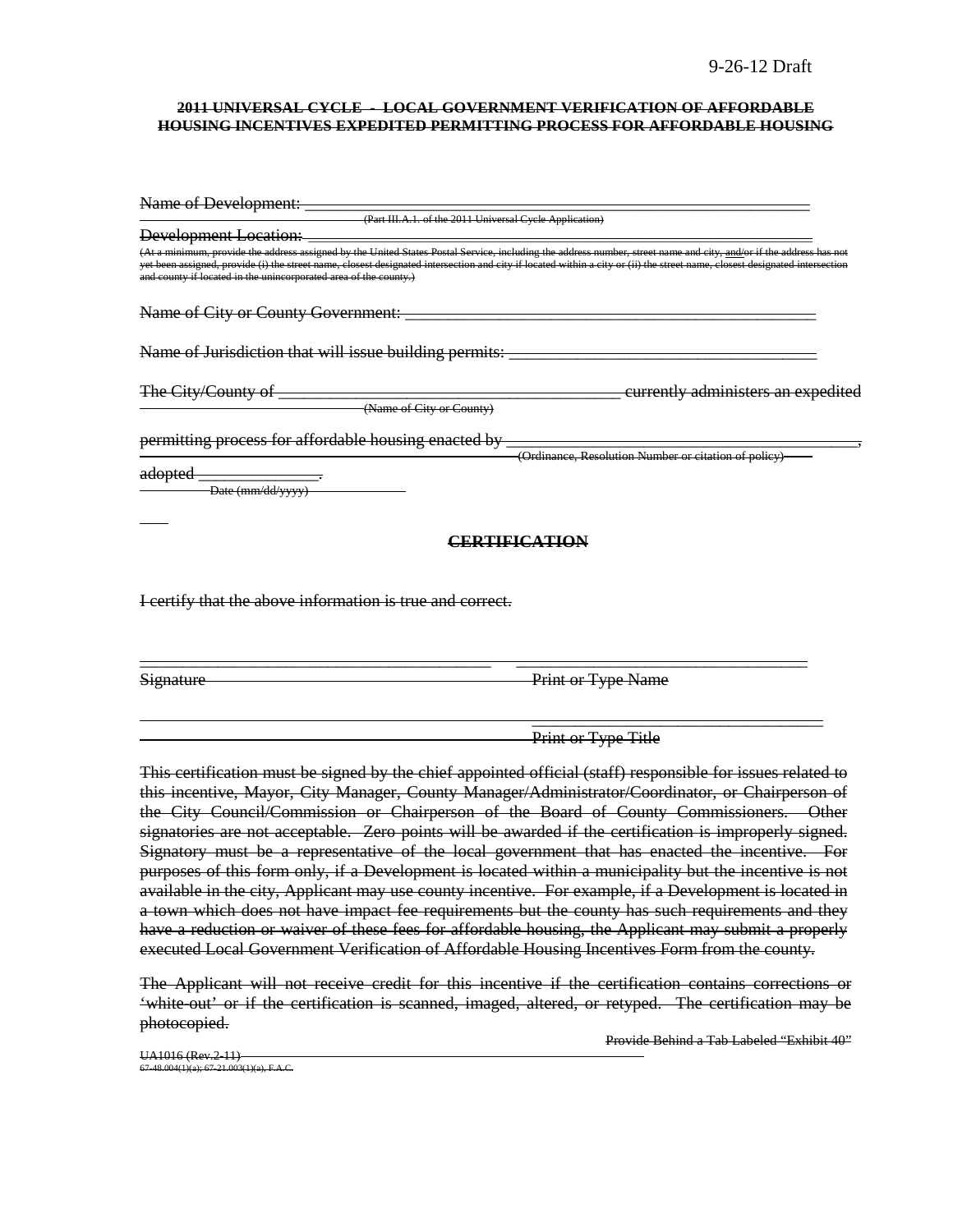### **2011 UNIVERSAL CYCLE - LOCAL GOVERNMENT VERIFICATION OF AFFORDABLE HOUSING INCENTIVES CONTRIBUTIONS TO AFFORDABLE HOUSING PROPERTIES OR DEVELOPMENTS**

Name of Development:

 $\overline{O(Part III A.1. of the 2011 Universal Cycle Apollo A.11}$ 

Development Location:

d by the United States Postal Service, including the address number, street name and city, and city, and and c ide (i) the street name, closest designated intersection and city if located within a city or (ii) the and county if located in the unincorporated area of the county.)

Name of City or County Government **example 2** 

The referenced Local Government has an on-going and current process for providing contributions to affordable housing properties or developments.

#### **CERTIFICATION**

\_\_\_\_\_\_\_\_\_\_\_\_\_\_\_\_\_\_\_\_\_\_\_\_\_\_\_\_\_\_\_\_\_\_\_\_\_\_\_\_\_ \_\_\_\_\_\_\_\_\_\_\_\_\_\_\_\_\_\_\_\_\_\_\_\_\_\_\_\_\_\_\_\_\_\_

I certify that the above information is true and correct.

Signature Print or Type Name

Print or Type Title

 $\overline{\phantom{a}}$  , which is a set of the set of the set of the set of the set of the set of the set of the set of the set of the set of the set of the set of the set of the set of the set of the set of the set of the set of th

This certification must be signed by the chief appointed official (staff) responsible for issues related to this incentive, Mayor, City Manager, County Manager/Administrator/Coordinator, or Chairperson of the City Council/Commission or Chairperson of the Board of County Commissioners. Other signatories are not acceptable. Zero points will be awarded. Signatory must be a representative of the local government that has enacted the incentive. For purposes of this form only, if a Development is located within a municipality but the incentive is not available in the city, Applicant may use county incentive. For example, if a Development is located in a town which does not have impact fee requirements but the county has such requirements and they have a reduction or waiver of these fees for affordable housing, the Applicant may submit a properly executed Local Government Verification of Affordable Housing Incentives Form from the county.

The Applicant will not receive credit for this incentive if the certification contains corrections or 'white-out' or if the certification is scanned, imaged, altered, or retyped. The certification may be photocopied.

UA1016 (Rev. 2-11) 67-48.004(1)(a); 67-21.003(1)(a), F.A.C. Provide Behind a Tab Labeled "Exhibit 41"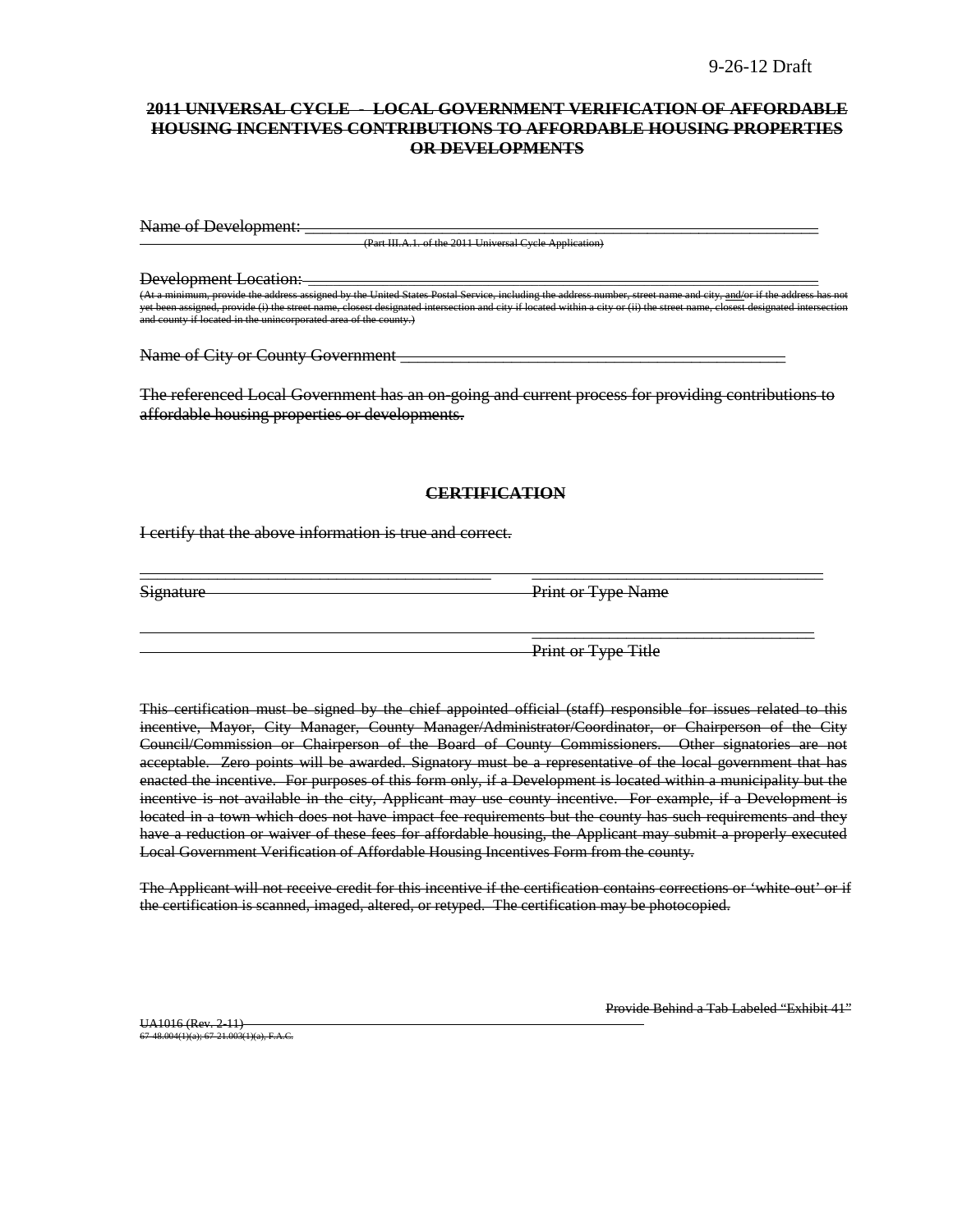### **2011 UNIVERSAL CYCLE - LOCAL GOVERNMENT VERIFICATION OF AFFORDABLE HOUSING INCENTIVES MODIFICATION OF FEE REQUIREMENTS FOR AFFORDABLE HOUSING PROPERTIES OR DEVELOPMENTS**

Name of Development: \_

(Part III.A.1. of the 2011 Universal Cycle Application)

Development Location: \_\_\_\_\_\_\_\_\_\_\_\_\_\_\_\_\_\_\_\_\_\_\_\_\_\_\_\_\_\_\_\_\_\_\_\_\_\_\_\_\_\_\_\_\_\_\_\_\_\_\_\_\_\_\_\_\_\_\_\_\_\_\_\_\_\_\_\_\_\_\_\_\_\_\_\_\_\_\_\_\_ m, provide the address assigned by the United States Postal Service, including the address number, not if the a yrovide (i) the street name, closest designated intersection and city if located within a city or (iii) the street name, closest designated intersection and city if located within  $m$  in and comporated area of the county.)

Name of City or County Government:

The referenced Local Government currently makes available to affordable housing properties or developments the modification of fee requirements, including a reduction or waiver of fees and alternative methods of fee payment.

#### **CERTIFICATION**

\_\_\_\_\_\_\_\_\_\_\_\_\_\_\_\_\_\_\_\_\_\_\_\_\_\_\_\_\_\_\_\_\_\_\_\_\_\_\_\_ \_\_\_\_\_\_\_\_\_\_\_\_\_\_\_\_\_\_\_\_\_\_\_\_\_\_\_\_\_\_\_\_\_\_\_\_

I certify that the above information is true and correct.

Signature Print or Type Name

Print or Type Title

 $\overline{\phantom{a}}$  , and the contract of the contract of the contract of the contract of the contract of the contract of the contract of the contract of the contract of the contract of the contract of the contract of the contrac

This certification must be signed by the chief appointed official (staff) responsible for issues related to this incentive, Mayor, City Manager, County Manager/Administrator/Coordinator, or Chairperson of the City Council/Commission or Chairperson of the Board of County Commissioners. Other signatories are not acceptable. Zero points will be awarded. Signatory must be a representative of the local government that has enacted the incentive. For purposes of this form only, if a Development is located within a municipality but the incentive is not available in the city, Applicant may use county incentive. For example, if a Development is located in a town which does not have impact fee requirements but the county has such requirements and they have a reduction or waiver of these fees for affordable housing, the Applicant may submit a properly executed Local Government Verification of Affordable Housing Incentives Form from the county.

The Applicant will not receive credit for this incentive if the certification contains corrections or 'white out' or if the certification is scanned, imaged, altered, or retyped. The certification may be photocopied.

Provide Behind a Tab Labeled "Exhibit 42"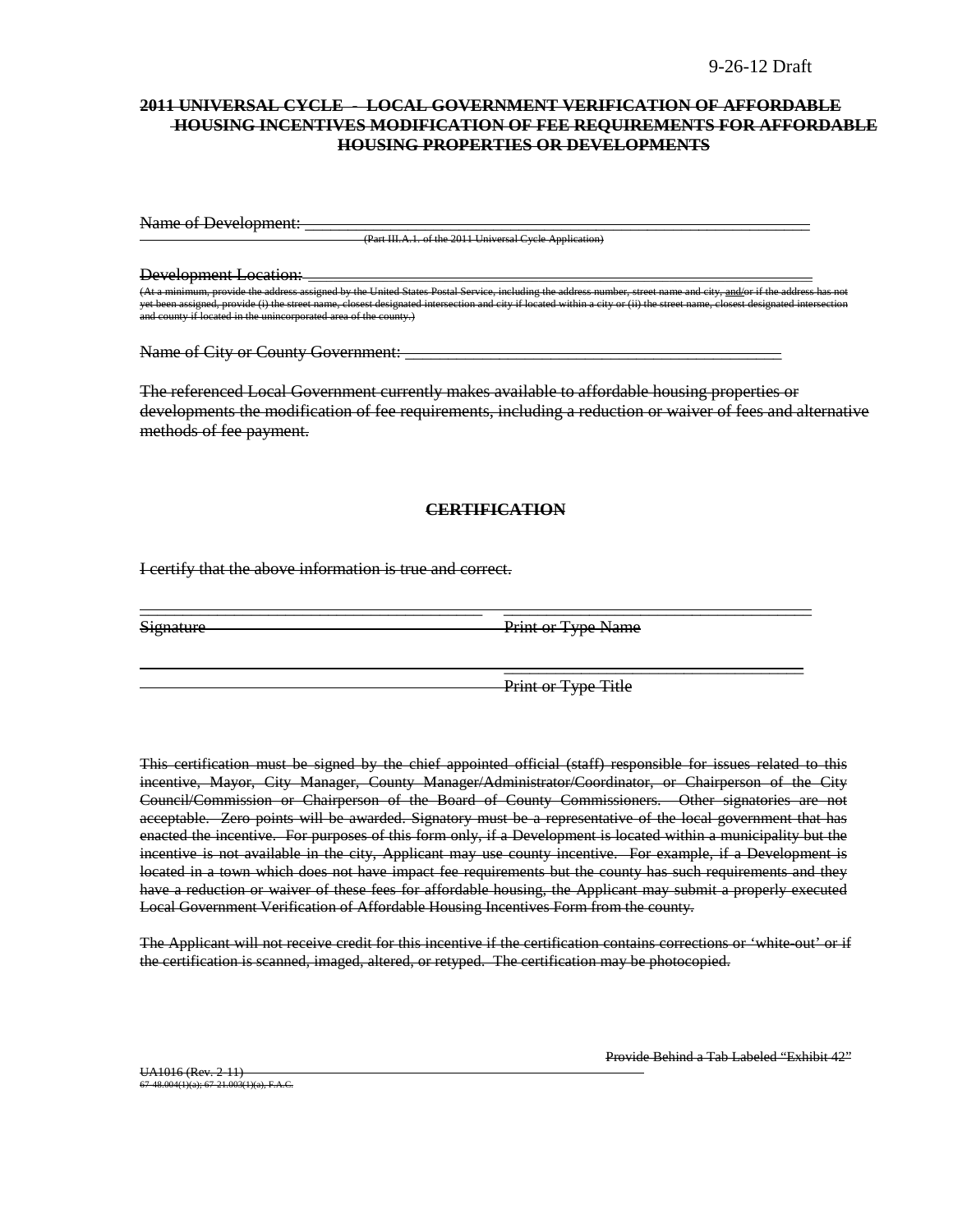### **2011 UNIVERSAL CYCLE - LOCAL GOVERNMENT VERIFICATION OF AFFORDABLE HOUSING INCENTIVES IMPACT OF POLICIES, ORDINANCES, REGULATIONS, OR PLAN PROVISIONS ON COST OF AFFORDABLE HOUSING PROPERTIES OR DEVELOPMENTS**

Name of Development:

(Part III.A.1. of the 2011 Universal Cycle Appli

Development Location:

(United States Postal Service, including United States Postal Service, including the address number, including the address number, and  $\frac{1}{n}$  the address of the address of the address of the address has not the address yet been assigned, provide (i) the street name, closest designated intersection and city if located within a city or (ii) the street name, closest designated intersection and county if located in the unincorporated area of the county.)

Name of City or County Government:

The referenced Local Government currently has a process, established by ordinance, resolution, plan, or policy, that requires consideration of the impact of proposed policies, ordinances, regulations, or plan provisions on the cost of affordable housing prior to adoption of such policies, ordinances, regulations, or plan provisions.

#### **CERTIFICATION**

\_\_\_\_\_\_\_\_\_\_\_\_\_\_\_\_\_\_\_\_\_\_\_\_\_\_\_\_\_\_\_\_\_\_\_\_\_\_\_\_\_\_\_\_ \_\_\_\_\_\_\_\_\_\_\_\_\_\_\_\_\_\_\_\_\_\_\_\_\_\_\_\_\_\_\_\_\_

I certify that the above information is true and correct.

Signature Print or Type Name

Print or Type Title

\_\_\_\_\_\_\_\_\_\_\_\_\_\_\_\_\_\_\_\_\_\_\_\_\_\_\_\_\_\_\_\_\_

This certification must be signed by the chief appointed official (staff) responsible for issues related to this incentive, Mayor, City Manager, County Manager/Administrator/Coordinator, or Chairperson of the City Council/Commission or Chairperson of the Board of County Commissioners. Other signatories are not acceptable. Zero points will be awarded. Signatory must be a representative of the local government that has enacted the incentive. For purposes of this form only, if a Development is located within a municipality but the incentive is not available in the city, Applicant may use county incentive. For example, if a Development is located in a town which does not have impact fee requirements but the county has such requirements and they have a reduction or waiver of these fees for affordable housing, the Applicant may submit a properly executed Local Government Verification of Affordable Housing Incentives Form from the county.

The Applicant will not receive credit for this incentive if the certification contains corrections or 'white-out' or if the certification is scanned, imaged, altered, or retyped. The certification may be photocopied.

UA1016 (Rev.2-11) 67-48.004(1)(a); 67-21.003(1)(a), F.A.C. Provide Behind a Tab Labeled "Exhibit 43"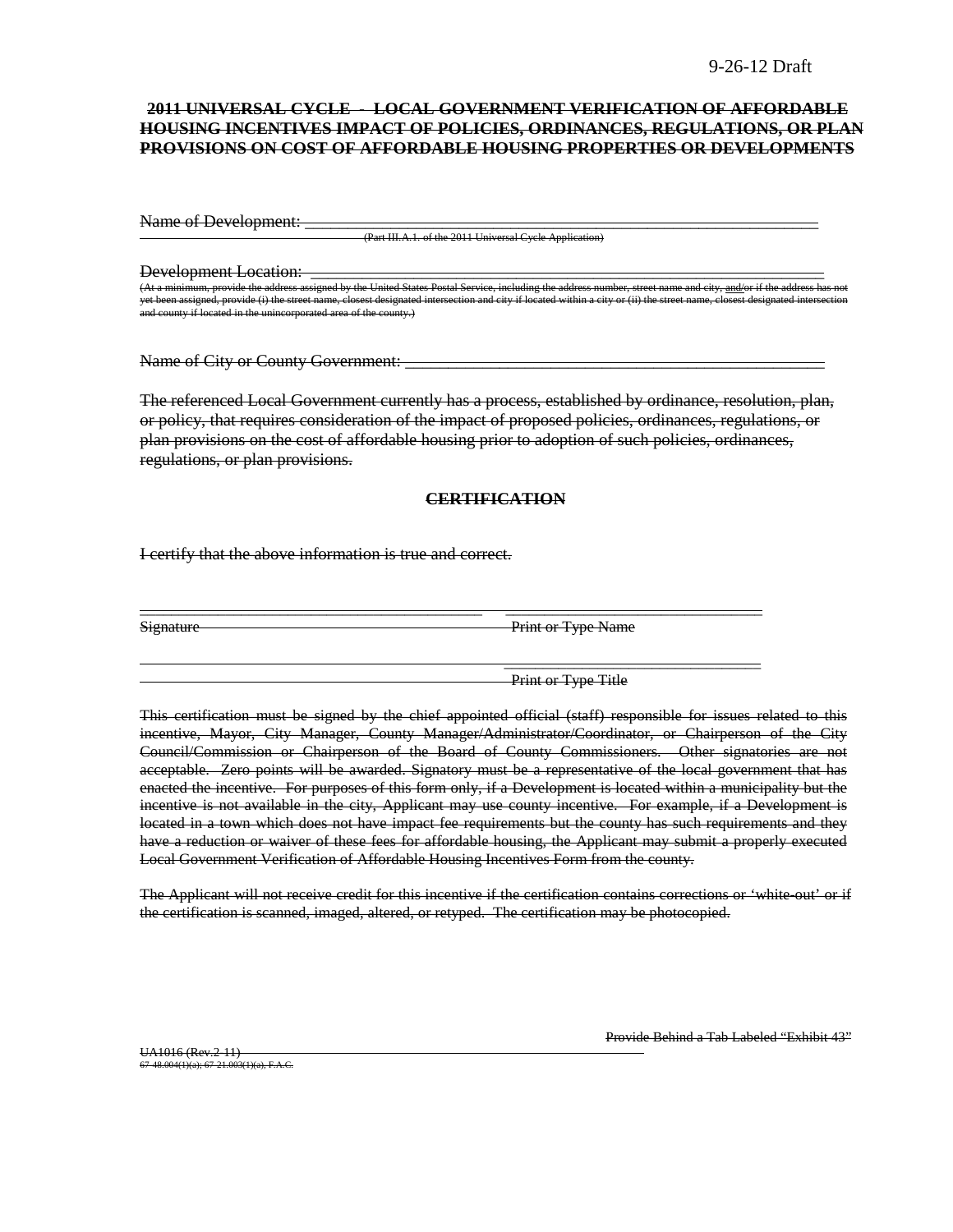# **2013 2011 UNIVERSAL CYCLE - COMMITMENT TO DEFER DEVELOPER FEE**

|              |                                                       | commits to defer up to                                                                         |  |
|--------------|-------------------------------------------------------|------------------------------------------------------------------------------------------------|--|
|              | (Name of Developer - Part II.B.1.a. - see Note below) |                                                                                                |  |
| $\mathbb{S}$ |                                                       | of its Developer fee to offset any funding shortfall until the closing                         |  |
|              |                                                       |                                                                                                |  |
|              |                                                       | (Name of Development - Part III.A.1. of the 2013 2014 Universal Cycle Application)             |  |
|              |                                                       | Additionally, the Developer identified above commits to defer up to \$<br>to                   |  |
|              |                                                       | fill any funding shortfall after closing of permanent financing for the Development identified |  |
| above.       |                                                       |                                                                                                |  |
|              |                                                       |                                                                                                |  |
|              | (Print or Type Name)                                  |                                                                                                |  |
|              |                                                       | have the authority to make this commitment on behalf of the above-named Developer.             |  |

Signature

\_\_\_\_\_\_\_\_\_\_\_\_\_\_\_\_\_\_\_\_\_\_\_\_\_\_\_\_\_\_\_\_\_\_\_

**NOTE:** If the proposed Development will have more than one Developer and the Developers are committing to defer some or all of the Developer fee, each Developer must complete and provide a Commitment to Defer Developer Fee form reflecting the portion of the Developer fee it is deferring.

or

If this certification contains corrections or 'white-out', or if it is scanned, imaged, altered, or retyped, the form will not be considered. The certification may be photocopied.

> Provide Behind a Tab Labeled "Exhibit 45" (For 2013 Universal Application Supplemental MMRB App. Cycle);

Provide Behind a Tab Labeled "Exhibit 13 40" (For Non-Competitive 4 Percent HC County HFA Bonds Application Form)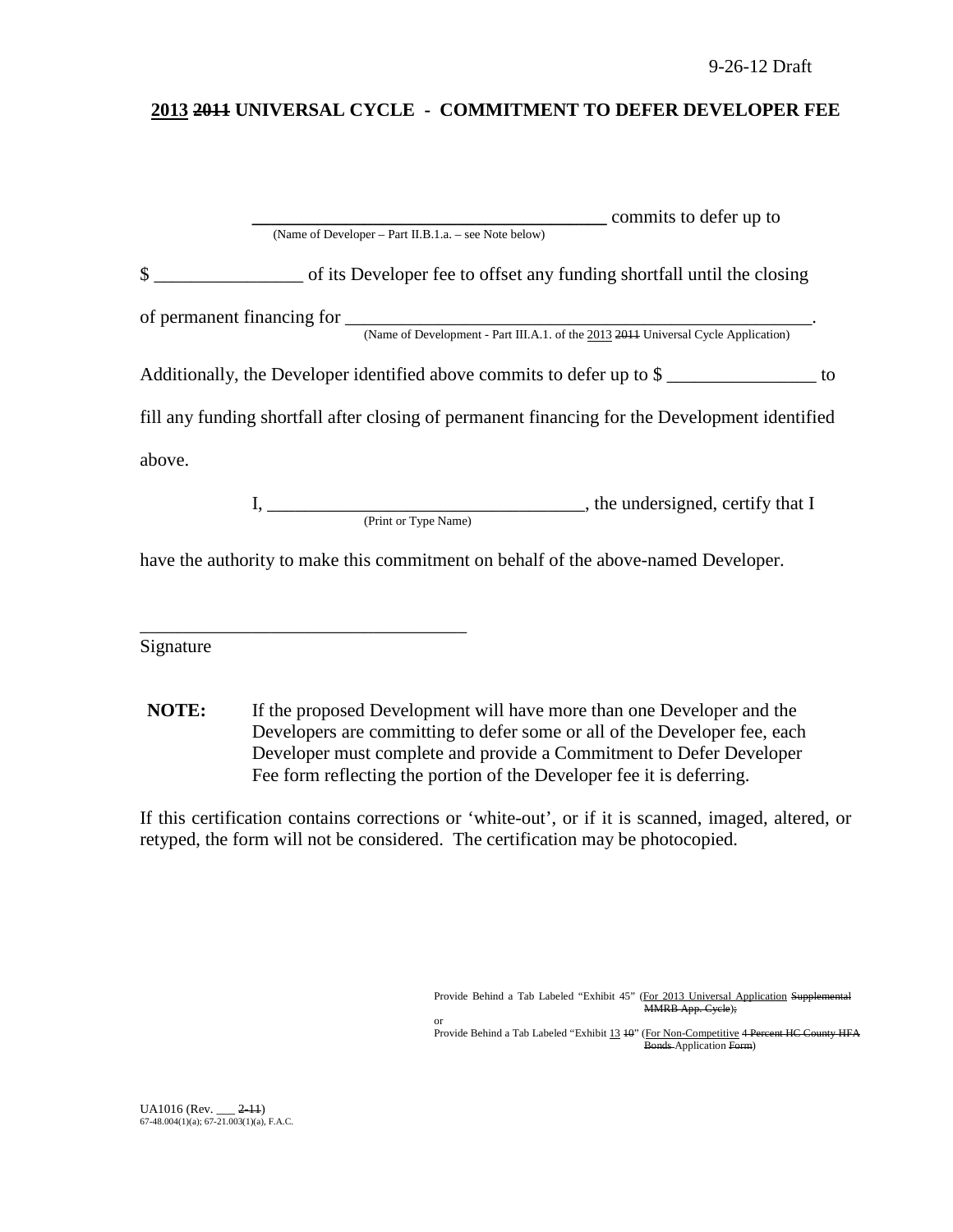# **NON-COMPETITIVE PERCENT HC COUNTY HFA BONDS APPLICATION FORM**

Use this Application form to apply for (i) Corporation-issued Multifamily Mortgage Revenue Bonds (MMRB) and 4 Percent Housing Credits (HC) and (ii) 4 Percent HC to be used for Tax-Exempt Bond-Financed Developments where the bonds are issued by a County Housing Finance Authority (HFA) established pursuant to Section 159.605, F.S.

### **1. Funding Requested:**

Corporation-issued MMRB and 4% HC

4% HC to be used for Bonds issued by a County HFA

### **2.1. Applicant:**

- a. Name of Applicant:
- b. Attach a listing of the Principals for the Applicant, including the percentage of ownership interest of each Principal, as **"Exhibit 1"** to this Application form.
- c. Federal Employer Identification Number:

If not yet obtained, provide a copy of the completed, submitted application for the Federal Employer Identification Number behind a tab labeled "**Exhibit 2**".

d. Is the Applicant applying as a Non-Profit organization?  $\circ$  Yes  $\circ$  No

If "Yes", the Applicant must respond to questions (1) and (2) below and provide the required information behind a tab labeled **"Exhibit 3"**. If "No", skip Non-Profit status questions and proceed to question 3. below.

- (1) Provide the following documentation for each Non-Profit entity:
	- (a) attorney opinion letter; and
	- (b) IRS determination letter
- (2) Answer the following questions:
	- (a) Is the Applicant or one of its general partners or managing members incorporated as a Non-Profit entity pursuant to Chapter 617, Florida Statutes, or similar state statute if

incorporated outside Florida? 
<br>  $O$  Yes  $O$  No

If "No", is the Applicant or one of its general partners or managing members a whollyowned subsidiary of a Non-Profit entity formed pursuant to Chapter 617, Florida Statutes, or similar state statute if incorporated outside Florida?

O Yes O No

(b) Is the Applicant or one of its general partners or managing members a  $501(c)(3)$  or 501(c)(4) Non-Profit entity or is the Applicant or one of its general partners or managing members a wholly-owned subsidiary of a  $501(c)(3)$  or  $501(c)(4)$  Non-Profit

entity? O Yes O No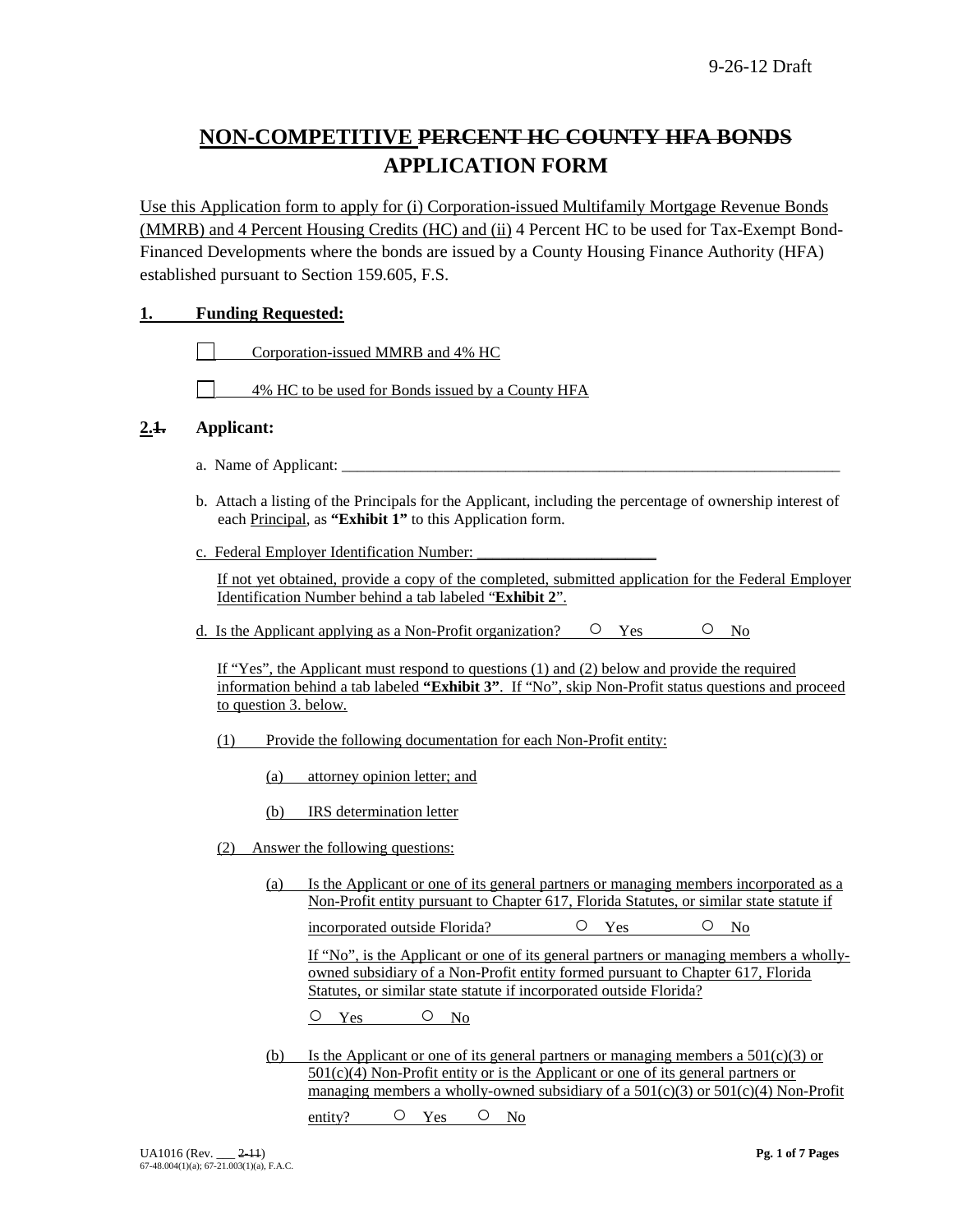(c) Does the Non-Profit entity have an ownership interest, either directly or indirectly, in the general partner or general partnership interest or in the managing member or the managing member's interest in the Applicant?  $\circ$  Yes  $\circ$  No

If "Yes", state the percentage owned in the general partnership or managing member interest:  $\%$ 

- (d) Percentage of Developer's fee that will go to the Non-Profit entity: \_\_\_\_\_\_\_\_\_\_\_\_%
- (e) Provide the description/explanation of the role of the Non-Profit entity.
- (f) Provide the names and addresses of the members of the governing board of the Non-Profit entity.
- (g) For each Non-Profit entity, provide the articles of incorporation demonstrating that one of the purposes of the Non-Profit entity is to foster low-income housing.
- (h) Year Non-Profit entity was incorporated: \_\_\_\_\_\_ (yyyy)
- (i) Is the Non-Profit entity affiliated with or controlled by a for-profit entity within the meaning of Section 42(h), Internal Revenue Code?  $\qquad \qquad \circ$  Yes  $\qquad \qquad \circ$  No If "Yes", state name of the for-profit entity:

#### **3.2. Contact Person for this Application:**

| State: $\angle$ Zip: $\angle$ |       |
|-------------------------------|-------|
|                               |       |
|                               |       |
|                               | City: |

#### **4.3. Developer:**

- a. Name of each Developer (include all co-Developers): \_\_\_\_\_\_\_\_\_\_\_\_\_\_\_\_\_\_\_\_\_\_\_\_\_\_\_\_\_\_\_\_\_\_\_\_\_\_
- b. Attach a listing of the Principals for each Developer as **"Exhibit 4 2"** to this Application form.

\_\_\_\_\_\_\_\_\_\_\_\_\_\_\_\_\_\_\_\_\_\_\_\_\_\_\_\_\_\_\_\_\_\_\_\_\_\_\_\_\_\_\_\_\_\_\_\_\_\_\_\_\_\_\_\_\_\_\_\_\_\_\_\_\_\_\_\_\_\_\_\_\_\_\_\_\_\_\_\_\_

#### **5.4. Proposed Development Information:**

- a. Name of Development:
- b. Location of Development Site:
	- (1) County: \_\_\_\_\_\_\_\_\_\_\_\_\_\_\_\_\_\_\_\_\_\_\_\_\_\_\_\_\_\_\_\_\_\_\_\_\_\_\_\_\_\_\_\_\_\_\_\_\_\_\_\_\_\_\_\_\_\_\_\_\_\_\_\_\_\_\_\_\_
	- (2) Address of Development Site:

Select the question(s) below that best applies to the proposed Development - question (a) or question (b) or both questions (a) and (b) below and provide the applicable information. If question (b) is selected, the Applicant must also select either question  $(b)(i)$  or question  $(b)(ii)$ below and, if question (b)(i) is selected, the name of the city must be stated.

(a) The following address number, street name and city has been assigned by the USPS:

\_\_\_\_\_\_\_\_\_\_\_\_\_\_\_\_\_\_\_\_\_\_\_\_\_\_\_\_\_\_\_\_\_\_\_\_\_\_\_\_\_\_\_\_\_\_\_\_\_\_\_\_\_\_\_\_\_\_\_\_\_\_\_\_\_\_\_ \_\_\_\_\_\_\_\_\_\_\_\_\_\_\_\_\_\_\_\_\_\_\_\_\_\_\_\_\_\_\_\_\_\_\_\_\_\_\_\_\_\_\_\_\_\_\_\_\_\_\_\_\_\_\_\_\_\_\_\_\_\_\_\_\_\_\_\_\_

or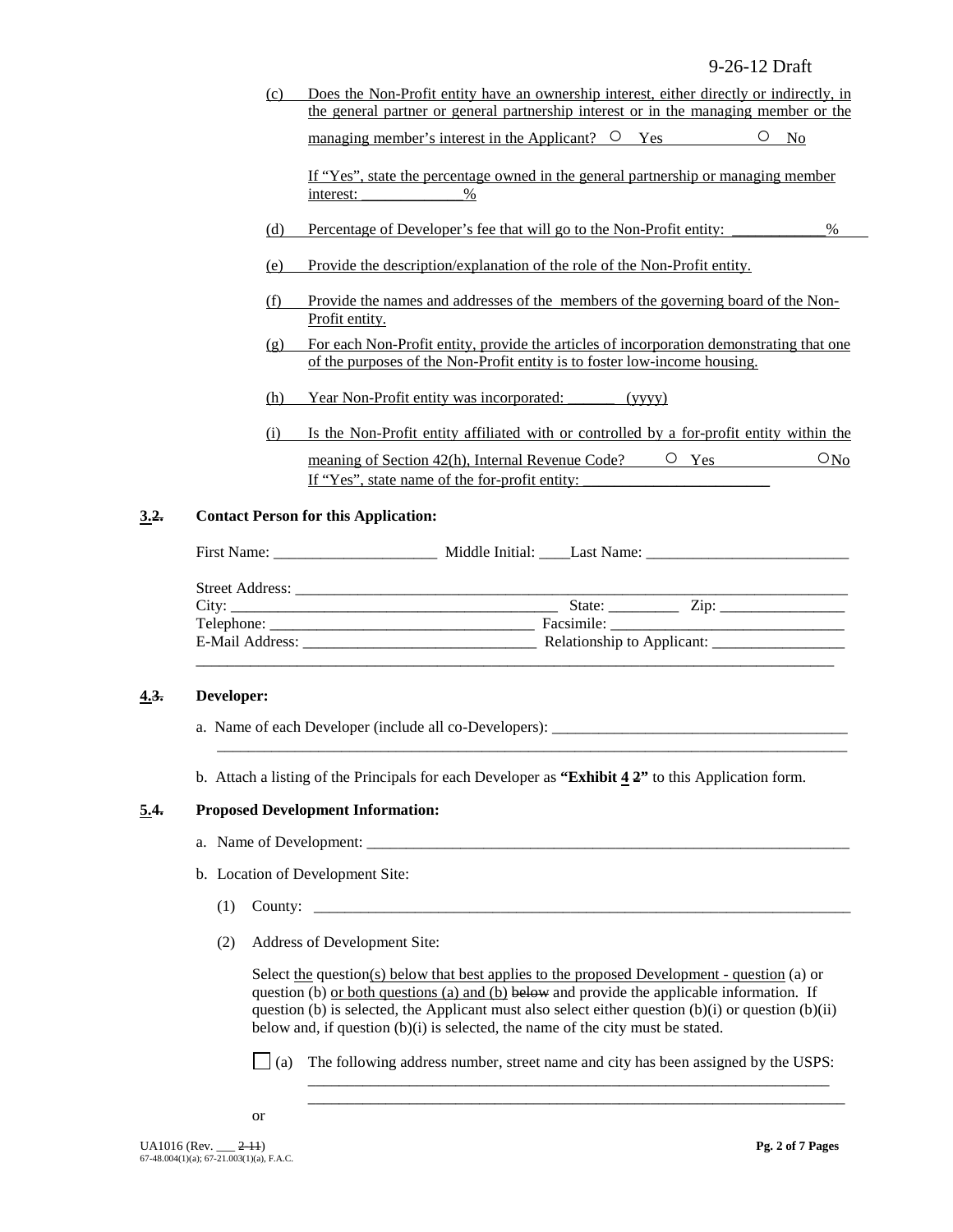|                            | (b) The address has not yet been assigned by the USPS: $\frac{1}{\frac{1}{1-\frac{1}{1-\frac{1}{1-\frac{1}{1-\frac{1}{1-\frac{1}{1-\frac{1}{1-\frac{1}{1-\frac{1}{1-\frac{1}{1-\frac{1}{1-\frac{1}{1-\frac{1}{1-\frac{1}{1-\frac{1}{1-\frac{1}{1-\frac{1}{1-\frac{1}{1-\frac{1}{1-\frac{1}{1-\frac{1}{1-\frac{1}{1-\frac{1}{1-\frac{1}{1-\frac{1}{1-\frac{1}{1-\frac{1$ |
|----------------------------|-------------------------------------------------------------------------------------------------------------------------------------------------------------------------------------------------------------------------------------------------------------------------------------------------------------------------------------------------------------------------|
| and                        | (Street Name and closest designated intersection)                                                                                                                                                                                                                                                                                                                       |
|                            |                                                                                                                                                                                                                                                                                                                                                                         |
| O                          | The proposed Development is located within the city limits of: _________________<br>(i)<br>(Name of City)                                                                                                                                                                                                                                                               |
|                            | or                                                                                                                                                                                                                                                                                                                                                                      |
| O                          | The proposed Development is located within the unincorporated area of the<br>(ii)<br>County.                                                                                                                                                                                                                                                                            |
| (3) Local Jurisdiction:    |                                                                                                                                                                                                                                                                                                                                                                         |
|                            | (a) Name of local jurisdiction where Development is located: ___________________<br>If Development is located within a municipality (incorporated city, town, or village) the<br>municipality must be specified.                                                                                                                                                        |
|                            |                                                                                                                                                                                                                                                                                                                                                                         |
|                            |                                                                                                                                                                                                                                                                                                                                                                         |
|                            |                                                                                                                                                                                                                                                                                                                                                                         |
|                            |                                                                                                                                                                                                                                                                                                                                                                         |
| c. Total Nnumber of units: |                                                                                                                                                                                                                                                                                                                                                                         |
|                            |                                                                                                                                                                                                                                                                                                                                                                         |
|                            | (2) Total number of new construction units: and total number of rehabilitation units:                                                                                                                                                                                                                                                                                   |
|                            | $(3)(2)$ Total number of rental assistance units:<br>(the number of units that receive, and/or will receive, and/or are entitled to receive PBRA and/or ACC, as applicable to<br>the Development Category selected by the Applicant at Section 4.f. of this Application form)                                                                                           |
|                            | d. Total number of buildings in proposed Development: __________________________                                                                                                                                                                                                                                                                                        |
| required information:      | e. Indicate which of the following questions apply to the proposed Development and provide the                                                                                                                                                                                                                                                                          |
|                            | (1) $DDA – If tTh$ eproposed Development is located in <u>a HUD-designated the following</u> DDA,<br>provide the required information at (a) or (b) below:                                                                                                                                                                                                              |
|                            | (a) If located in a Non-Metropolitan DDA, indicate which DDA: _____________; or                                                                                                                                                                                                                                                                                         |
|                            | (b) If located in a Metropolitan DDA, provide the zip code for the proposed Development:                                                                                                                                                                                                                                                                                |
|                            | (2) $QCT$ - The proposed Development is located in the following $QCT$ : ____________. A<br>copy of a letter from the local planning office or census bureau which verifies that the<br>proposed Development is located in the referenced QCT is provided as "Exhibit 5 3" to this<br>Application form.                                                                 |
|                            | (3) Multi-phase Development -                                                                                                                                                                                                                                                                                                                                           |
|                            | $\frac{O}{O}$ (a) The Applicant indicated that the proposed Development is located in a HUD-<br>designated DDA and/or QCT at questions $(1)$ and/or $(2)$ above and the proposed<br>Development is a the first phase of a multiphase Development as defined in Section                                                                                                  |

4.e.(3) of the Instructions to this Application form.

or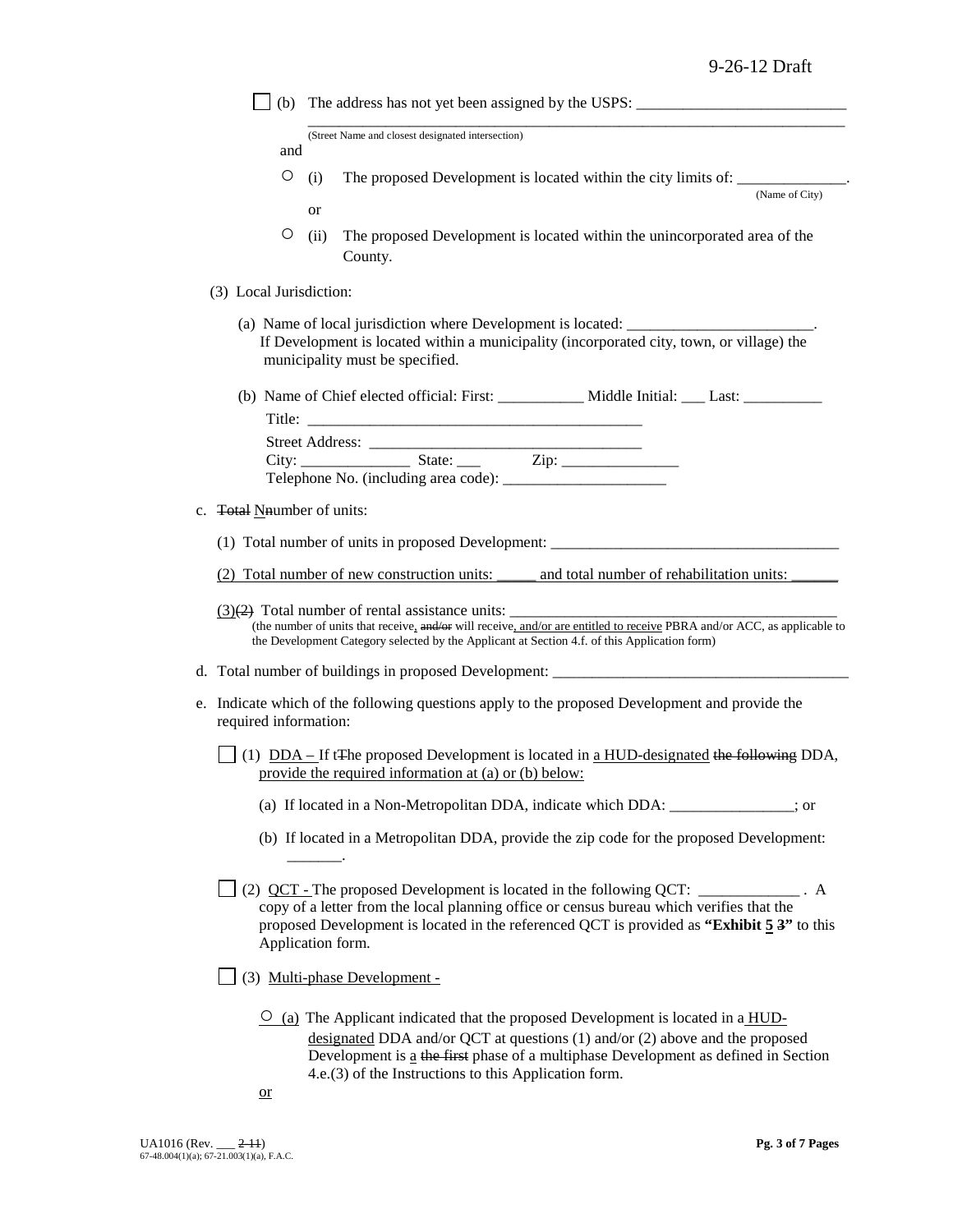$\circ$  (b) The Applicant indicated that the proposed Development is located in a HUDdesignated DDA and/or QCT at questions (1) and/or (2) above and the proposed Development is an additional phase of a multi-phase Development where a phase was previously funded. Information regarding the previously funded phase(s) is set out on

|                          | <b>FHFC File No.</b> |                                                                      |   | <b>Previously Funded Phase(s) of the Multi-Phase Development</b><br><b>Development Name</b>                                                                                                |
|--------------------------|----------------------|----------------------------------------------------------------------|---|--------------------------------------------------------------------------------------------------------------------------------------------------------------------------------------------|
|                          |                      |                                                                      |   |                                                                                                                                                                                            |
|                          |                      |                                                                      |   |                                                                                                                                                                                            |
| $\alpha$                 |                      |                                                                      |   |                                                                                                                                                                                            |
| $\circ$                  |                      | (c) Neither (a) nor (b) above applies to the proposed Development.   |   |                                                                                                                                                                                            |
|                          |                      | applies to the proposed Development, answer the following questions: |   | (4) The Applicant is applying for Housing Credits for eligible acquisition expenses. If this                                                                                               |
|                          |                      |                                                                      |   | (a) Is/are the building(s) acquired or to be acquired from a related party? $\circ$ Yes<br>$\circ$ No                                                                                      |
|                          |                      |                                                                      |   |                                                                                                                                                                                            |
|                          |                      |                                                                      |   |                                                                                                                                                                                            |
|                          |                      |                                                                      |   | (d) Date Development originally placed in service: ______________________________<br>(mm/dd/yyyy)                                                                                          |
|                          |                      |                                                                      |   |                                                                                                                                                                                            |
|                          |                      |                                                                      |   | (e) Date (mm/dd/yyyy) and cost of last rehabilitation: _________________________                                                                                                           |
|                          |                      |                                                                      |   | (f) Describe acquisition facts and circumstances relative to Section $42(d)$ , IRC ("10-year rule"):                                                                                       |
|                          |                      |                                                                      |   | (g) Is a waiver of the 10-year rule being sought by the Applicant? $\circ$ Yes $\circ$ No                                                                                                  |
|                          |                      |                                                                      |   |                                                                                                                                                                                            |
| $\mathbb{S}$ .           |                      |                                                                      |   | (5) The proposed Development will receive historic Housing Credits in the amount of                                                                                                        |
|                          |                      | period for the building(s) being Rehabilitated is \$                 |   | (6) The Applicant is applying for Housing Credits for eligible Rehabilitation expenses. The<br>estimated qualified basis in Rehabilitation expenses per set-aside unit within one 24-month |
| f. Development Category: | О                    | Rehabilitation                                                       | Ő | Acquisition and Rehabilitation                                                                                                                                                             |
|                          | O                    | Redevelopment                                                        | O | Acquisition and Redevelopment                                                                                                                                                              |
|                          | О                    | Preservation                                                         | О | Acquisition and Preservation                                                                                                                                                               |
|                          |                      |                                                                      |   |                                                                                                                                                                                            |

g. Development Type: \_\_\_\_\_\_\_\_\_\_\_\_\_\_\_\_\_\_\_\_\_\_\_\_\_\_\_\_\_\_\_\_\_\_\_\_\_\_\_\_\_\_\_\_\_\_\_\_\_\_\_\_\_\_\_\_\_\_\_\_\_\_\_\_\_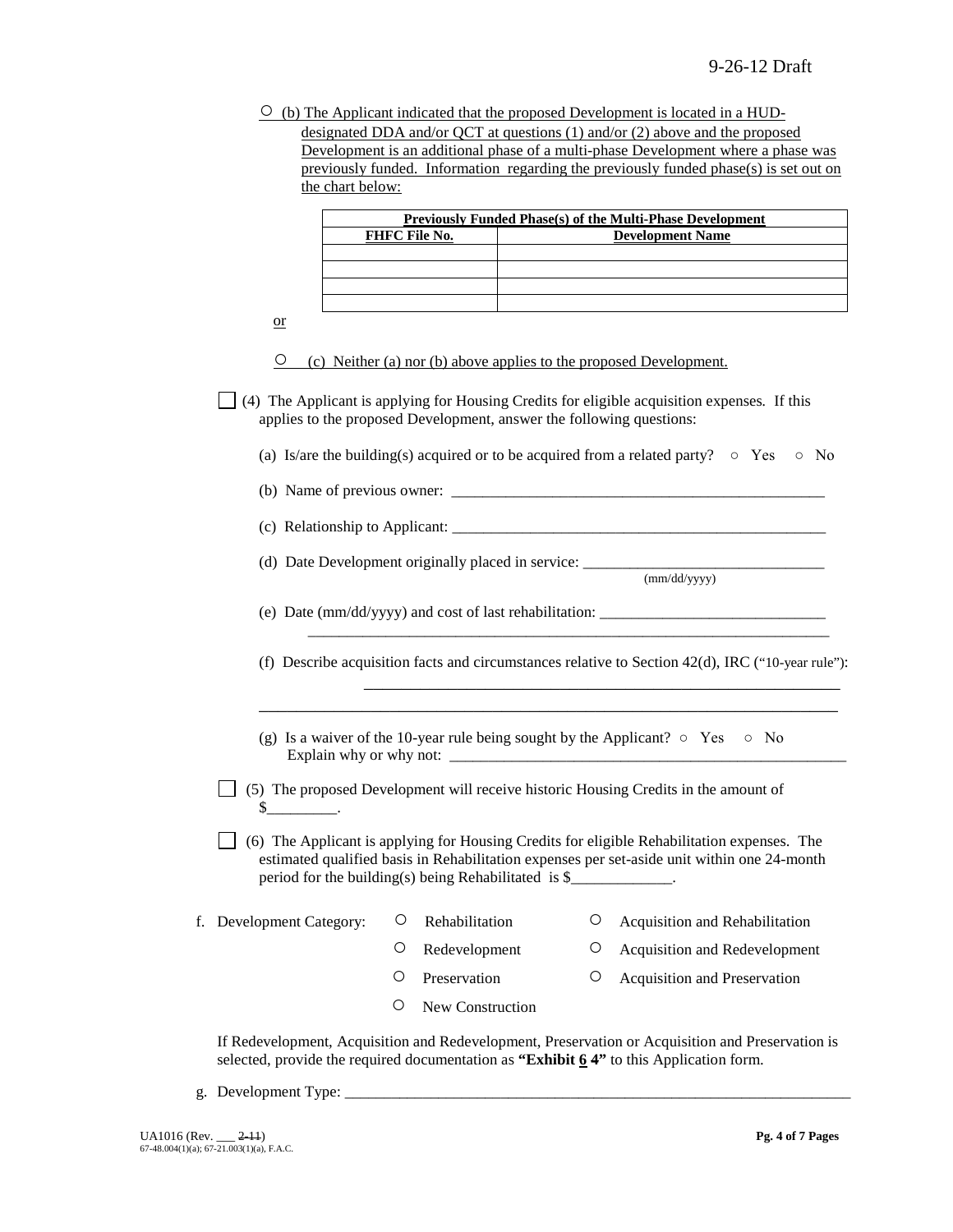h. Demographic Commitment: ○ Elderly ○ Homeless ○ Family <u>○ Persons with Special Needs</u>

○ Farmworker/Commercial Fishing Worker

- i. Provide the Surveyor Certification of Development Location Point for MMRB and Non-Competitive HC Applications form as **"Exhibit 7 5"** to this Application form.
- j. Set-Aside Commitment:
	- (1) Indicate the minimum set-aside:  $\qquad \qquad \circ$  20% of units at 50% AMI or less

Total Set-Aside Percent

- 
- 40% of units at 60% AMI or less
- Deep rent skewing option as defined in Section 42, IRC, as amended
- (2) Complete the Set-Aside Breakdown Chart:

|                |      | Percentage of Residential Units |                  |
|----------------|------|---------------------------------|------------------|
| Commitment for |      | Commitment for                  | <b>AMI</b> Level |
|                | MMRB | non-competitive HC              |                  |
|                |      | $\%$                            | At or Below 25%  |
|                |      | $\frac{0}{0}$                   | At or Below 28%  |
|                |      | $\frac{0}{0}$                   | At or Below 30%  |
|                |      | $\%$                            | At or Below 33%  |
|                |      | $\frac{0}{0}$                   | At or Below 35%  |
|                |      | $\%$                            | At or Below 40%  |
|                |      | $\%$                            | At or Below 45%  |
|                |      | $\frac{0}{0}$                   | At or Below 50%  |
|                |      | $\frac{0}{0}$                   | At or Below 60%  |
| tage:          |      |                                 |                  |
|                | %    | %                               |                  |

- (3) Indicate the total number of years the Applicant irrevocably commits to set aside units in the proposed Development: \_\_\_\_\_\_\_\_\_\_\_\_\_\_\_ affordability period:  $-$  0-50 or more years  $-$  0-45 to 49 years  $-$  0 40 to 44 years  $-$  0 35 to 39 years  $-$  0 31 to 34 years  $-$  0 30 years
- k. If the work proposed in this Application is not yet complete, what is the anticipated placed-in service date? \_\_\_\_\_\_\_\_\_\_\_\_\_\_\_\_\_\_\_\_\_\_\_ (mm/dd/yyyy)
- l. If requesting Corporation-issued MMRB and 4 percent HC, does the Applicant commit to provide features and amenities as outlined in the instructions?  $\qquad \qquad \circ \qquad$  Yes  $\qquad \qquad \circ \qquad$  No
- m. If requesting Corporation-issued MMRB and 4 percent HC, does the Applicant commit to provide resident programs as outlined in the instructions?  $\qquad \qquad \circ \qquad \qquad \circ \qquad \circ \qquad \circ \qquad \circ \circ$

### **6.5. Funding:**

a. Funding Request:

(1) Corporation-issued MMRB:  $\S$ 

(2) Non-competitive HC funding request (annual amount):  $\$ 

b. Finance Documents:

If requesting Corporation-issued MMRB and 4% HC, complete questions (1), (3), (4) and (5) below. If requesting 4% HC to be used with County HFA-issued bonds, complete questions (2) through (5) below.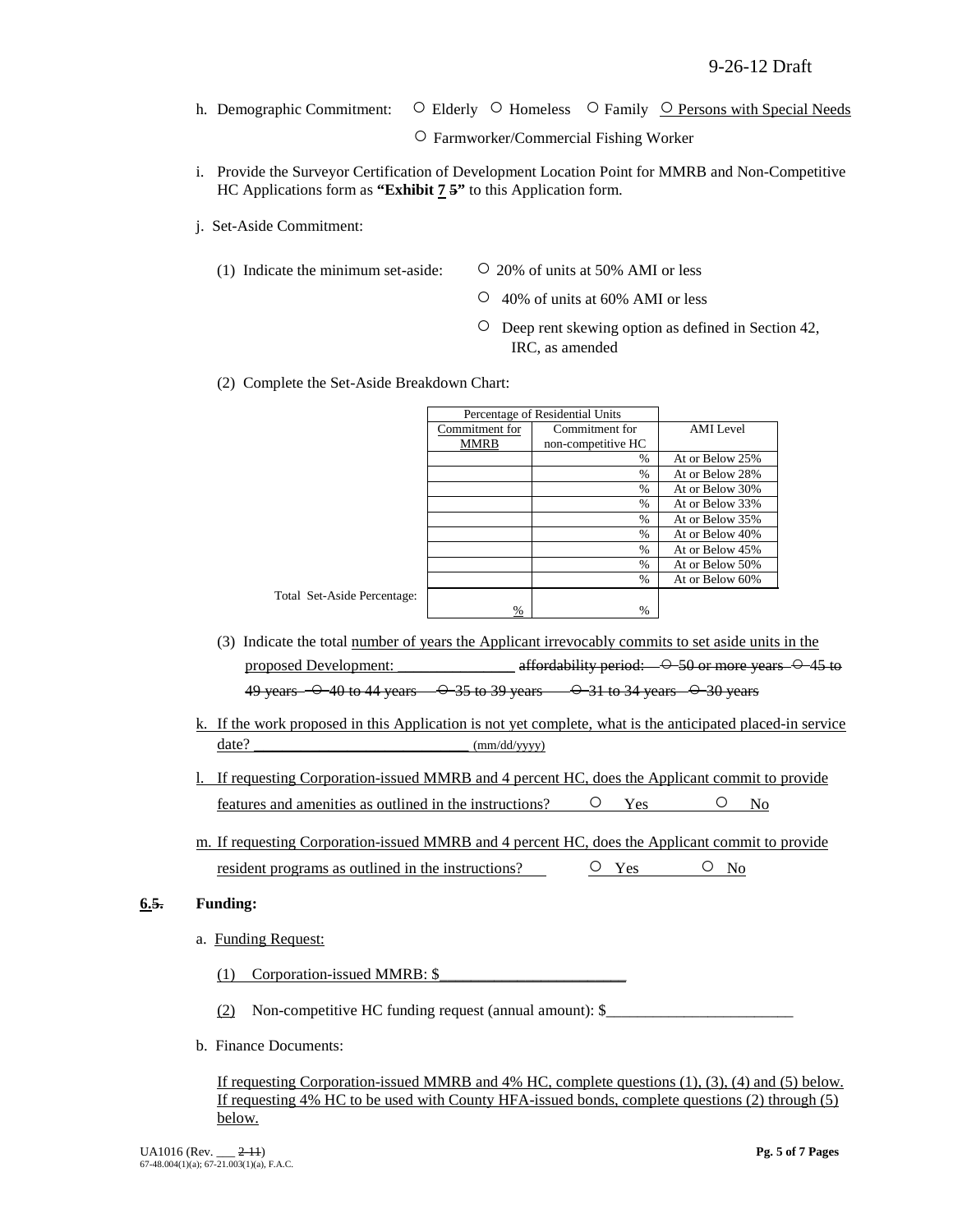(1) If requesting Corporation-issued MMRB, provide the following information:

| (a)                                                                                                                                                                                                                         |                                               | Credit Enhancer:                                                                                                                                                                                                                                                                                                                                                                                                  |
|-----------------------------------------------------------------------------------------------------------------------------------------------------------------------------------------------------------------------------|-----------------------------------------------|-------------------------------------------------------------------------------------------------------------------------------------------------------------------------------------------------------------------------------------------------------------------------------------------------------------------------------------------------------------------------------------------------------------------|
|                                                                                                                                                                                                                             | Term:                                         | <b>Expected Rating:</b>                                                                                                                                                                                                                                                                                                                                                                                           |
| $\alpha$                                                                                                                                                                                                                    |                                               |                                                                                                                                                                                                                                                                                                                                                                                                                   |
|                                                                                                                                                                                                                             | (b)<br>Private Placement / Name of Purchaser: |                                                                                                                                                                                                                                                                                                                                                                                                                   |
|                                                                                                                                                                                                                             | Term:                                         | <b>Expected Rating:</b>                                                                                                                                                                                                                                                                                                                                                                                           |
| Provide the Credit Enhancer's Commitment or Bond Purchaser's Letter of Interest behind a tab<br>labeled "Exhibit 8".                                                                                                        |                                               |                                                                                                                                                                                                                                                                                                                                                                                                                   |
|                                                                                                                                                                                                                             |                                               | (2)(1) If requesting 4% HC to be used with County HFA-issued bonds:                                                                                                                                                                                                                                                                                                                                               |
| <u>(a)</u>                                                                                                                                                                                                                  |                                               | If the credit underwriting for the bonds is complete and it was prepared by a Credit<br>Underwriter under contract with the Corporation meeting the criteria required under<br>paragraph 67-48.027(2)(d), F.A.C., provide a complete copy of the final credit<br>underwriting report as "Exhibit $96$ " to this Application form.                                                                                 |
|                                                                                                                                                                                                                             |                                               | $(b)(2)$ If the credit underwriting for the bonds has not been completed or has been completed (i)<br>without meeting the criteria required under paragraph $67-48.027(2)(d)$ , F.A.C., as<br>determined by either the Corporation or a Credit Underwriter under contract with the<br>Corporation, or (ii) by a credit underwriter not under contract with the Corporation, provide<br>the following information: |
| $i$ $\pm$ (a)Provide the completed Development Cost Pro-Forma, the Detail/Explanation Sheet, if<br>applicable, the Construction or Rehab Analysis, and the Permanent Analysis as<br>"Exhibit 9 6" to this Application form. |                                               |                                                                                                                                                                                                                                                                                                                                                                                                                   |
| $\frac{\text{ii.}(b)}{\text{Bond Finance}}$                                                                                                                                                                                 |                                               |                                                                                                                                                                                                                                                                                                                                                                                                                   |
|                                                                                                                                                                                                                             | $\bullet$                                     | State the name of the assigned Credit Underwriter for the bonds:<br>$\frac{1}{2}$ and $\frac{1}{2}$                                                                                                                                                                                                                                                                                                               |
|                                                                                                                                                                                                                             |                                               | Provide a copy of the inducement resolution or acknowledgement resolution<br>awarding the Bonds as "Exhibit 10 7" to this Application form.                                                                                                                                                                                                                                                                       |
| $\left(\frac{3}{e}\right)$                                                                                                                                                                                                  | Housing Credit Equity -                       |                                                                                                                                                                                                                                                                                                                                                                                                                   |
|                                                                                                                                                                                                                             |                                               | Provide the following documentation, as applicable, as "Exhibit 11 8" to this Application form:                                                                                                                                                                                                                                                                                                                   |
|                                                                                                                                                                                                                             |                                               | $(a)$ i. If the equity agreement has closed, provide a copy of the closed limited partnership<br>agreement or limited liability company operating agreement; or                                                                                                                                                                                                                                                   |
|                                                                                                                                                                                                                             |                                               | (b) ii. If the equity agreement has not closed, provide a copy of the equity proposal commitment,<br>executed by both parties.                                                                                                                                                                                                                                                                                    |

 $(4)$ (d) Other Non-Corporation Financing –

Provide a copy of all other funding proposals commitments that will be used as a source of financing for the proposed Development as **"Exhibit 12 9"** to this Application form.

 $(5)(e)$  Deferred Developer Fee –

For each Developer committing to defer some or all of the Developer fee, provide a completed and executed Commitment to Defer Developer Fee form as **"Exhibit 13 10"** to this Application form.